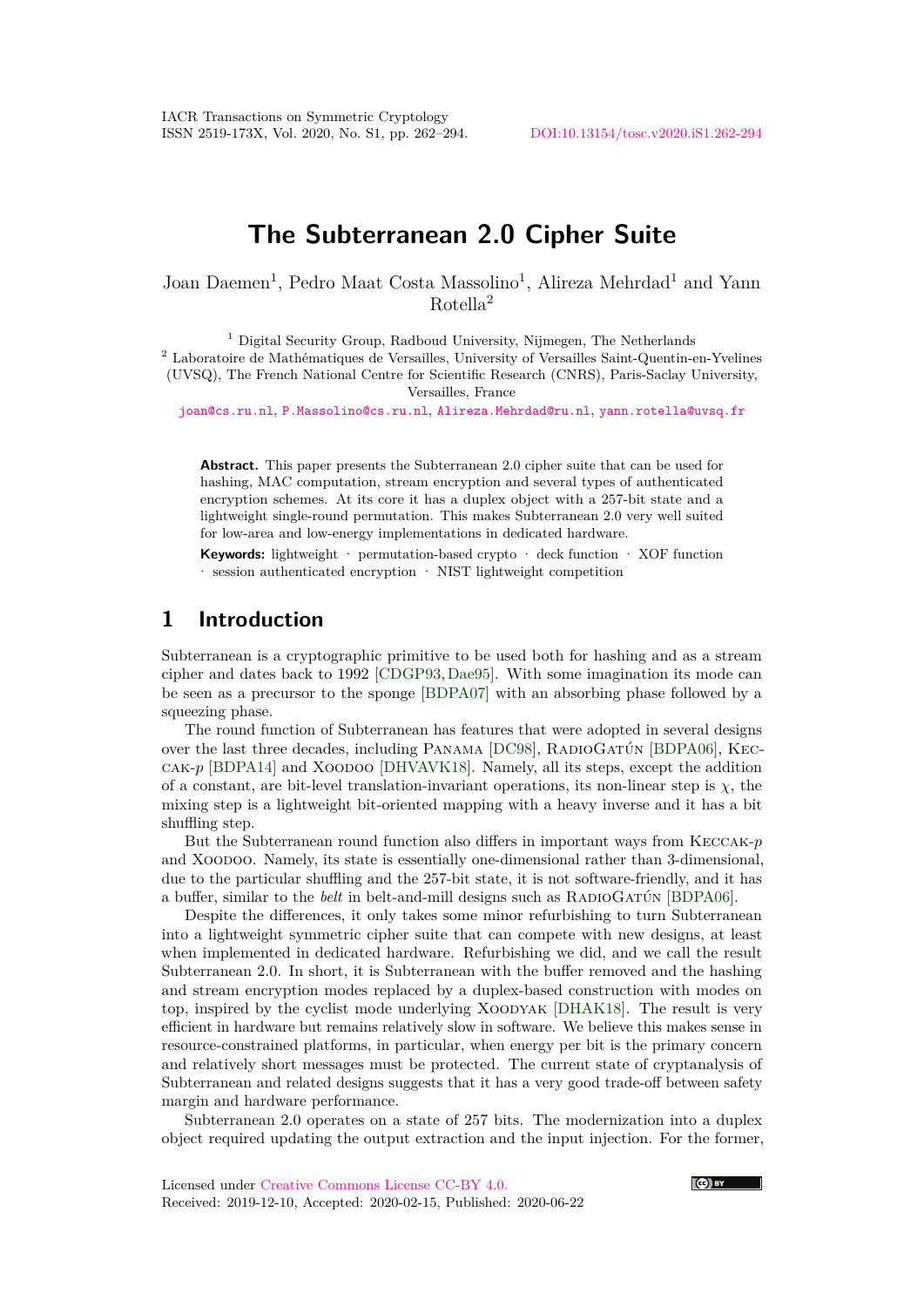we have opted to extract a 32-bit string *z* per duplex call, where each bit of *z* is the sum of 2 state bits. For the latter, we inject a string  $\sigma$  of up to 32 bits per duplex call in keyed mode and up to 8 bits every two rounds in unkeyed mode. The central functions of the duplex object are the application of a permutation to the state and subsequent injection of an input string on the one hand and extraction of an output string on the other. On top of this we define a number of wrapper functions for absorbing arbitrary-length strings, possibly combined with encryption or decryption, for performing blank rounds and for squeezing arbitrary-length strings.

Loyal to the original Subterranean, we chose for the permutation *f* in duplex to have only one round and so we expect there to be attacks better than generic ones, i.e., those not exploiting the specifics of *f*. In particular we claim 128 bits of security against multi-target attackers in keyed modes and 112 bits in unkeyed modes.

In Section [2](#page-1-0) we specify the Subterranean duplex object, the primitive underlying the schemes we propose and the three cryptographic schemes that are specified as modes of on top of it: an eXtendable Output Function (XOF), a Doubly-Extendable Cryptographic Keyed (deck) function and a Session Authenticated Encryption (SAE) scheme. This is not meant to be exhaustive but covers most use cases: the XOF for hashing, the deck function for MAC computation, stream encryption, key derivation and more sophisticated modes such as those specified in the XOODOO cookbook [\[DHAK18\]](#page-23-4) and the SAE scheme for compact authenticated encryption. In Section [3](#page-6-0) we provide the design rationale of the Subterranean 2.0 cipher suite and in Section [4](#page-17-0) we discuss implementation aspects. Appendix [A](#page-25-0) contains the details of a dedicated inner collision attack on a reduced-round version of Subterranean unkeyed hashing discussed in the paper, Appendix [B](#page-27-0) lists examples of differential trails in Subterranean and Appendices [C](#page-28-0) and [D](#page-29-0) illustrate the basic operations and modes of Subterranean in figures. Finally, Appendix [E](#page-32-0) illustrates a 4-round unrolled hardware architecture.

In the remainder of this paper we use the term *security strength* in relation to security claims and attacks. We say a cipher has security strength of *s* bits against an attack if the success probability  $p$  of an attack is at most  $2^{-s}$  multiplied by the attack complexity, that is the sum of its data complexity and computational complexity.

# <span id="page-1-0"></span>**2 Specification of the Subterranean 2.0 suite**

We specify the Subterranean 2.0 suite in a bottom-up fashion, starting with the round function, input injection and output extraction in Section [2.1,](#page-1-1) the Subterranean 2.0 duplex object in Section [2.2,](#page-2-0) the XOF function in Section [2.3,](#page-3-0) the deck function in Section [2.4](#page-4-0) and the SAE scheme in Section [2.5.](#page-5-0) Finally, Section [2.6](#page-5-1) specifies the instances submitted to the NIST lightweight competition.

### <span id="page-1-1"></span>**2.1 The round function R, input injection and output extraction**

The round function R operates on a 257-bit state and has four steps:

$$
R = \pi \circ \theta \circ \iota \circ \chi . \tag{1}
$$

Each step of the round function has a particular purpose:  $\chi$  for non-linearity,  $\iota$  for asymmetry,  $\theta$  for mixing and  $\pi$  for dispersion. In the remainder we will use the term *bending* as a synonym for non-linearity.

We denote the state as *s* and its bits as  $s_i$  with position index *i* ranging from 0 to 256,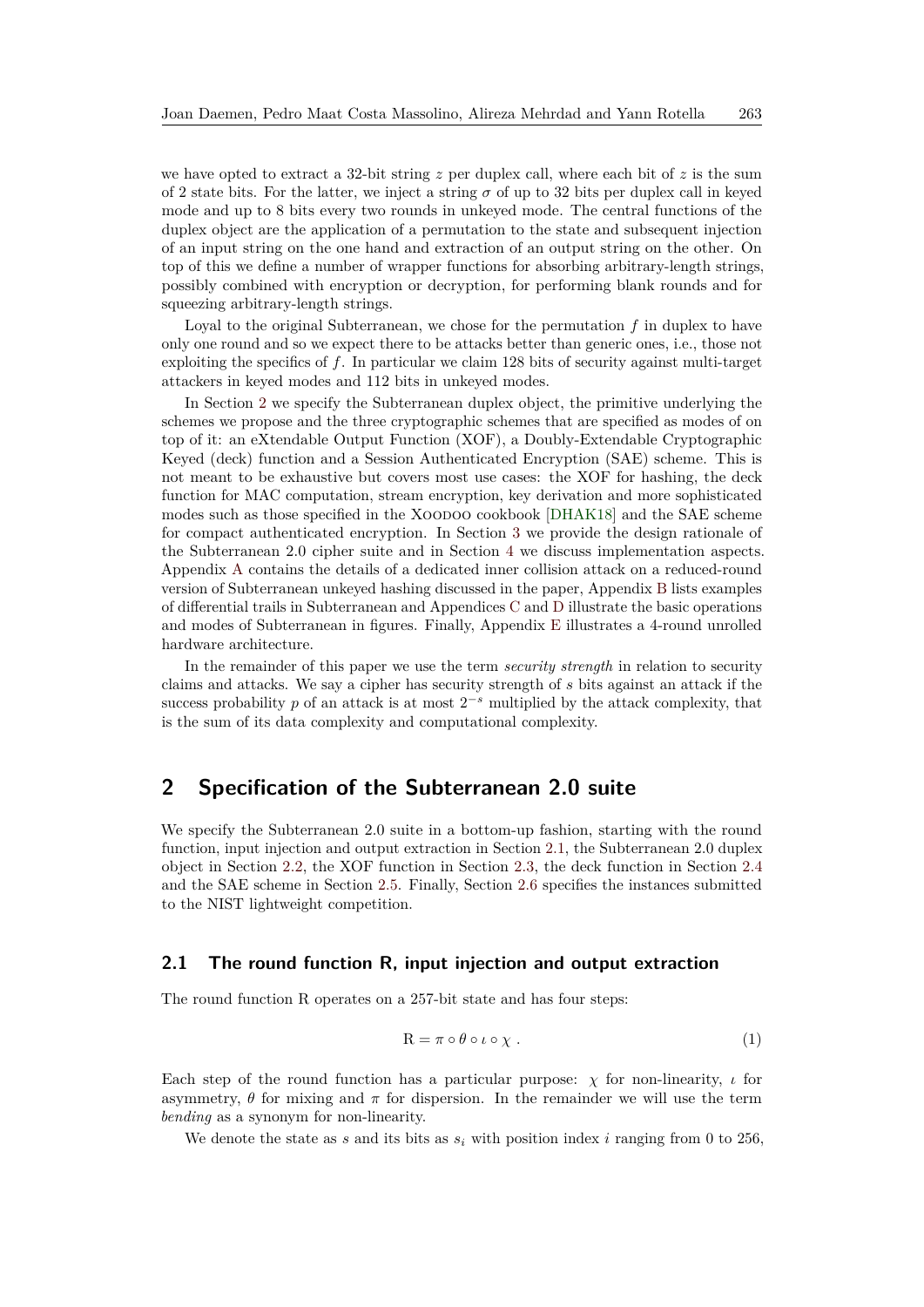<span id="page-2-1"></span>

**Figure 1:** Subterranean round function, illustrated for bit  $s_{92}$ 

where any expression in the index must be taken modulo 257. For all  $0 \leq i \leq 257$ :

$$
\chi: s_i \leftarrow s_i + (s_{i+1} + 1)s_{i+2},
$$
  
\n
$$
\iota: s_i \leftarrow s_i + \delta_i,
$$
  
\n
$$
\theta: s_i \leftarrow s_i + s_{i+3} + s_{i+8},
$$
  
\n
$$
\pi: s_i \leftarrow s_{12i}.
$$

Here the addition and multiplication of state bits are in  $\mathbb{F}_2$ , and  $\delta_i$  is a Kronecker delta:  $\delta_i = 1$  if  $i = 0$  and 0 otherwise. We sometimes use subscript notation for indicating component functions of mappings, e.g.  $\chi(s)$  denotes bit *i* of the state obtained by applying *χ* to *s*. Figure [1](#page-2-1) illustrates the round function by the computational graph of a single bit of the state.

At the core of the Subterranean duplex object is a simple (internal) *duplex call* that first applies the Subterranean round function R to the state and then injects a string  $\sigma$  of variable length of at most 32 bits. Before adding it into the state, it pads the string  $\sigma$  to 33 bits with simple padding (10<sup>∗</sup> ) and hence the absorbing rate is 33 bits. In between duplex calls, one may extract 32-bit strings *z* from the state, so the squeezing rate is 32 bits.

Each of the 32 bits of the extracted output *z* is constructed as the sum of two state bits. Those are taken from 64 fixed positions that are the elements of  $\langle 12^4 \rangle$ , the multiplicative subgroup of  $(\mathbb{Z}/257\mathbb{Z})^*$  generated by  $12^4 = 176$ , that has order ord $(176) = 64$ . More precisely,

for all 
$$
0 \leq i \leq 31 : z_i = s_{12^{4i}} + s_{-12^{4i}}
$$
,

where the minus sign is taken modulo 257, e.g.,  $-12^0 = -1 = 256$  and  $-12^4 = -176 = 81$ .

The 33 bits of  $\sigma$  after padding are injected into the state at positions that form the first 33 powers of  $12^4$  in  $\langle 12^4 \rangle$ . For the unkeyed mode (hashing), the input  $\sigma$  is limited to 8 bits bringing the effective absorbing rate to 9 bits due to the padding.

### <span id="page-2-0"></span>**2.2 The Subterranean duplex object**

The Subterranean duplex object has at its core two internal functions: the duplex call and the output extraction. The duplex call applies the round function and injects the input together with the output extraction it is specified in the previous section.

On top of the duplex and extraction calls it has a thin wrapper consisting of three functions that facilitate the compact specification of cryptographic functions and schemes.

The wrapper supports absorbing and squeezing of strings of arbitrary length and the integration of encryption and decryption with absorbing. It provides separators between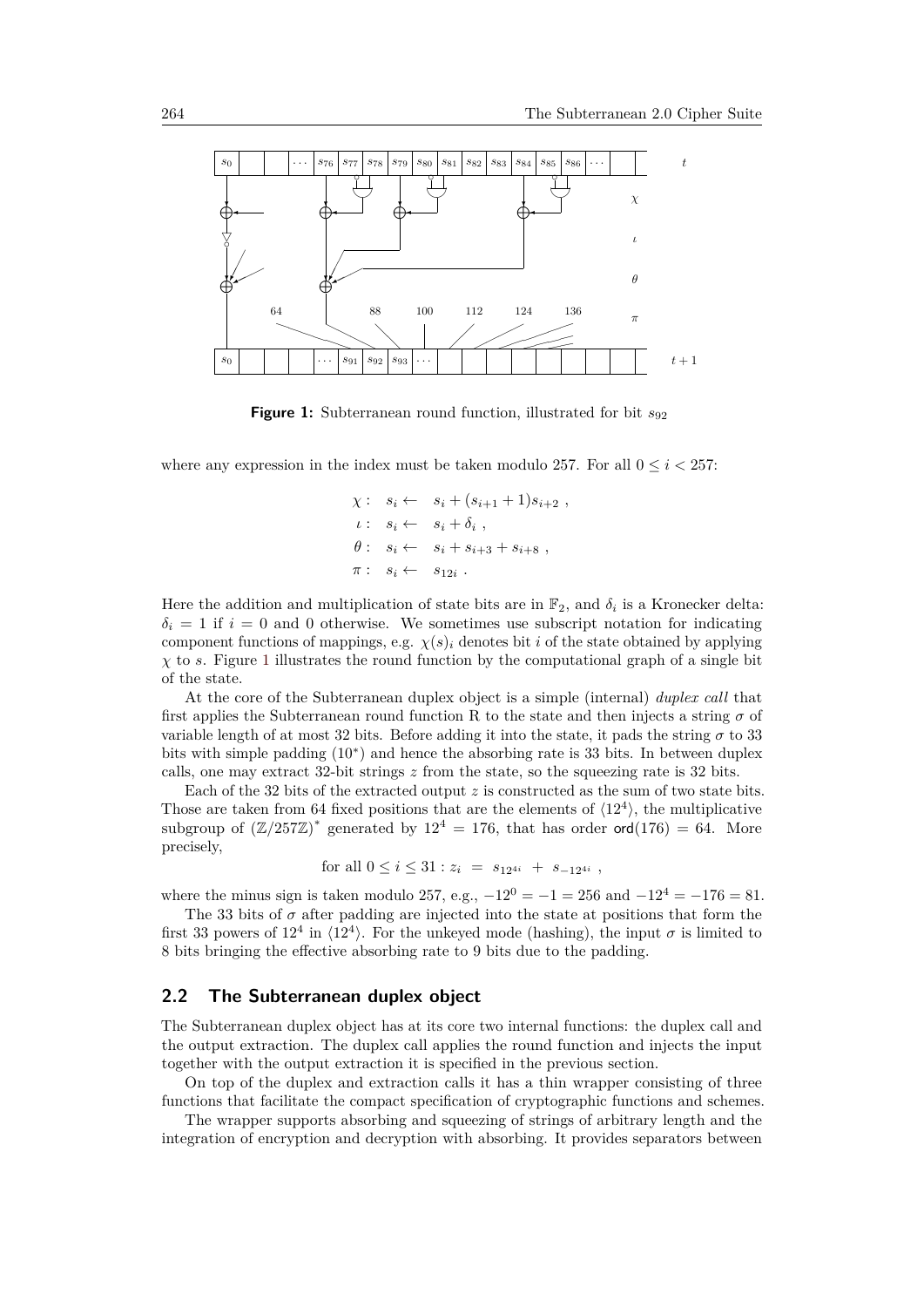absorbed strings by internally ensuring its last injected block to be shorter (possibly empty) than 32 bits in keyed mode and 8 bits in unkeyed mode. When absorbing into a *secret* state (op  $\in$  {keyed, encrypt, decrypt} in Algorithm [1\)](#page-3-1), Subterranean injects up to 32 bits per duplex call. In unkeyed absorbing (op = unkeyed), it injects at most 8 bits per duplex call and applies duplex calls with no injected data in between. We motivate this choice with cryptanalysis that we present in Section [3.4.](#page-11-0)

We make no security claim for the Subterranean duplex object as such but only for the schemes that consist of modes on top of the primitive.

We specify the Subterranean duplex object in Algorithm [1.](#page-3-1) There, any input or output is a bit string of arbitrary length, unless specified otherwise. We indicate the length of a bit string *X* by |*X*|, concatenation of strings *a* and *b* by  $a||b$  and the empty string by  $\epsilon$ .

```
Algorithm 1 Subterranean duplex object
Interface: Constructor: Subterranean()
  s \leftarrow 0^{257}
```
**Interface:** *Y* ← absorb $(X,$  op) with op ∈ {unkeyed, keyed, encrypt, decrypt} **if** op = unkeyed **then**  $w \leftarrow 8$  **else**  $w \leftarrow 32$ Let  $x[n]$  be  $X$  split in *w*-bit blocks, with last block strictly shorter  $Y \leftarrow \epsilon$ **for**  $i = 0, ..., n - 1$  **do if** op  $\in$  {encrypt, decrypt} **then** temp  $\leftarrow x[i] + (\text{extract}(s) \text{ truncated to } |x[i]|)$  $Y \leftarrow Y||temp$ **if** op = decrypt **then** duplex(temp) **else** duplex( $x[i]$ ) **if** op = unkeyed **then** duplex( $\epsilon$ ) **return** *Y*

**Interface:** blank $(r)$  with  $r$  a natural number **for** *r* times **do** duplex( $\epsilon$ )

```
Interface: Z \leftarrow \text{square}(\ell) with \ell a natural number
   Z \leftarrow \epsilonwhile |Z| < \ell do
       Z \leftarrow Z||\text{extract}(s)|\text{duplex}(\epsilon)return Z truncated to \ell bytes
```

```
Internal interface: duplex(\sigma) with |\sigma| \leq 32s \leftarrow R(s)x \leftarrow \sigma ||1|| 0^{32-|\sigma|}for j from 0 to 32 do s_{12^{4j}} \leftarrow s_{12^{4j}} + x_j
```

```
Internal interface: z \leftarrow \text{extract}(s)z \leftarrow \epsilonfor j from 0 to 31 do z ← z||(s_{12^{4j}} + s_{-12^{4j}})
   return z
```
## <span id="page-3-0"></span>**2.3 The Subterranean-XOF function**

We specify Subterranean-XOF in Algorithm [2.](#page-4-1) It is meant to be used for unkeyed hashing and takes as input a sequence of an arbitrary number of arbitrary-length strings  $M[i]$ ,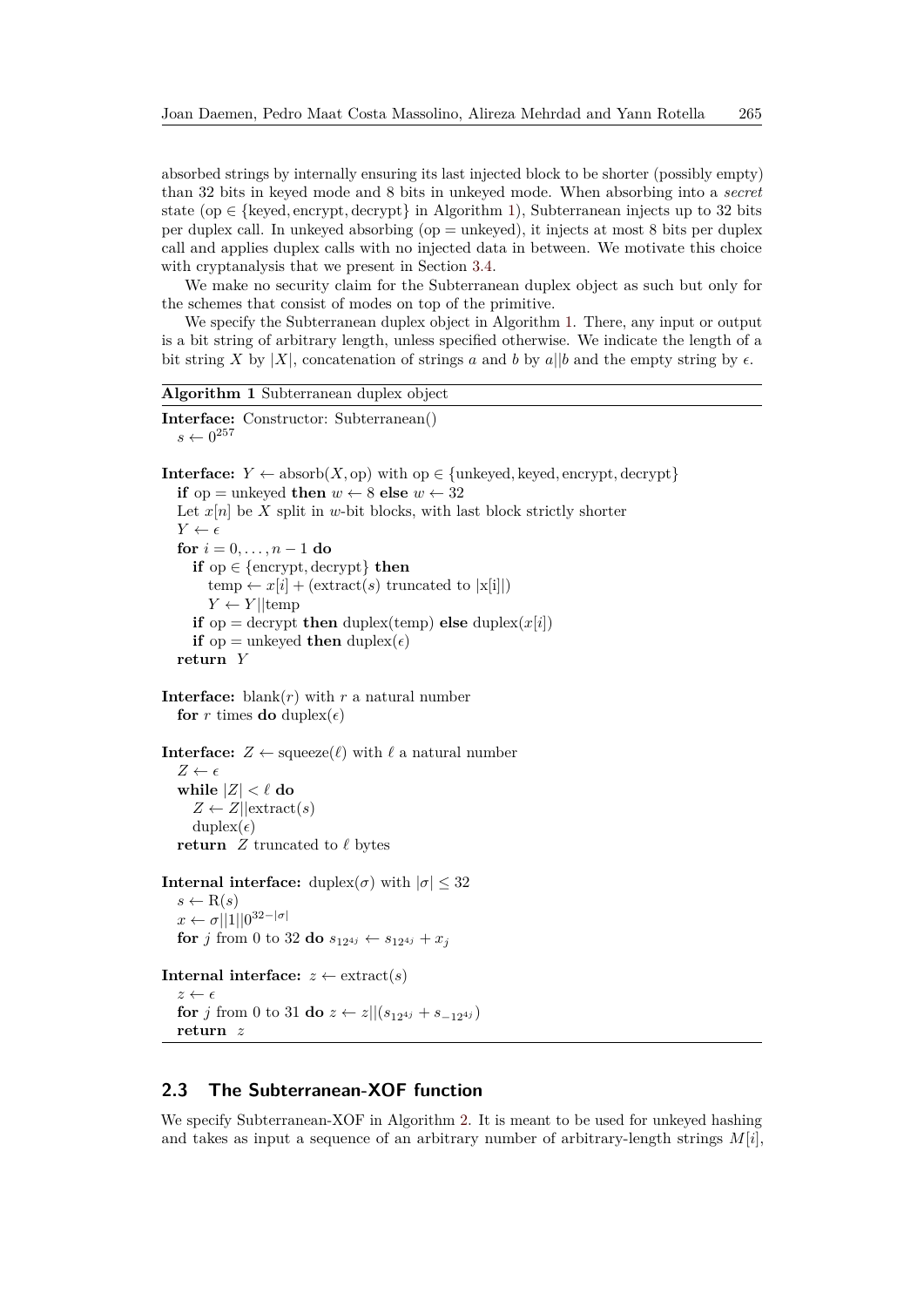denoted as *M*[[*n*]] and returns a bit string of arbitrary length. For Subterranean-XOF we make a flat sponge claim.

<span id="page-4-2"></span>**Claim 1** (Flat sponge claim [\[BDPA11a\]](#page-22-2))**.** *The success probability of any attack on Subterranean-XOF shall not be higher than the sum of that for a random oracle and*

*with N the attack complexity expressed in calls to the Subterranean round function. We exclude from the claim weaknesses due to the mere fact that the function can be described compactly and can be efficiently executed, e.g., the so-called random oracle implementation impossibility [\[MRH04\]](#page-24-1), as well as properties that cannot be modeled as a single-stage game [\[RSS11\]](#page-24-2).*

Our claim corresponds to a security strength of 112 bits against all attacks that do not apply to a random oracle. The capacity in the claim is 24 bits short of the effective capacity  $257-9 = 248$  bits to account for possible shortcut attacks. These are attacks that are more efficient than generic ones by exploiting specific properties of Subterranean (see Section [3.4\)](#page-11-0).

<span id="page-4-1"></span>**Algorithm 2** Subterranean-XOF

**Interface:**  $Z \leftarrow$  Subterranean-XOF( $M[[n]], \ell$ ) with  $M[[n]]$  a string sequence and  $\ell$  a natural number  $S \leftarrow$  Subterranean() **for** all strings  $M[i]$  in  $M[[n]]$  **do**  $S$ .absorb $(M[i],$  unkeyed) *S.*blank(8) **return**  $Z \leftarrow S$ .squeeze $(\ell)$ 

#### <span id="page-4-0"></span>**2.4 The Subterranean-deck function**

We specify Subterranean-deck in Algorithm [3.](#page-5-2) It takes as input an arbitrary-length key *K* and a sequence of an arbitrary number of arbitrary-length strings *M*[*i*], denoted as *M*[[*n*]] and returns a bit string of arbitrary length. It can readily be used as a stream cipher, a MAC function and for key derivation. The Farfalle paper  $[BDH<sup>+</sup>17]$  $[BDH<sup>+</sup>17]$  and the XOODOO cookbook [\[DHAK18\]](#page-23-4) specify several authenticated encryption modes for deck functions.

We claim Subterranean-deck offers 128 bits of security strength against adversaries that are limited to  $2^{96}$  data blocks, when it is loaded with a key with min-entropy 128 bits in a single-target setting, and loaded with independent keys with min-entropy  $128 + \log_2 \mu$ in a multi-target setting with  $\mu$  targets.

Subterranean-deck absorbs the key in blocks of 32 bits. This makes it an application of the result of Bart Mennink [\[Men18\]](#page-24-3). The bottom line is that, even for a uniform key with length *k* and an ideal underlying permutation, the success probability of key prediction cannot be proven to be close to  $N2^{-k}$  for *N* operations. On the other hand, the absence of this bound does not imply there is an attack with success probability above  $N2^{-k}$  and we do not take this into account in our claim.

**Claim 2.** *The advantage of an adversary in distinguishing an array of µ instances of Subterranean-deck loaded with*  $\mu$  *independent keys, each with min-entropy*  $128 + \log_2 \mu$  *bits, from an array of*  $\mu$  *independent random oracles, is upper bounded by*  $(N + M)2^{-128}$ *, with N the total computational complexity in calls to the Subterranean round function and M the total data complexity in* 32-bit input- and output blocks, with  $M < 2^{96}$ .

*N*<sup>2</sup> 2 224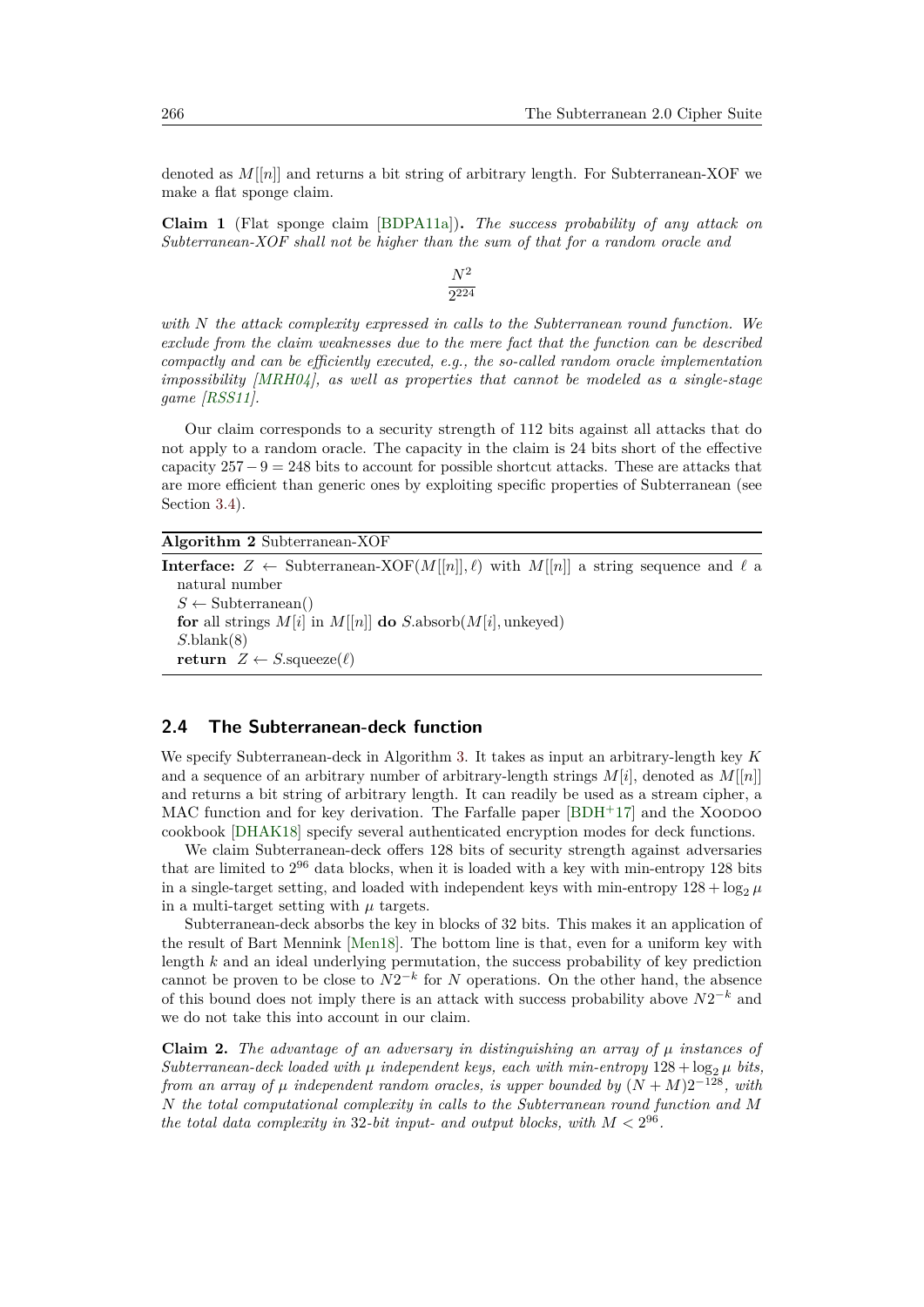<span id="page-5-2"></span>**Algorithm 3** Subterranean-deck

**Interface:**  $Z \leftarrow$  Subterranean-deck $(K, M[[n]], \ell)$  with  $M[[n]]$  a string sequence and  $\ell$  a natural number  $S \leftarrow$  Subterranean() *S.*absorb(*K,* keyed) **for** all strings  $M[i]$  in  $M[[n]]$  **do**  $S$ .absorb $(M, \text{keyed})$ *S.*blank(8) **return**  $Z \leftarrow S$ .squeeze( $\ell$ )

## <span id="page-5-0"></span>**2.5 The Subterranean-SAE authenticated encryption scheme**

We specify Subterranean-SAE in Algorithm [4.](#page-6-1) It takes a nonce when starting the session and can then encipher and authenticate a sequence of messages each consisting of a plaintext and associated data. Compared to authenticated encryption modes based on Subterraneandeck, Subterranean-SAE has smaller state and is better suited to offer protection against differential power analysis (DPA). In particular, the security is based on the secrecy of a state that evolves during the session rather than a static key. Across sessions, one can derive a fresh key per session using Subterranean-deck. This protects against differential power analysis and provides fine-grained forward secrecy. If one wishes to use the same key for multiple sessions and DPA is a concern, one can absorb the nonce bit per bit, as was proposed by Mostafa Taha and Patrick Schaumont in [\[TS14\]](#page-24-4). By taking as nonce the shortest binary representation of a session counter, this can be quite economical.

For Subterranean-SAE, we make the same security claim as for Subterranean-deck with two differences. First, we do not try to distinguish it from a random oracle, but from a random function with the same interface as Subterranean-SAE. Second, we only consider adversaries that respect nonces and that only get an error message when presenting invalid cryptograms for unwrapping.

<span id="page-5-3"></span>**Claim 3.** *Consider an adversary that respects the nonce requirement and that, when presenting invalid cryptograms for unwrapping, only gets an error message. The advantage of such an adversary in distinguishing an array of µ Subterranean-SAE instances loaded with*  $\mu$  *independent keys, each with min-entropy*  $128 + \log_2 \mu$  *bits, from an array of*  $\mu$ *independent random functions with the same interface is upper bound by*  $(N + M)2^{-128}$ , *with N the total computational complexity in calls to the Subterranean round function and M* the total data complexity in 32-bit input and output blocks, with  $M \leq 2^{96}$ .

This claim implies that, in the case of a 128-bit tag, the probability that an attacker violates plaintext confidentiality and the probability of cryptogram forgery are both  $(N + M + q)2^{-128}$  with *q* the number of decryption queries. In other words, it implies in plaintext confidentiality and message integrity of security strength 128 bits.

In a nonce-misuse scenario or when unwrapping invalid cryptograms returns more information than a simple error, we make no security claims and the attacker may be able to recover the secret state. Fukang Liu, Takanori Isobe and Willi Meier showed an attack achieving exactly this, requiring 1177 sessions with the same diversifier and exchanging 224 bits in each, using conditional cube testers and guess-and-determine techniques in [\[LIM19\]](#page-24-5).

## <span id="page-5-1"></span>**2.6 Parameter choices for the NIST lightweight competition**

In this section we specify the set of parameters for both the hash function and the authenticated encryption scheme in the context of the NIST lightweight competition. Both concrete instances are modes on top of the Subterranean duplex object that can be shared.

The hash function of the Subterranean 2.0 suite submitted to the NIST lightweight competition is Subterranean-XOF, with the input restricted to a string sequence of a single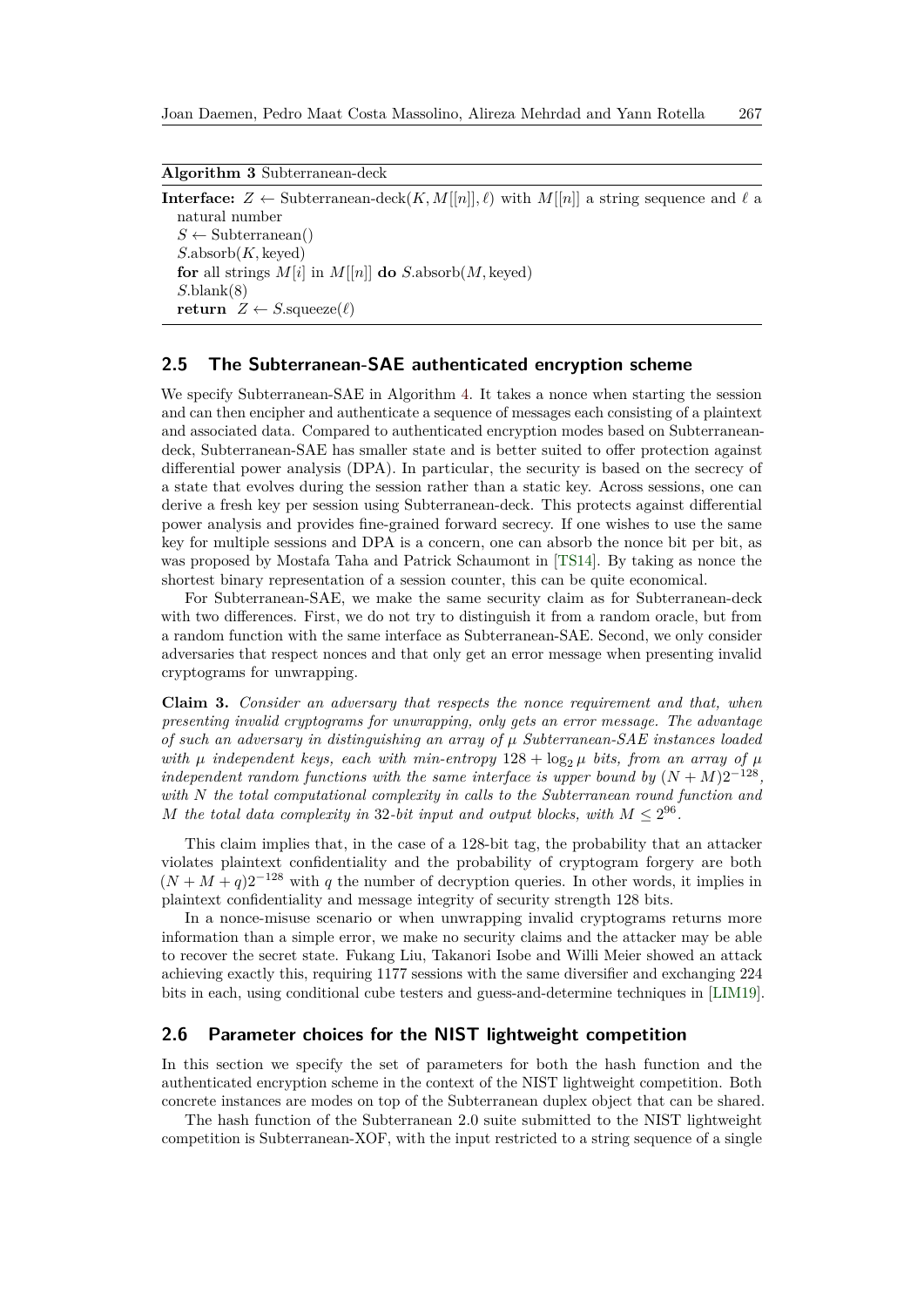<span id="page-6-1"></span>**Algorithm 4** Subterranean-SAE, with *τ* the tag length

**Interface:** start(*K, N*)  $S \leftarrow$  Subterranean() *S.*absorb(*K,* keyed) *S.*absorb(*N,* keyed) *S.*blank(8) **Interface:**  $(Y, T) \leftarrow \text{wrap}(A, X, T', \text{op})$  with  $\text{op} \in \{\text{encrypt}, \text{decrypt}\}\$ *S.*absorb(*A,* keyed)  $Y \leftarrow S$ .absorb $(X, op)$ *S.*blank(8)  $T \leftarrow S$ .squeeze( $\tau$ ) **if** op = decrypt AND  $(T' \neq T)$  **then**  $(Y, T) \leftarrow (\epsilon, \epsilon)$ **return**  $(Y, T)$ 

arbitrary-length byte string and the output length fixed to 256 bits. The security claim is given in Claim [1](#page-4-2)

The authenticated encryption scheme of the Subterranean 2.0 suite submitted to the NIST lightweight competition is Subterranean-SAE, with a key *K* of length 128 bits, a nonce *N* of length 128 bits and a tag length  $\tau = 128$  and associated data and plaintext limited to byte strings. The security claim is given in Claim [3](#page-5-3) and it implies that the amount of data available to the attacker shall be limited to  $2^{96}$  bits.

# <span id="page-6-0"></span>**3 Design Rationale**

In this section we give the design rationale for the Subterranean 2.0 cipher suite, following the canvas of the specifications in previous section. Before discussing the different aspects more in-depth, we give the design rationale in a nutshell.

#### **3.1 Rationale in a nutshell**

The round function operates at bit level with a maximum of symmetry by using very light translation-invariant operations and a minimum of sub-structures by letting it operate on a prime-sized state. When speaking of sub-structures, we are thinking of bytes and superboxes in Rijndael [\[DR02\]](#page-24-6), but also Matryoshka in Keccak-*p* [\[BDPA11b\]](#page-23-5) or symmetry properties in the ChaCha permutation [\[Ber08,](#page-23-6)[FLM10\]](#page-24-7). In a way, the Subterranean round function is the nec plus ultra of weak alignment.

We extract the output *z* from state bits that are in positions distant from each other to make it very hard to reconstruct the secret state from a series of outputs *z* and to prevent existence of measurable biases in the output stream *Z*.

Likewise, we inject input strings  $\sigma$  in the state in positions distant from each other to make it infeasible to control difference propagation in the state. In unkeyed absorbing we limit the strings  $\sigma$  in length to 8 bits and we apply two rounds in between input injections. The reason for this is to make the generation of state collisions infeasible.

Subterranean-XOF and Subterranean-deck each have a single absorbing phase followed by a squeezing phase. In between those phases there is a sequence of 8 blank rounds. In Subterranean-deck, these blank rounds are meant to prevent measurable correlations or exploitable differentials between input *M*[*i*] and output *Z*. In Subterranean-XOF they are meant to make the generation of collisions in *n*-bit outputs, for any  $n \leq 224$ , infeasible. Similarly, they should prevent the generation of (2nd) pre-images for any *n*-bit output with  $n \leq 112$  in less than  $2^n$  operations.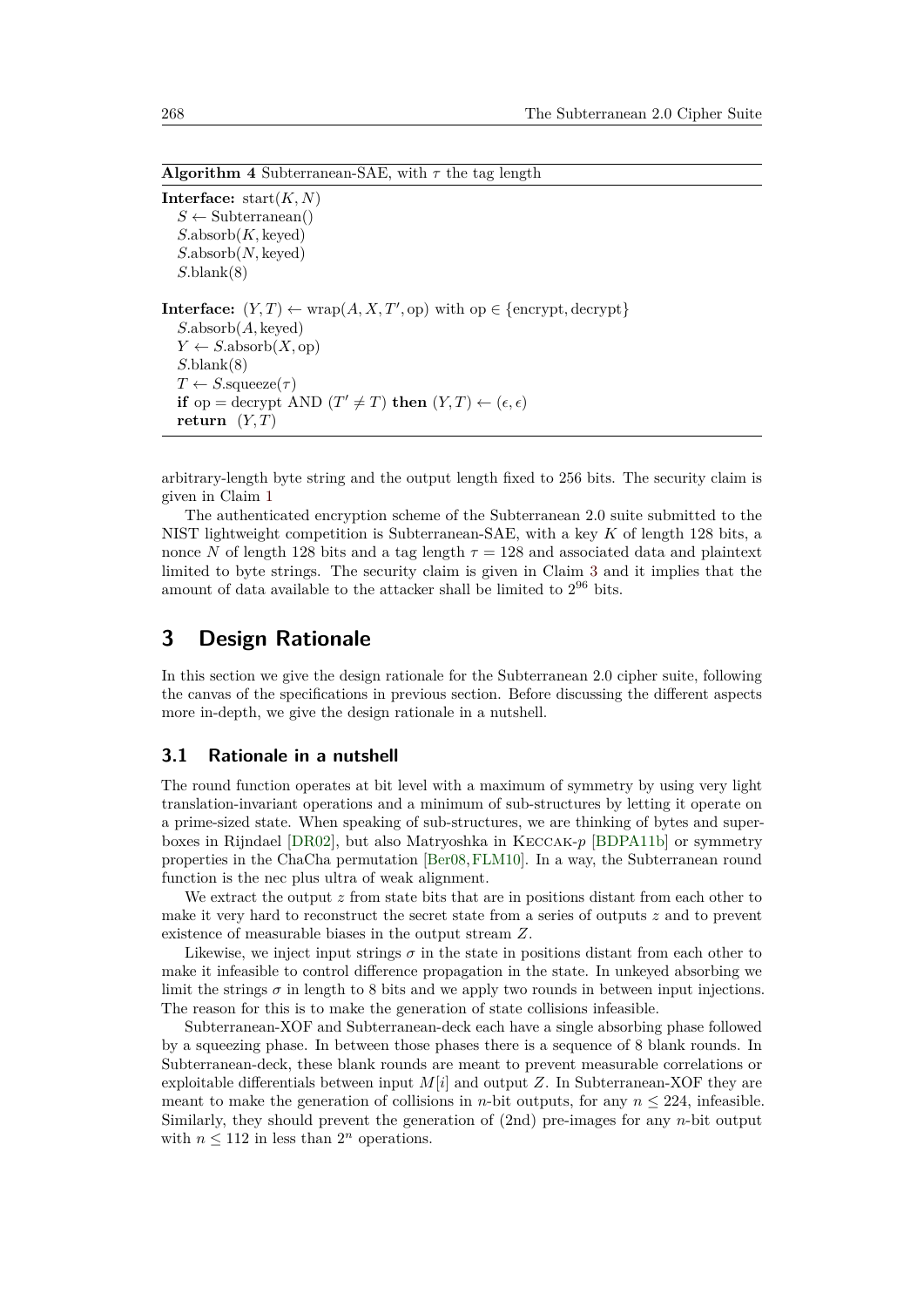More generally, in Subterranean-XOF, Subterranean-deck and Subterranean-SAE alike, the blank rounds should make the output *Z* (tag or keystream) depend on all bits of the input in a complex way, as in the case for a random oracle. Finally, the blank rounds should prevent attacks that make use of higher order differentials such as cube attacks by the fact that expressions of state bits as a function of the state 8 rounds ago has high degree and is relatively dense.

The width of the permutation, 257, fits nicely the ambition to offer a security strength of 128 bits in keyed modes and 112 bits in unkeyed mode. It is rather small but not too small to fall prey to time-memory-data-precomputation trade-offs.

## **3.2 The round function**

The round function is just taken from the original Subterranean specified in [\[Dae95\]](#page-23-1), with the buffer addition removed and the bending step complemented. In short, it is a classical lightweight bit-oriented wide trail design, with a bending layer, a mixing layer, a shuffling layer and a (round) constant addition. The state is a one-dimensional array of length 257, a prime number. This had to be at least 256 as the original Subterranean targeted a security strength of 128 bits. A prime was taken to rule out exploitable symmetries. In particular, the bending and mixing layers are translation-invariant. The shuffling layer, that we call *multiplicative* as it moves each bit to a position that is a modular multiple of its original position, satisfies a generalization of translation-invariance. The round constant addition ensures the round function itself does not have any of those symmetry properties.

In the remainder of this section we discuss the propagation properties of the steps of the round function with an emphasis on their symmetry properties and the consequences for their algebraic order.

#### <span id="page-7-1"></span>**3.2.1 On translation-invariance**

**Definition 1** (Translation Invariance). We say a mapping  $\alpha$  is *translation-invariant* over an offset *v* if it commutes with a (cyclic) translation by *v* positions, that we denote as  $\tau_{(v)}$ :

$$
\alpha \circ \tau_{(v)} = \tau_{(v)} \circ \alpha \; .
$$

**Lemma 1.** *If a mapping is translation-invariant over offset 1, it is translation-invariant over any offset.*

*Proof.* We have:  $\alpha \circ \tau_{(v)} = \alpha \circ \tau_{(1)} \circ \tau_{(v-1)} = \tau_{(1)} \circ \alpha \circ \sigma_{(v-1)}$ . By iteratively applying  $\Box$ this, we obtain  $\tau_{(v)} \circ \alpha$ .

**Lemma 2.** *The composition of two translation-invariant mappings is translation-invariant.*

*Proof.* We have

$$
\tau_{(1)} \circ \alpha \circ \beta = \alpha \circ \tau_{(1)} \circ \beta = \alpha \circ \beta \circ \tau_{(1)}
$$

 $\Box$ 

A translation-invariant mapping  $\alpha$  is fully specified by its first component function  $\alpha(s)$ . Any other component function is given by  $\alpha(s)$ <sub>i</sub> =  $\alpha(\tau_{(i)}(s))$ <sub>0</sub>.

The shuffling layer  $\pi$  is not translation-invariant but has a similar property.

<span id="page-7-0"></span>**Definition 2** (Multiplicative shuffle)**.** Let *b* a strictly positive integer and *g* coprime to *b*. Then the mapping  $\pi_{(g)}: s \in \mathbb{F}_2^b \to \mathbb{F}_2^b$  defined by  $\forall 0 \leq j < b$ ,

$$
\pi_{(g)}(s)_{gj \bmod b} = s_j
$$

is called *multiplicative shuffle* on *b*-bit with shuffling factor *g*.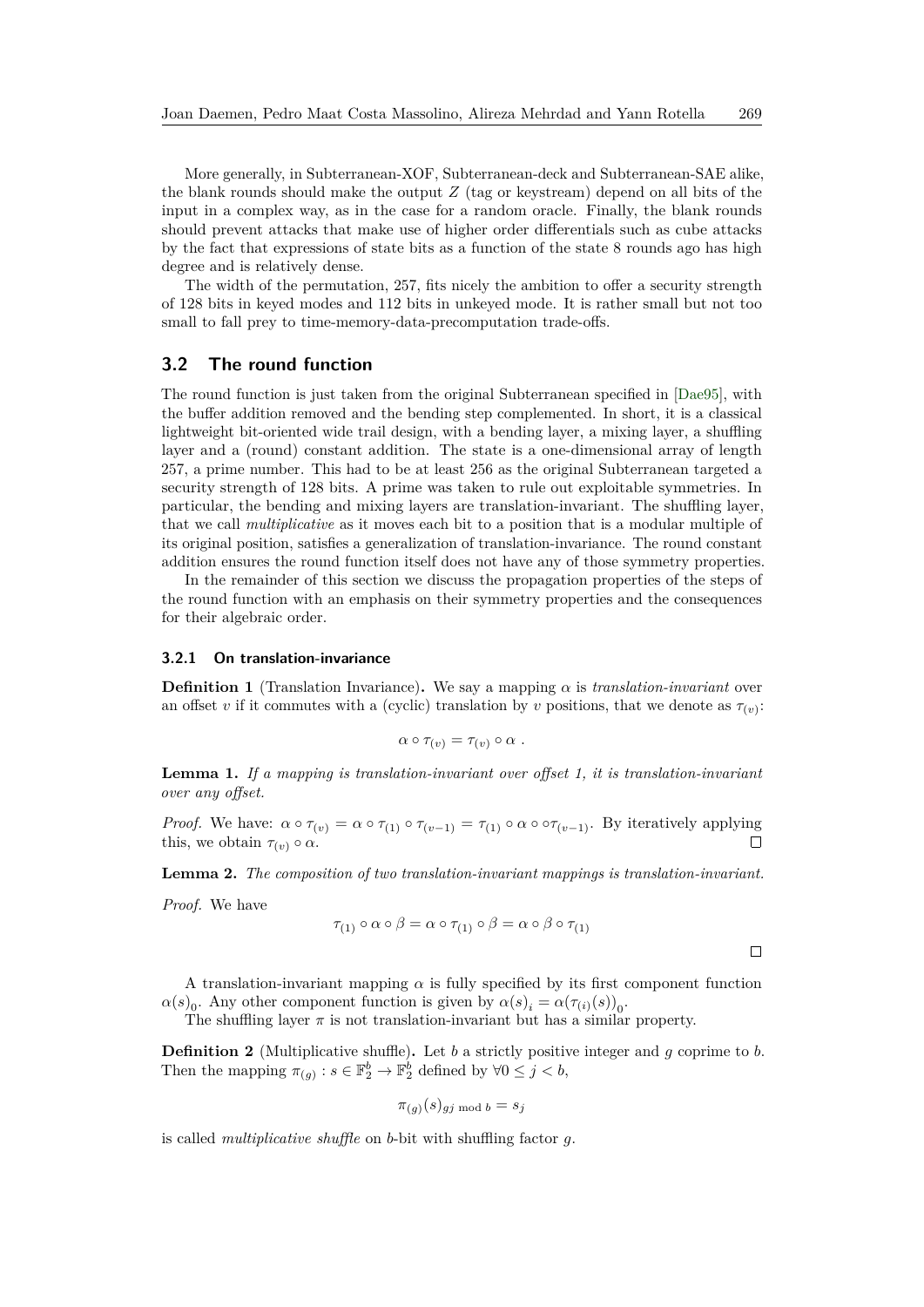$\Box$ 

**Lemma 3.** Let  $\pi_{(g)}$  be a multiplicative shuffle, then  $\tau_{(g)} \circ \pi_{(g)} = \pi_{(g)} \circ \tau_{(1)}$ .

*Proof.* Let  $0 \leq j < b$  and  $s \in \mathbb{F}_2^b$ . Then  $(\tau_{(g)} \circ \pi_{(g)}(s))_j = (\pi_{(g)}(s))_{j-g \text{ mod } b}$ . As  $(\pi_{(g)}(s))_{g_j \text{ mod } b} = s_j$  and g is coprime to b, it implies that  $(\pi_{(g)}(s))_{j-g \text{ mod } b} = s_{g^{-1}(j-g)}$ where  $g^{-1}$  denotes the multiplicative inverse of *g* in  $\mathbb{Z}/b\mathbb{Z}^*$ . Hence  $(\tau_{(g)} \circ \pi_{(g)}(s))_j = s_{g^{-1}j-1}$ . Similarly, we have  $(\pi_{(g)} \circ \tau_{(1)}(s))_j = (\pi_{(g)}(\tau_{(1)}(s)))_j = (\tau_{(1)}(s))_{g^{-1}j}$ . Hence  $(\pi_{(g)} \circ$ 

#### **3.2.2 The bending layer** *χ*

 $\tau_{(1)}(s)$ )<sub>*j*</sub> =  $s_{q-1}$ <sub>*j*−1</sub>.

The bending layer is *χ*, described and analyzed in [\[Dae95\]](#page-23-1) and well known from Keccak-*p*.  $\chi$  is the sparsest translation-invariant mapping of algebraic degree 2 that is invertible when the state has odd length. By sparse we mean that each output bit only depends on few input bits, in this case 3 bits in neighbouring positions. The low degree is an advantage when countermeasures against differential power analysis need to be implemented, such as masking or threshold schemes. In general, computing the inverse of *χ* requires a recursive procedure and the consequence is that it is dense and has an algebraic degree that is proportionate to the state length. In the case of Subterranean, the inverse of  $\chi$  has algebraic degree 128. This complexity helps in frustrating cryptanalysts.

#### <span id="page-8-0"></span>**3.2.3 The mixing layer** *θ*

The mixing layer  $\theta$  is similarly sparse: each output bit is the sum of 3 input bits at fixed relative offsets. The Subterranean round function was an improved version of that of the very first wide-trail design, the hash function Cellhash [\[DGV91\]](#page-23-7). In Cellhash, the offsets in  $\theta$  were  $-3, 0, 3$ : symmetric around 0 and at minimum distance so that each output bit of  $\theta \circ \chi$  depends on 9 bits. Due to this choice of offsets, an input difference in  $\theta$  with two active bits in positions  $i + 3$  and  $i + 6$  for any *i* leads to a 2-bit output difference with active bits in positions  $i$  and  $i + 9$ . The choice of offsets in Subterranean avoids this problem: a 2-bit input difference leads to an output difference with at least 4 active bits. The symmetry around 0 was abandoned, 3 was kept and 8 was chosen as the smallest value that gives excellent mixing properties.

In order to capture algebraic properties of *θ*, we identify state values *s* with binary polynomials  $s(X) = \sum_i s_i X^i$ . As discussed in [\[Dae95\]](#page-23-1), a translation-invariant mapping corresponds with multiplication with a polynomial modulo  $1 + X<sup>b</sup>$ . For a linear translationinvariant mapping *α* defined by  $\alpha(s)$ <sup>0</sup> =  $\sum_i p_i s_i$ , the mapping corresponds with multiplying with polynomial  $P(X) = \sum_{i} p_i X^{b-i}$ . For  $\theta$  this yields:

$$
\theta (s(X)) = s(X)(1 + X^{249} + X^{254}) \bmod (1 + X^{257}).
$$

The multiplication polynomial can likewise be written as  $1 + X^{-3} + X^{-8}$ .

The polynomials  $P(X)$  of degree smaller than 257 that are coprime to  $1 + X^{257}$ form a group that we will denote by  $(\mathbb{F}_2(X)/(1+X^{257}))^*$ . The modulus  $1+X^{257}$  is the product of  $1 + X$  with 16 irreducible polynomials of degree 16. This implies that  $(\mathbb{F}_2(X)/(1+X^{257}))^*$  is isomorphic to the product of 16 groups of order  $2^{16} - 1$  and  $\text{ord}(\theta)$ must divide  $2^{16} - 1 = 3 \times 5 \times 17 \times 257$ . For  $P(X) = 1 + X^{-3} + X^{-8}$ , we checked that the order is  $2^{16} - 1$ , the maximum possible order in  $(\mathbb{F}_2(X)/(1 + X^{257}))^*$ . The inverse of *θ* can be computed with the extended Euclidean algorithm or as  $(1 + X^{-3} + X^{-8})^{2^{16}-2}$ and has a Hamming weight of 127. This high diffusion in the backward direction helps in frustrating cryptanalysis.

#### **3.2.4 The shuffling layer** *π*

The shuffling layer of Subterranean is a multiplicative shuffle (see definition [2\)](#page-7-0) on 257 bits with shuffling factor 150. It puts bits that are 12 positions apart next to each other: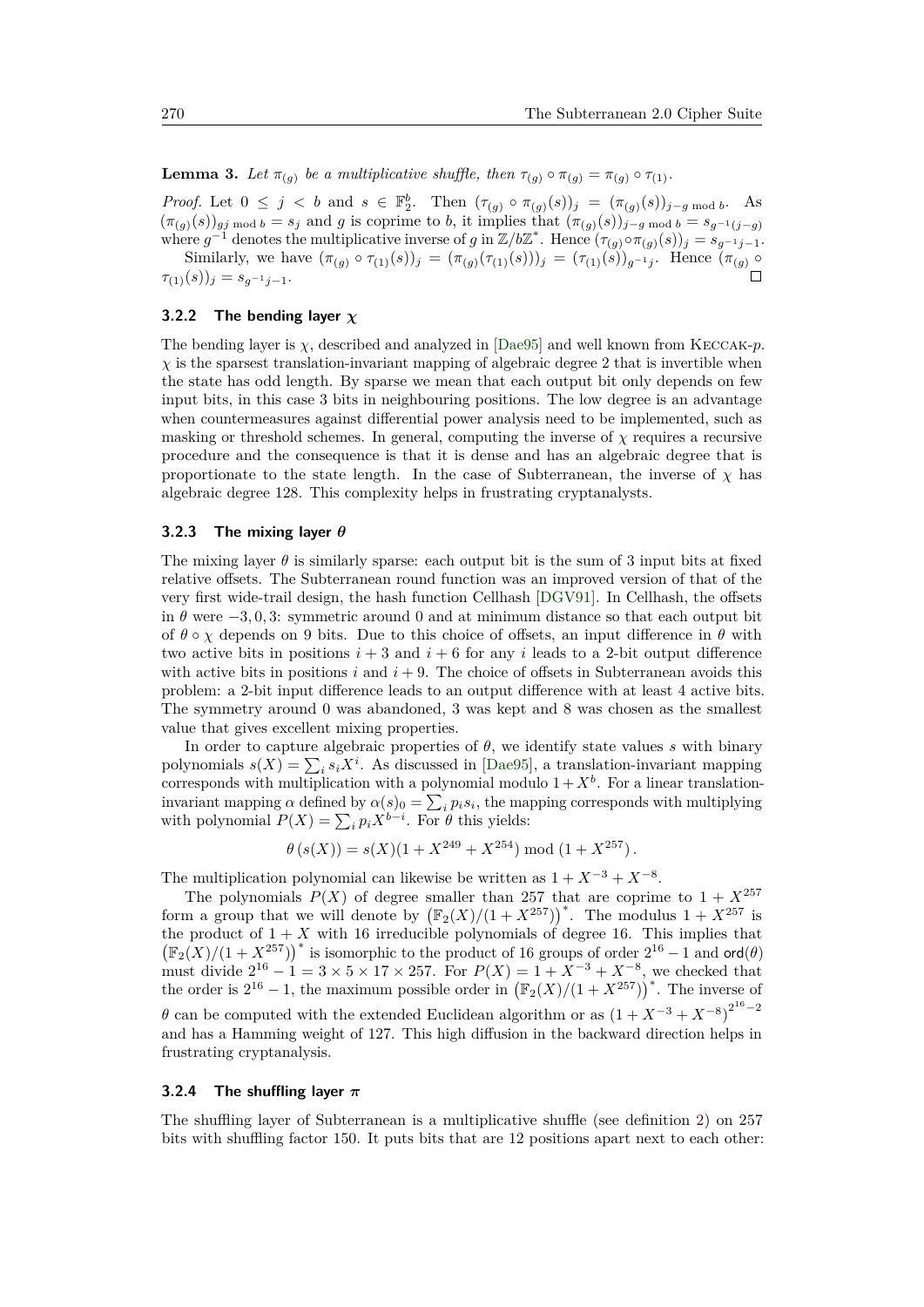$s_i \leftarrow s_{12i}$ . This ensures that each state bit depends on 81 bits of the state 2 cycles ago. Moreover, it moves neighbouring bits to positions 150 bits apart:  $s_{150j} \leftarrow s_j$  as  $150 \times 12 \text{ mod } 257 = 1$ . The result is that a single-bit difference in the state may affect 81 state bits 2 cycles later.

The order of 12 in  $(\mathbb{Z}/257\mathbb{Z})^*$  is 256, or in other words, it is a generator. The consequence is that the order of  $\pi$  is likewise 256.

#### **3.2.5** The order of the linear layer  $\pi \circ \theta$

For understanding the order of the linear layer  $\pi \circ \theta$  we first prove a number of lemmas.

**Lemma 4.** *If*  $\alpha$  *is translation-invariant and*  $\pi_{(g)}$  *a multiplicative shuffle, then*  $\pi_{(g)}^{-1} \circ \alpha \circ \pi_{(g)}$ *is translation-invariant.*

*Proof.* We have:

$$
\left(\pi_{(g)}^{-1}\circ\alpha\circ\pi_{(g)}\right)\circ\tau_{(1)}=\pi_{(g)}^{-1}\circ\alpha\circ\tau_{(g)}\circ\pi_{(g)}=\pi_{(g)}^{-1}\circ\tau_{(g)}\circ\alpha\circ\pi_{(g)}=\tau_{(1)}\circ\left(\pi_{(g)}^{-1}\circ\alpha\circ\pi_{(g)}\right)
$$

<span id="page-9-0"></span>**Lemma 5.** *If*  $\alpha$  *is translation-invariant and*  $\pi_{(g)}$  *a multiplicative shuffle and*  $\beta = \pi_{(g)}^{-1} \circ$  $\alpha \circ \pi_{(g)}, \text{ then } \beta(s)_0 = \alpha(\pi_{(g)}(s))_0.$ 

*Proof.* Bit 0 of  $\pi_{(g)}^{-1}(\alpha(\pi_{(g)}(s)))$  is bit 0 of  $\alpha(\pi_{(g)}(s))$  and that is per definition  $\alpha(\pi_{(g)}(s))_0$ .

**Lemma 6.** *If*  $\alpha$  *is linear and translation-invariant with multiplication polynomial*  $P(X)$ *and*  $\pi_{(g)}$  *a multiplicative shuffle, then*  $\pi_{(g)}^{-1} \circ \alpha \circ \pi_{(g)}$  *is linear and translation-invariant with multiplication polynomial*  $P(X<sup>g</sup>)$ *.* 

*Proof.* Applying Lemma [5](#page-9-0) with  $\alpha = \theta$  we obtain  $\theta^{(j)}(s)_0 = \theta(\pi_{(g)}(s))_0 = \sum_i p_i s_{ig}$ . This corresponds with polynomial  $P(X<sup>g</sup>)$ .

<span id="page-9-1"></span>**Lemma 7.** For any  $i \in \mathbb{Z}$ , let  $\theta^{(i)}$  be the linear transformation defined as  $\theta^{(i)} = \pi^{-i} \circ \theta \circ \pi^{i}$ . *Then, for any*  $n \in \mathbb{N}$ *, we have:* 

<span id="page-9-2"></span>
$$
(\pi \circ \theta)^n = \pi^n \circ \theta^{(n-1)} \circ \theta^{(n-2)} \circ \cdots \circ \theta^{(1)} \circ \theta^{(0)} .
$$
 (2)

*Proof.* Working it out gives:

$$
(\pi \circ \theta)^n = \pi \circ \theta \circ \pi \circ \theta \circ \cdots \circ \pi \circ \theta = \pi^n \circ \pi^{1-n} \circ \theta \circ \pi^{n-1} \circ \pi^{2-n} \circ \theta \circ \cdots \circ \pi^1 \circ \theta.
$$

If we apply Lemma [7](#page-9-1) for  $n = 256$ ,  $\pi^n$  becomes the identity and we obtain a mapping that is an element of  $(\mathbb{F}_2(X)/(1+X^{257}))^*$  as it is the composition of 256 linear translationinvariant mappings, each with its own multiplication polynomial. From this follows that the composed mapping is also a linear translation-invariant mapping and that its order divides  $2^{16} - 1$ . Hence, the order of  $\pi \circ \theta$  divides  $2^8(2^{16} - 1)$ . We checked the divisors of this integer and it turns out that the order of  $\pi \circ \theta$  is 256 and the minimal polynomial of  $\pi \circ \theta$  is  $1 + X^{256}$ .

More in general, we can prove the following lemma.

**Lemma 8.** Let  $θ'$  be a linear translation-invariant mapping with multiplication polynomial *P* and let  $\pi' = \pi_{(g)}$  a 257*-bit multiplicative shuffle. If*  $\text{ord}(g) \geq 16$ , the order of  $\pi' \circ \theta'$ *divides* ord(*g*)*.*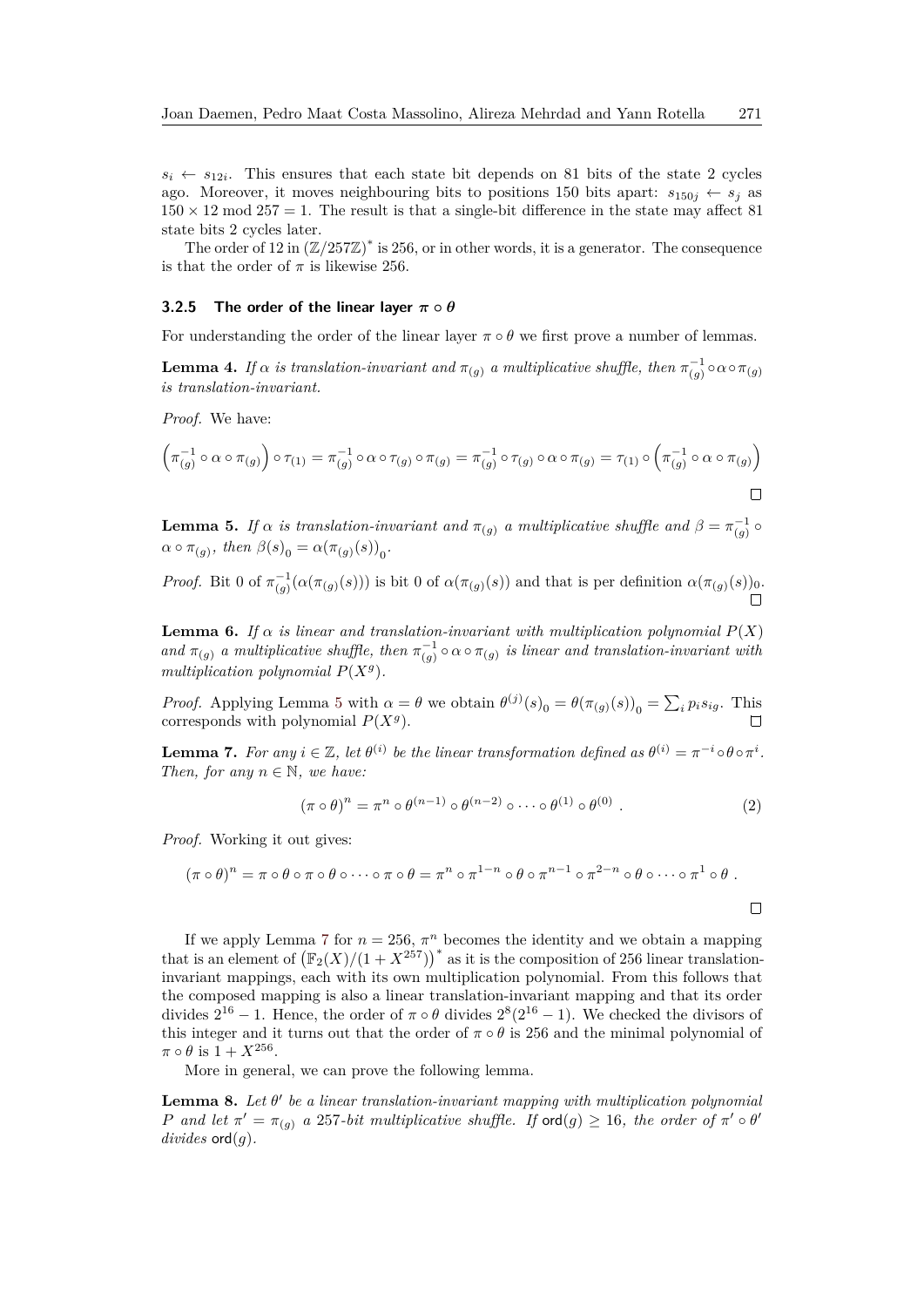*Proof.* Applying [\(2\)](#page-9-2) with  $n = \text{ord}(g)$  yields

$$
(\pi' \circ \theta')^{\mathrm{ord}(g)} = \theta'^{(\mathrm{ord}(g)-1)} \circ \theta'^{(\mathrm{ord}(g)-2)} \circ \cdots \circ \theta'^{(1)} \circ \theta'^{(0)}
$$

with  $\theta^{\prime(i)} = \pi^{\prime - i} \circ \theta^{\prime} \circ \pi^{\prime i}$ . For any  $i \in \mathbb{N}$ , the multiplication polynomial of  $\theta^{\prime(i)}$  is  $P(X^{\mathfrak{g}^i})$ modulo  $1 + X^{257}$  (see Section [4.4\)](#page-20-0).

It follows that  $(\pi' \circ \theta')^{\text{ord}(g)}$  is a linear translation-invariant mapping with polynomial  $Q = \prod_{i=0}^{ord(g)-1} P(X^{g^i})$ . As expressed before in Section [3.2.3,](#page-8-0)  $1 + X^{257}$  is the product of  $1 + X$  and 16 polynomials of degree 16. We can now show that  $Q = 1$ , the multiplication polynomial of the identity mapping. Let  $\alpha$  be a primitive element of  $\mathbb{F}_{2^{257}}$ , then it follows immediately from the expression of *Q* that  $Q(\alpha) = Q(\alpha^g) = Q(\alpha^{g^2}) = \cdots = Q(\alpha^{g^{\text{ord}(g)-1}})$ . As  $\alpha$  is a primitive element, all these powers are different elements. Thanks to the Chinese Remainder Theorem, and the factorisation of  $(1 + X^{257})$  in polynomials of degree 16 or smaller, the result follows immediately: *Q* is a constant polynomial. Depending on the Hamming weight of *P*, we get either a constant term that is zero or one, but as *P* corresponds to a bijective mapping, we have  $Q = 1$ . Hence,  $(\pi' \circ \theta')^{\text{ord}(g)} = \text{Id}$  if  $\Box$ ord $(g) \geq 16$ .

## **3.3 The number of blank rounds**

The algebraic degree of the Subterranean round function is 2 and for small *r* the degree of *r* rounds is 2 *r* . For larger *r*, it was observed by Christina Boura, Anne Canteaut and Christophe De Cannière in [\[BCC11\]](#page-22-4) that the degree lags behind starting from a number of rounds *r* when  $2^r$  starts approaching the permutation width *b*. Still, for  $r = 8$  we expect the algebraic degree to be well above 128. Together with the positioning of the input bits and the fact that there are only 32 per round, this makes it unlikely that shortcut attacks based on higher-order differentials, such as cube attacks, can be mounted.

In collision attacks in Subterranean-XOF, a non-zero difference  $a'$  in the state before the blank rounds will propagate to a non-zero difference  $b'$  in the state after the blank rounds. Due to the  $8$  rounds, the difference  $b'$  will depend in a complicated way on the difference  $a'$  and the absolute values of the states before the blank rounds. This implies that the best collision-generating strategy against Subterranean-XOF is to go for an internal collision during the absorbing phase.

For Subterranean-deck, differential attacks require the propagation of a difference across the blank rounds. As can be seen in Section [3.7,](#page-16-0) we did not find 8-round trails and we are certain that there are none with expected differential probability above  $2^{-98}$ . It follows that exploiting differential propagation with  $2^{96}$  or less pairs will be problematic. Similarly, we do not expect there to be 8-round correlations with amplitude above  $2^{-48}$ , the value that would be required for exploiting it with 2 <sup>96</sup> input-output couples. The same reasoning is true for Subterranean-SAE for nonce-respecting adversaries that do not get unverified deciphered ciphertext. Namely, in these use cases, controllable input and output is separated by 8 blank rounds.

The safety margin provided by the 8 blank rounds in keyed modes is confirmed by the cryptanalysis of Fukang Liu, Takanori Isobe and Willi Meier in [\[LIM19\]](#page-24-5). The authors showed that when the number of blank rounds is reduced to 4, one can do a state recovery attack with data complexity  $2^{71.5}$  bytes and computational complexity  $2^{122}$  computations of the round function.

In the following sections we will discuss input-only attacks in the form of state collisions and output-only attacks in the form of state-recovery attacks from output only and biases in the output.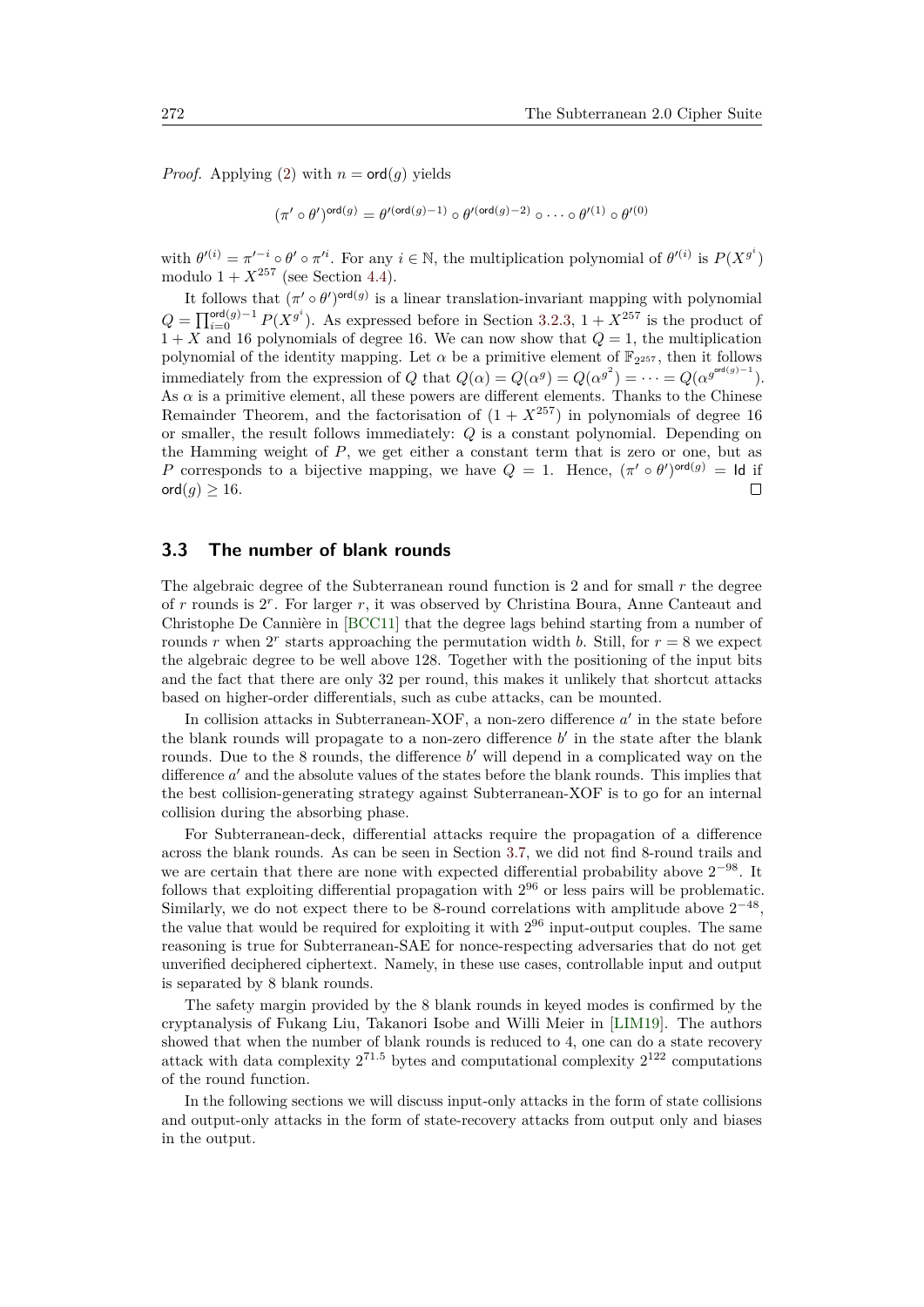#### <span id="page-11-0"></span>**3.4 State collisions in unkeyed absorbing**

The single-most important security requirement of unkeyed absorbing is that it should be hard to generate state collisions. A state collision is defined as a pair of different string sequences  $M[[n]]$  and  $M'[[n']]$  that lead to the same state value.

A string sequence  $M[[n]]$  gives rise to a sequence of absorb calls, that each split the string  $M[i]$  into 8-bit blocks, pad these blocks with 10<sup>∗</sup> and then sequentially inject these into the state in a series of duplex calls interleaved with blank duplex calls. The borders between the strings in the sequence are marked by the fact that the last block of each string  $M[i]$  before padding is shorter than 8 bits. If the strings  $M[i]$  are not restricted to byte strings but can have any bitlength, an adversary can hence choose 9 bits between two consecutive duplex calls. In the case of input byte strings, the adversary can choose from  $2^8 + 1$  input values, namely  $2^8$  byte values with padding and the padded empty string. This reduces the number of chosen bits per two consecutive duplex calls to  $8 + \epsilon$  with  $\epsilon$ small. Our ambition is to have 112-bit security strength in the more general case of bit strings.

When generating a state collision, the colliding string sequences  $M[[n]]$  and  $M'[[n']]$ may take an equal or a different number of duplex calls. For duplex call sequences of equal length, we can try to find a differential from the input  $M[[n]]$  to a zero difference in the state with a high differential probability (DP). For duplex call sequences of different lengths, one could try to generate a *fixed point*. Those properties are discussed respectively in Section [3.4.4](#page-14-0) and Section [3.4.3.](#page-13-0) Finally, one can try to find state collisions with a generic attack by just randomly trying inputs and count on the birthday bound for collisions to occur. This is the starting point of the attack explained in the following subsections.

#### **3.4.1 Generating state collisions with a generic attack**

In absorbing, we call the bit positions where the input is injected the *outer part* of the state. The *inner part* of the state is formed by the other bit positions. In unkeyed absorbing, the outer part consists of 9 bit positions and the inner part 248 bit positions. In keyed absorbing, the outer part is 33 bits wide and the inner part 224 bits.

A naive collision-generating attack strategy is to try random inputs and to check if there are state collisions among them. The probability that there is a collision after *q* attempts is close to  $\binom{q}{2}/2^{257} \approx q^2/2^{258}$  as long as *q* is smaller than  $2^{129}$ . When *q* gets close to this value, it is likely that the set of inputs exhibits a state collision. The success probability increases if we only require a collision in the 248-bit inner part of the state, a so-called *inner collision*. An inner collision can readily be converted into a state collision by compensating for the (possible) difference in the 9-bit outer part by choosing the last blocks in the inner-state colliding inputs. The probability of an inner collision after *q* attempts is about  $q^2/2^{249}$ . As every attempt will take at least two duplex calls, the lowest possible computational complexity of *q* inputs is  $N = 2q$ . It follows that the probability of an inner collision for this generic attack is close to  $N^2/2^{251}$ .

Increasing this probability by a factor higher than  $2^{251-222} = 2^{29}$  by exploiting specifics of the round function would break our security claim for Subterranean-XOF, Claim [1](#page-4-2) as a state collision allows generating an arbitrary number of input pairs with the same output, something that a random oracle does not have.

#### <span id="page-11-1"></span>**3.4.2 Dedicated attack to generate inner collisions**

In this section we describe an attack for generating an inner collision for a round-reduced version of Subterranean-XOF. It is round-reduced in the sense that there are no blank duplex calls in between the duplex calls absorbing the input blocks. As a matter of fact, this attack is the reason why we introduced these blank duplex calls in unkeyed absorbing.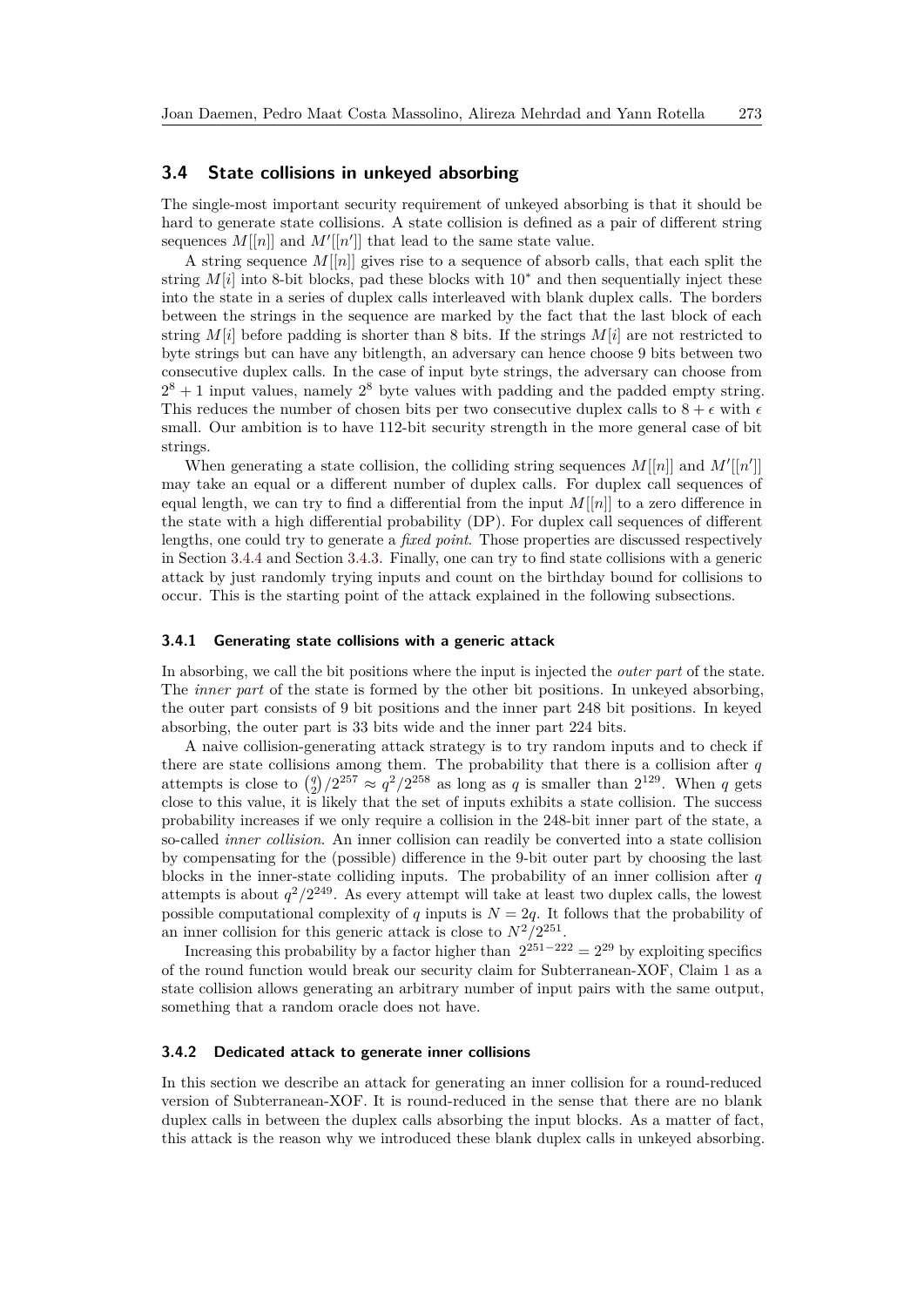<span id="page-12-0"></span>

**Figure 2:** Finding state collisions in unkeyed absorbing. The  $m_i$ 's are 9-bit padded input blocks and we aim for a collision on  $s^0$ . We tolerate a difference in  $s^0$  the blue positions as it can be compensated by a simple difference in  $m<sub>0</sub>$ . Red positions in *s* represent conditions that can be satisfied by choosing the value of  $m_{-1}$ ,

An inner collision can be seen as a stepping stone to a state collision, where the difference in the outer part can be annihilated by compensating last input blocks. The states *s* and *s'* corresponding to the inner collision are equal in their outer part.

The basic idea of this attack is to take this one step further. We build *proto-collisions*: pairs of states *s* and *s'* that satisfy specific equations. For states of a proto-collision, there is a high probability that their difference in the inner part can be annihilated by compensating last input blocks.

In a first phase of the attack, we generate states *s* by absorbing random inputs and assemble them in a set we call *birthday set*.

In a second phase of the attack, we identify pairs of states  $(s, s')$  in this set that form a proto-collision. We depict the schematic of the attack in Figure [2.](#page-12-0)

We now derive the equations that a proto-collision must satisfy. We denote by *s* and *s'* the value of the state just before absorbing the penultimate input blocks  $m_{-1}$  and  $m'_{-1}$ , that we denote by  $b$  and  $b'$  for compactness. Our equations are in the bits of  $s, s'$ ,  $b$  and  $b'$ as variables, i.e.,  $s_i$  and  $s'_i$  for  $0 \le i < 256$  and  $b_i$  and  $b'_i$  for  $0 \le i < 9$ . We aim to find equations in *s* and *s*' such that if satisfied, the probability that they can be converted into an inner collision by choosing appropriate last blocks  $b$  and  $b'$  is maximal. The states just before absorbing  $m_0$  and  $m'_0$  form an inner collision if their difference is contained in the 9-bit outer part, i.e., in bit positions 1*,* 176*,* 136*,* 35*,* 249*,* 134*,* 197*,* 234*,* 64, highlighted in blue in Figure [2.](#page-12-0) For the 248 inner bits, the difference must be 0 and one can express the difference in terms of the bits of  $s, s', b$  and  $b'$ . As the round function has algebraic degree 2, these are quadratic equations. We denote these equations as:

$$
q_j(s, b) = q_j(s', b')
$$
 for  $1 \le j \le 248$ ,

with  $q_j$  quadratic expressions. Each bit  $b_i$  (or  $b'_i$ ), for  $0 \leq i < 9$  appears in the expression  $q<sub>j</sub>$  in 9 of those equations. By doing a Gaussian elimination, we can convert this to an equivalent system in which the number of equations where  $b_i$  or  $b'_i$  appear is minimized. In particular, it contains 221 equations where the variables  $b_i$  and  $b'_i$  don't intervene at all. We denote the resulting system as:

<span id="page-12-1"></span>
$$
q_j'(s, b) = q_j'(s', b') \text{ for } 1 \le j \le 26
$$
 (3)

$$
q_j'(s) = q_j'(s') \text{ for } 27 \le j \le 248 \tag{4}
$$

The exact form of these equations is not needed to understand the attack and can be found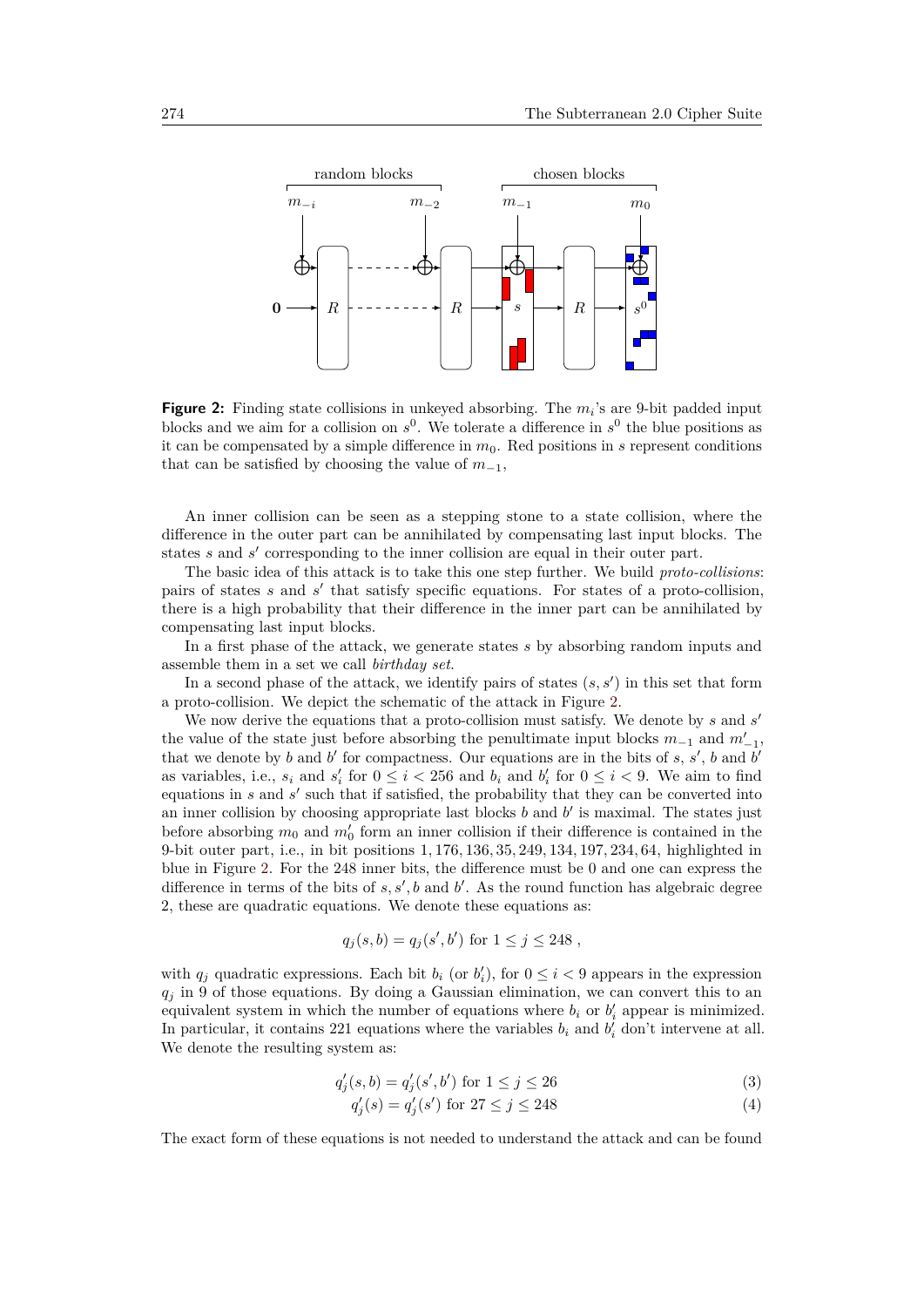in Appendix [A.1.](#page-25-1) If we find a tuple  $(s, s', b, b')$  that satisfies Equations [\(3\)](#page-12-1) and [\(4\)](#page-12-1), we have an inner collision just before absorbing  $m_0$  and  $m'_0$ .

The 221 equations in [\(4\)](#page-12-1) are independent of  $b_i$  and  $b'_i$  and must hence be satisfied by the bits of *s* and *s'*. A pair  $\{s, s'\}$  that satisfies these equations is a proto-collision. So we first try to find proto-collisions in the birthday set and then values of *b* and *b*<sup>'</sup> that satisfy Equations [\(3\)](#page-12-1). To do so, we could store the birthday set in a hash table, ordering the states (and corresponding inputs) according to the 221-bit values defined by  $(q'_{27}(s)||q'_{28}|| \cdots ||q'_{248})$ . We call these the *birthday set coordinates*. Storing this hash table would cost an excessive amount of memory. However, we can use the work of Paul C. van Oorschot and Michael J. Wiener [\[vOW94\]](#page-25-2) to find collisions without storing and sorting all computed states.

When we find a proto-collision  $\{s, s'\}$ , forming an inner collision still requires values of  $b, b'$  that satisfy the 26 equations of [\(3\)](#page-12-1). As we have 26 equations and only 18 variables, this will often not be possible. This means we will have to find multiple proto-collisions to find an inner collision.

Given a proto-collision  $\{s, s'\}$ , the probability of satisfying remaining equations by trailing blocks *b*, *b*' is approximately  $2^{-10}$ . The derivation of this probability can be found in Appendix [A.2.](#page-26-0)

So for a given number of attemps  $q$ , the probability to have a proto-collision is approximately  $\binom{q}{2}/2^{221} \approx q^2/2^{222}$  and the probability that for this proto-collision trailing blocks *b* and *b*<sup> $\overline{a}$ </sup> can be found that lead to an inner collision is  $2^{-10}$ . It follows that the probability to get an inner collision in *q* attempts is close to  $q^2/2^{232}$ . Assuming that we can limit the computational workload per input to 1 duplex call and neglecting the computational complexity of the collision finding process, the success probability is  $N^2/2^{232}$ .

One may consider extending this attack by converting a proto-collision into an inner collision with sequences of two trailing blocks rather than simple trailing input blocks. However, equations corresponding to those in [\(3\)](#page-12-1) and [\(4\)](#page-12-1) would have algebraic degree 4 there would be many more equations involving the bits of the trailing input blocks. However, as the success probability of our attack,  $N^2/2^{232}$  is only a factor  $2^8$  short of Claim [1,](#page-4-2) we think reducing the injection of input bits in unkeyed absorbing to 9 bits per two duplex calls is justified as a safety margin.

Adapting this attack the nominal unkeyed absorbing in Subterranean for a success probability higher than that in Claim [1](#page-4-2) would require the construction of equations spanning 4 Subterranean rounds. We believe this to be infeasible.

#### <span id="page-13-0"></span>**3.4.3 Fixed points**

A duplex-level fixed point consists of a state value *s* and two input block sequences *A* and *B* and has the following properties. The value *s* is the state after absorbing the sequence *A*, where  $A$  may be empty. After absorbing the non-empty sequence  $B$  starting from state  $s$ , the state must again have value *s*. Such a fixed point would allow generating an infinite set of input sequences  $A, A||B, A||B||B, \ldots$  all colliding in the same state and would therefore generate the same output sequences.

Finding a duplex-level fixed point (*s, A, B*) could be done in two phases. In a first phase we can try finding a pair (*s, B*) and in the second phase a matching value of *A*. The complexity of this undertaking increases with the number of blocks in the sequence *B*. The simplest possible case is when *B* has a single block, where it comes down to finding a fixed point in two-round Subterranean, where the 9 bits of *B* are degrees of freedom. The expected number of such fixed points is 2 9 . For *B* consisting of *n* blocks, we have to find a fixed point in 2*n*-round Subterranean, with 9*n* degrees of freedom, leading to an expected  $2^{9n}$  solutions. We expect the difficulty of finding pairs  $(s, B)$  to increase rapidly with the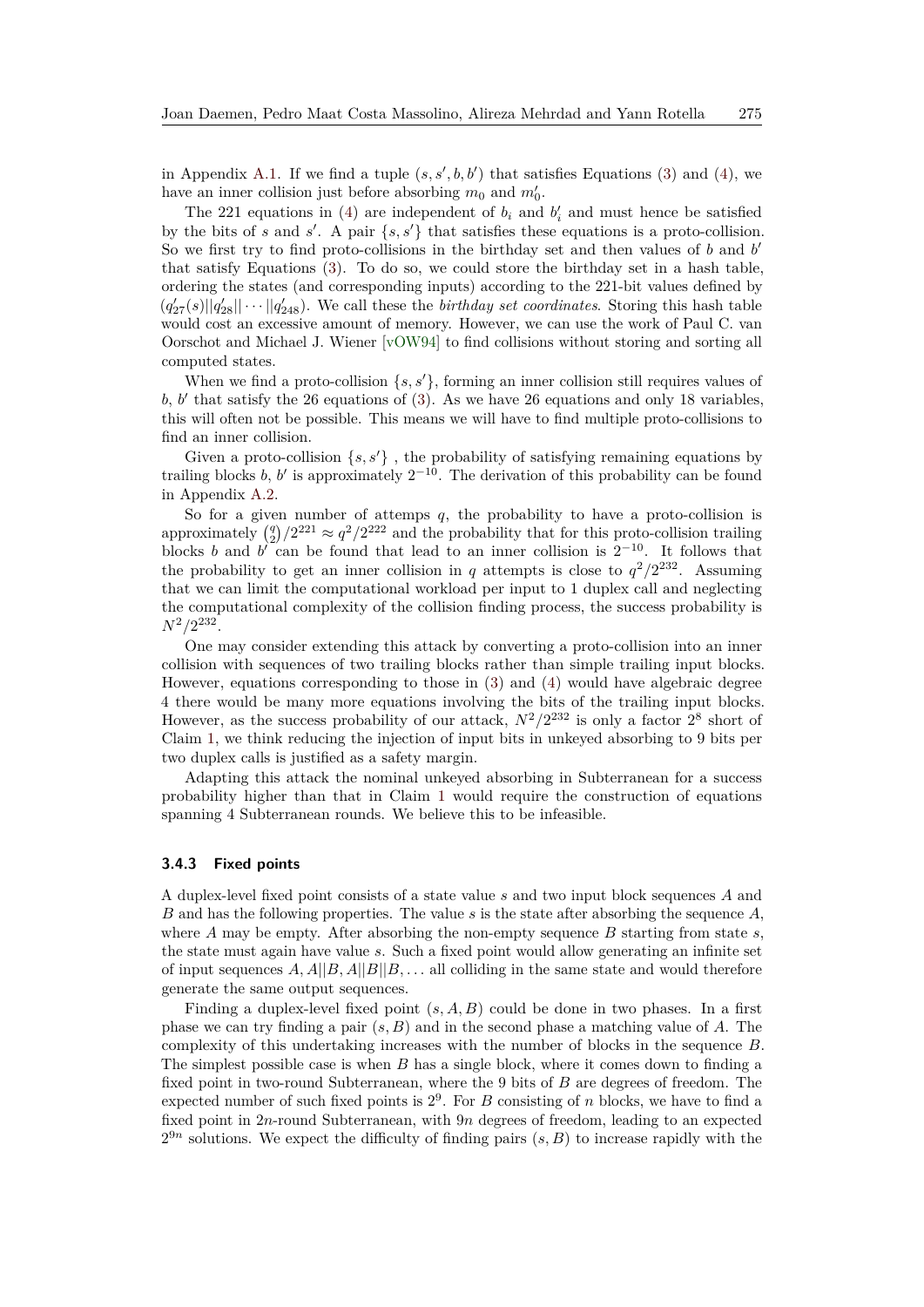number of blocks of *B* due to the increasing number of Subterranean rounds that must be covered.

However, the difficulty lies mostly in the second phase, where, given a set of states *S*, an input block sequence *A* must be found that would give rise to a state in *S*. Such an undertaking is similar to generating inner collisions as described in Section [3.4.2,](#page-11-1) but with less degrees of freedom per round for the attacker. We therefore believe duplex-level fixed points form no threat for the security of Subterranean.

#### <span id="page-14-0"></span>**3.4.4 Differential properties**

For duplex call sequences of equal length one may try to generate an inner collision by exploiting a differential or trail with high DP. As an inner collision must be obtained in 248 bits of the state and the adversary can choose 9 bits per duplex call in each of the two input block sequences, it is unlikely that starting from some given state, there exist colliding input sequences of less than  $248/(2 \times 9) \approx 14$  blocks. Clearly, there are  $2^{9 \times 14} = 2^{126}$  input block sequences and just trying them all would just be a generic attack. Doing this in less calls in a systematic way would require controlling the propagation of the difference through the rounds and hence having some kind of high probability differential in Subterranean from the input blocks to the state. We believe such differentials do simply not exist.

One could imagine applying an attack that exploits differential properties combined with backtracking. This was done by Thomas Fuhr and Thomas Peyrin for mounting inner collision attacks on RadioGatún [\[FP09\]](#page-24-8), almost breaking its security claim. Moreover, RadioGatún has a round function very similar to that of Subterranean. However, in backtracking attacks the degrees of freedom for the attacker play a very important role, and these are much higher in RADIOGATÚN than in Subterranean. Namely, RADIOGATÚN absorbs 3 words per round in a 19-word state (mill) of 19 words, while Subterranean absorbs 8 bits per two rounds in a 257-bit state.

#### **3.5 State-recovery attacks**

Subterranean-SAE is very similar to the CAESAR candidate KETJE JR  $[BDP+14,BDP+16]$  $[BDP+14,BDP+16]$  $[BDP+14,BDP+16]$  $[BDP+14,BDP+16]$ that was attacked by Thomas Fuhr, Maria Naya-Plasencia and Yann Rotella in [\[FNR18\]](#page-24-9). This attack is a state-recovery attack on a weakened version of KETJE JR, where the weakening consists of an increase of the rate during the wrap calls from the nominal 16 bits to 32 bits. The attack focuses on 4 consecutive rounds on KETJE JR v1. The feasibility of the attack strongly depends on the bit positions of the outer part. In KETJE JR the outer part covers full (5-bit) *rows* and the non-linear mapping operates at row level. This means that if in a state at the input (resp. output) of  $\chi$  all bits of a row are known, one can compute the bits in that row at the output (resp. input) of  $\chi$ . This fact allows an attacker to link the information between 4 consecutive rounds. In KETJE JR v2 the definition of the outer part was changed and no longer contains full rows, greatly reducing the applicability of the attack.

In Subterranean the squeezing rate is 32 bits, so at first sight the attacks in [\[FNR18\]](#page-24-9) may be a concern. However, two factors already make it much harder to pull of for Subterranean than for the weakened version of KETJE JR v1:

- Subterranean has a 257-bit state and KETJE JR only a 200-bit state.
- In KETJE JR the  $\chi$  mapping is applied on *rows* of 5 bits. In Subterranean,  $\chi$  is applied on all state bits arranged in a single circle.

From the reduction in effectiveness of attacks from KETJE JR v1 and KETJE JR v2, we learned that it is a good idea to choose the positions of output bits *far from each other*.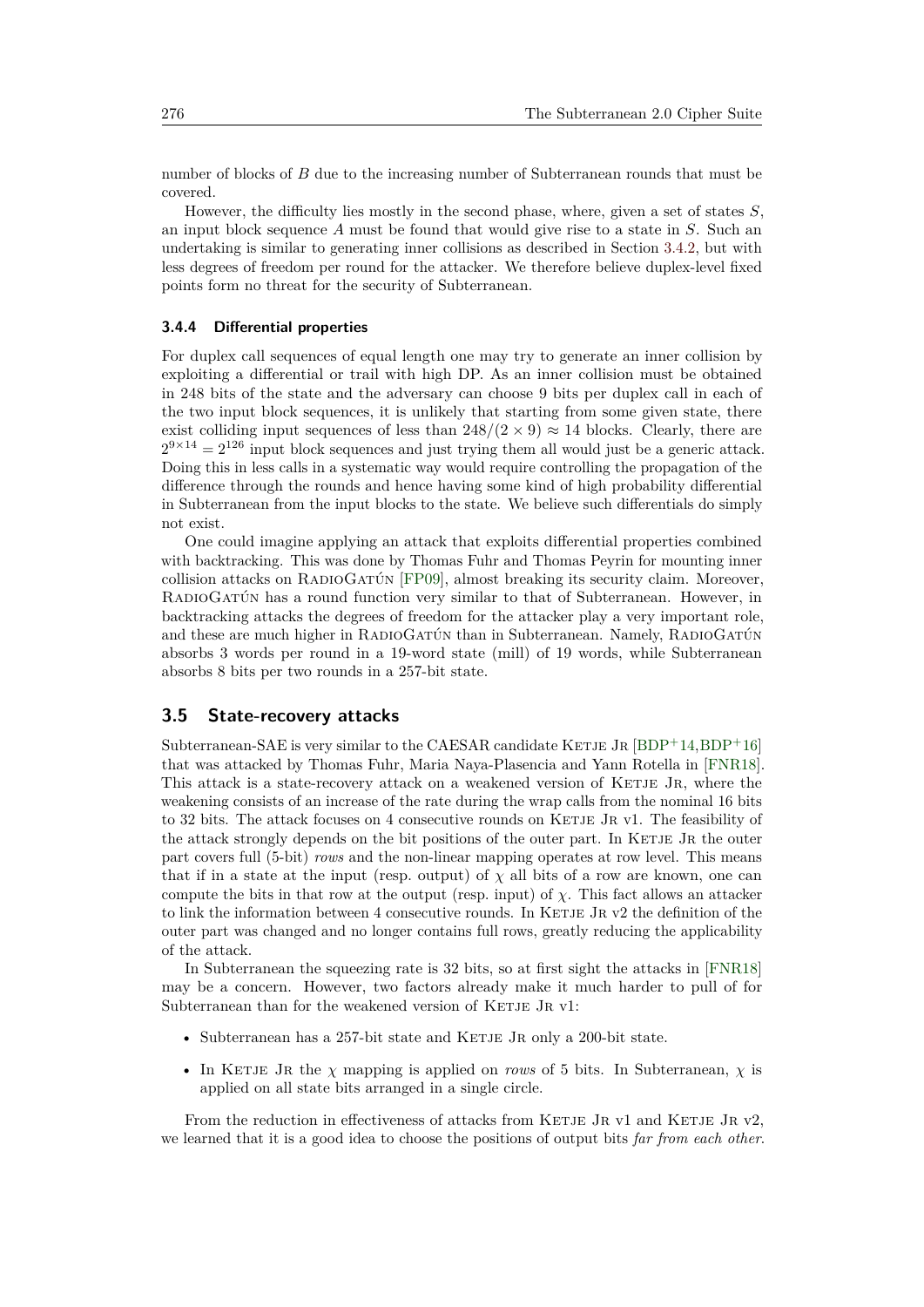Our choice of output positions does exactly that when seen in the context of state-recovery attacks. It takes the knowledge of at least two consecutive bits at the input (output) of  $\chi$ to determine a single bit at its output (input) and by our choice of output bits, we avoid the propagation of knowledge of individual bit values across *χ*.

On top of that, we added another hurdle to frustrate state-recovery attacks: instead of simply taking individual state bits as output bits  $z_i$ , we construct each output bits as the sum of 2 state bits. This is inspired by the stream cipher Trivium [\[Can06\]](#page-23-8), where the output bit consists of the sum of three state bits. Hence, to obtain 32 output bits, we take 64 state bits and add them in pairs. While information-technically an attacker gets the same amount of information per round as in the case of taking 32 consecutive state bits, it is much harder to exploit this information. In particular, most techniques used in [\[FNR18\]](#page-24-9) no longer work and it appears that Subterranean has a comfortable safety margin with respect to state-recovery attacks. In particular, the algebraic expression of the output bits gets twice the number of monomials, exploding the cost of (for instance) Guess-and-Determine techniques.

#### **3.6 Bias in the keystream**

In this section we investigate possible biases in the keystream. Here, we refer to biases in linear combination of output bits such as found by Brice Minaud in AEGIS [\[Min14\]](#page-24-10) or Tomer Ashur et al. in MORUS [\[AEL](#page-22-7)<sup>+18]</sup>. For Subterranean this would mean the following. We write an output stream *Z* as a sequence of 32-bit blocks  $z_0, z_1, z_2, \ldots$  and define a mask sequence *U* that consists of a sequence of, 32-bit masks  $u_0, u_1, u_2 \ldots u_{n-1}$  for some *n*. This mask sequence *U* defines a (binary) parity of a sequence *Z* as  $U<sup>T</sup>Z = \sum_{0 \le i \le n} u_i<sup>T</sup>z_i$ . We can *shift* this mask to a later position in *Z* and compute a similar parity. We write  $U^{\mathrm{T}}(Z \ll q) = \sum_{0 \leq i < n} u_i^{\mathrm{T}} z_{q+i}$ . If we have a keystream *Z* of *m* blocks, a parity determined by an *n*-block mask  $U$  can be computed on  $m - n$  positions. If we have multiple keystreams *Z* of length  $m_i$ , this parity can be computed on  $\sum_i (m_i - n)$  positions.

For AEGIS and MORUS, masks *U* were found so that *U* <sup>T</sup>*Z* exhibits a bias, i.e., its value has higher probability to be 0 than 1 or vice versa. This is equivalent to saying that *U* <sup>T</sup>*Z* is correlated to 0 with positive or negative correlation *C*. To detect a bias in an output *Z* with some given correlation *C*, one needs to compute  $C^{-2}$  parities implying at least *C* <sup>−</sup><sup>2</sup> output blocks. So for example to detect a bias with correlation 1*/*1000 we need about a million output blocks.

For any given mask *U* we can form the algebraic expression of  $U<sup>T</sup>Z$  in terms of the bits of the state value at the point of the first mask of *U*. If this algebraic expression is a balanced function, *U* <sup>T</sup>*Z* has zero bias and this is the case If it contains at least one degree-1 monomial *s<sup>i</sup>* that does not appear in any other monomial.

In Subterranean, every bit of  $z_t$  is the sum of two state bits of  $s^t$ . If *U* consists of a single block  $u_0$ , the expression of  $U^T Z$  in terms of the bits of  $s^0$  is simply a sum of bits and hence balanced.

We will now explain the case of a two-block mask  $U = u_0 u_1$ . The expression for  $u_0^T z_0 + u_1^T z_1$  is a sum of bits of  $s^0$  and bits of  $s^1$ . One can convert the latter to bits of  $s^0$ by substitution using the round function:

<span id="page-15-0"></span>
$$
s_j^1 = s_i^0 + \delta_i + s_{i+3}^0 + s_{i+8}^0 + (s_{i+1}^0 + 1)s_{i+2}^0 + (s_{i+4}^0 + 1)s_{i+5}^0 + (s_{i+9}^0 + 1)s_{i+10}^0, \tag{5}
$$

with  $i = 12 \times j$ .

The 64 state bit positions used for generating the output bits  $z_i$  are the elements of the multiplicative subgroup  $\langle 12^4 \rangle$  of  $(\mathbb{Z}/257\mathbb{Z})^*$  of order 64 generated by  $12^4 = 176$ .

So the bits of  $s^0$  corresponding to  $u_0^T z_0$  have indices *i* in  $\langle 12^4 \rangle$ . The bits of  $s^1$  due to the term  $u_0^T z_0$  have indices *j*, also in  $\langle 12^4 \rangle$ . After converting them to bits of  $s^0$  using [\(5\)](#page-15-0), each bit  $s_j^1$  leads to at least one bit  $s_{12 \times j}^0$ , namely the leftmost at the righthand side. As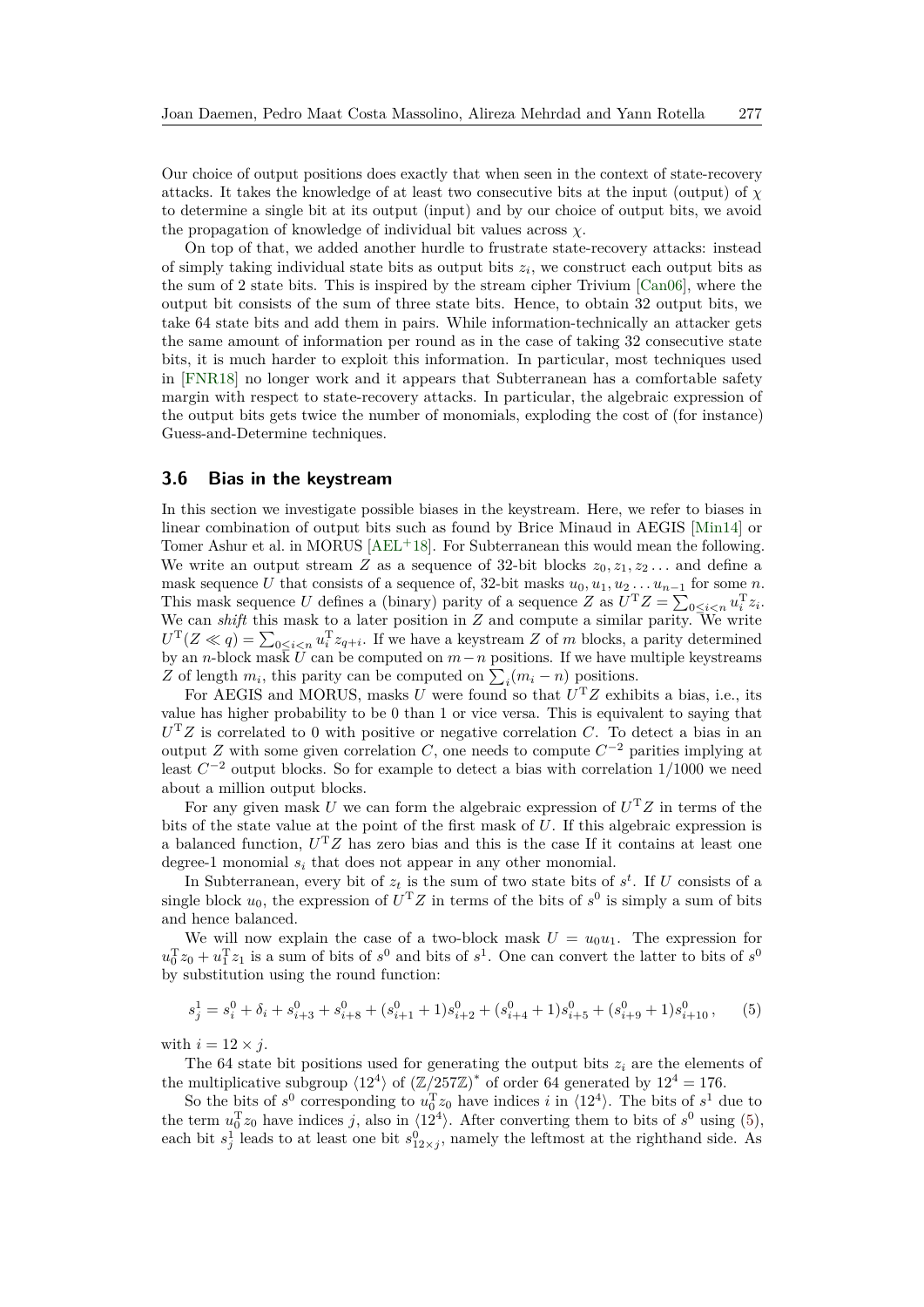$j \in \langle 12^4 \rangle$ , this bit of  $s^0$  has an index *i* in 12 $\langle 12^4 \rangle$ . It follows that the degree-1 monomials due to  $u_0^T z_0$  and those due to  $u_1^T z_1$  have non-overlapping indices and therefore there is always at least one degree-1 monomial that does not appear in any other monomial. In other words, there is no bias for masks *Z* of less than 3 blocks.

For 3-block and 4-block masks, the reasoning above generalizes in that  $u_2^T z_2$  generates degree-1 monomials with indices in  $12^2 \langle 12^4 \rangle$  and  $u_3^T z_3$  degree-1 monomials with indices in  $12^{3}\langle12^{4}\rangle$ . This provides evidence that there is probably no bias for masks *Z* of less than 5 blocks and we believe there is is no bias in  $Z$  measurable from output sequences of  $2^{96}$ blocks or less.

### <span id="page-16-0"></span>**3.7 Differential trail analysis**

We investigated the differential propagation in Subterranean in the form of differential trails. For this, we used an approach inspired by the work of Silvia Mella et al. in [\[MDA17\]](#page-24-11) that was later also applied to Xoodoo in [\[DHVAVK18\]](#page-24-0). It consists in generating all *trail cores* over a small number of rounds up to some *weight*. A trail core is trail where the initial difference and the final difference are left unspecified and its weight is the minimum of the weight of all trails compatible with that trail core. The weight *w* of a trail *Q* corresponds to its differential probability  $DP(Q)$  and is given by  $w(Q) = \log_2 DP(Q)$ , so  $DP(Q) = 2^{-n}$  $implies w(Q) = n$ .

One-round trails correspond with differentials and even for relatively small weights there are huge numbers of trails. This is due to the fact that they can be reduced to differentials over the non-linear layer  $\chi$  only. For two-round trail cores, the numbers decrease as the diffusion of the linear mapping  $\lambda = \pi \circ \theta$  in between the *χ* layers kicks in. However, due to the limited mixing in  $\theta$ , the histogram is still quite dense. Starting from 3 rounds, the landscape of trail cores becomes quite sparse due to the interaction of the linear step  $\lambda$  of consecutive rounds. This can be seen in the 3-round trail core weight histogram in Table [1.](#page-16-1)

<span id="page-16-1"></span>**Table 1:** Trail core weight histogram for 3 rounds of Subterranean. We report only on the number of trail cores that are different modulo translation: each unit in this table corresponds to 257 trail cores.

| weight 25 28 29 30 32 33 34 35 36 37 38 39                                                           |  |  |  |  |  |  |
|------------------------------------------------------------------------------------------------------|--|--|--|--|--|--|
| # trail cores $\begin{array}{ccccccccc} 1 & 1 & 2 & 3 & 2 & 1 & 5 & 6 & 4 & 9 & 12 & 17 \end{array}$ |  |  |  |  |  |  |

We report on the bounds for 1 up to 8 rounds in Table [2.](#page-16-2) For 1 up to 3 rounds the bounds are tight as we have trails with the reported weight. For 4 rounds we know there are no trails with weight less than 49 and have found a trail with weight 58. For more than 4 rounds, no trails were found but the space was scanned up to the given limits. The 3-round trail core with weight 25 and the 4-round trail core with weight 58 can be found in Appendix [B.](#page-27-0)

<span id="page-16-2"></span>**Table 2:** Lower bounds for the weight of differential trails in Subterranean for different number of rounds.

| # rounds:    | 1 | 2 | 3  | 4       | 5         | 6         | 7         | 8         |
|--------------|---|---|----|---------|-----------|-----------|-----------|-----------|
| lower bound: | 2 | 8 | 25 | [49,58] | $\geq$ 54 | $\geq$ 65 | $\geq$ 70 | $\geq$ 98 |

Based on our understanding of the propagation through  $\chi$  and  $\lambda$ , we expect similar bounds for linear trails. We leave their analysis as future work.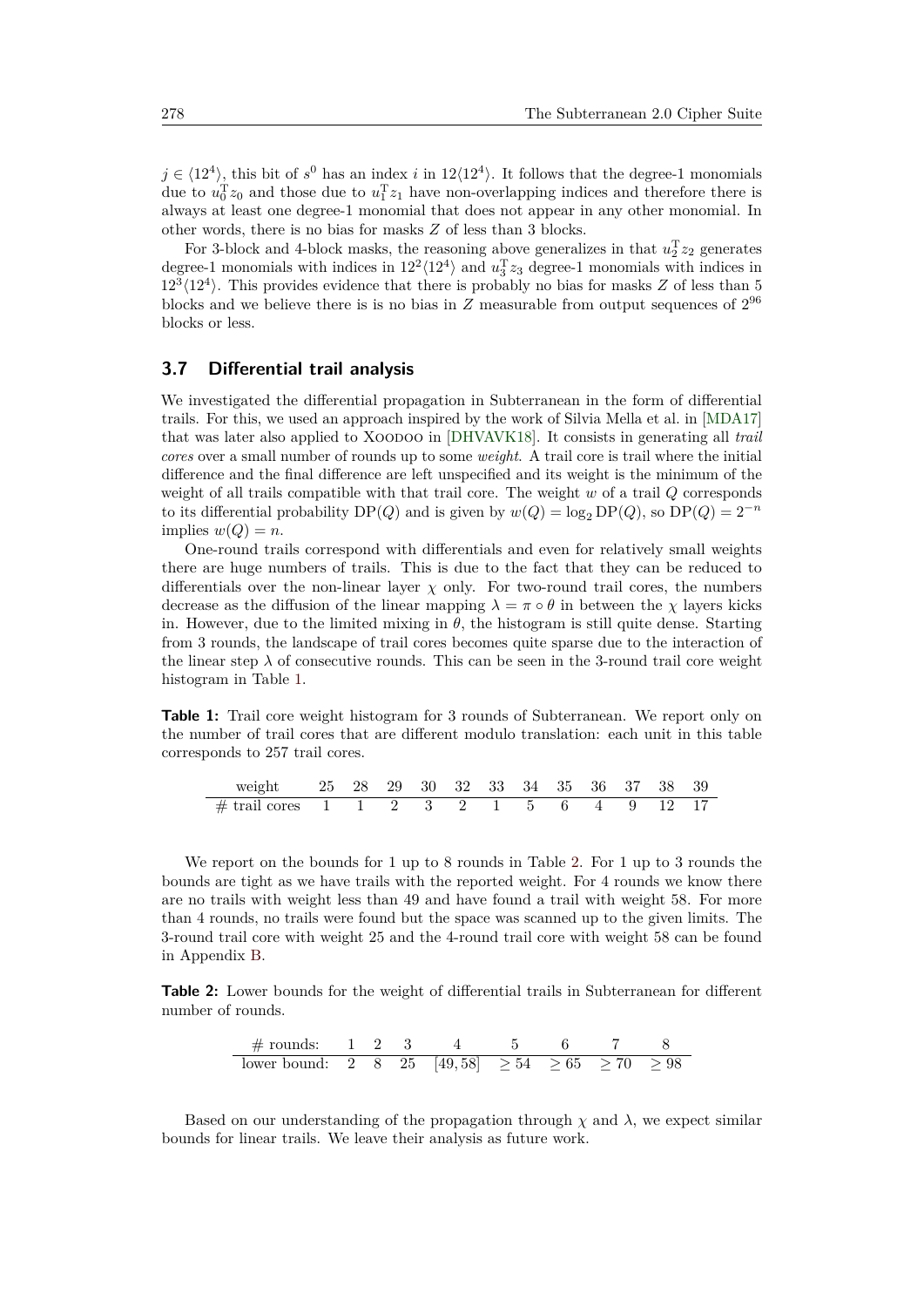<span id="page-17-1"></span>

**Figure 3:** Subterranean duplex combinatorial circuit.

#### **3.8 Time-Memory-Data Trade-offs**

When squeezing an output, Subterranean behaves like a stream cipher and hence it may be subject to Time-Memory trade-off attacks as specified by Steve Babbage in [\[Bab95\]](#page-22-8). Those attacks can recover the internal state given resources  $M = T = \sqrt{N}$  with M the memory complexity and *T* the time complexity and *N* the stream cipher state space. As for Subterranean  $N = 2^{257}$ , these attacks are not a threat for our claimed security strength of 128 bits. In 2000, Alex Biryukov and Adi Shamir [\[BS00\]](#page-23-9) improved the trade-off by bringing the data complexity *D* and computation in the pre-processing phase *P* into the equation. The invariances of their trade-off become  $TP = N$  and  $MD = N$ . As we limit the data complexity to  $D < 2^{96}$  and have  $N = 2^{257}$ , this still does not jeopardize the claimed security strength of 128 bits.

## <span id="page-17-0"></span>**4 Implementation**

Since Subterranean 2.0 is designed for hardware, we discuss a hardware architecture aimed at ASICs, report on its resource usage and discuss why we believe it is suited for low-energy implementations. We also illustrate how to implement Subterranean relatively efficient in software using the *π procrastination* technique. The code for the hardware implementation can be found in the NIST Lightweight competition website [https:](https://cs.ru.nl/~joan/subterranean.html)  $//cs.ru.nl/~joan/subterranean.html$  together with a software reference code, mainly used to debug the hardware implementation.

#### **4.1 Hardware architecture**

We design as a proof of concept an hardware circuit that can perform duplex, extract an output block and perform block-level absorbing, encryption and decryption. Also, we compare with some other lightweight duplex-based designs.

Figure [3](#page-17-1) illustrates the Subterranean duplex combinatorial circuit that basically just extends the one in Figure [1,](#page-2-1) with the extraction logic and the injection of x in the  $\theta$  step. The latter allows extending some of the 3-input XORs of *θ* step to 4-input XOR. These 4-input XOR gates can be synthesized directly to 4-input XOR cell, or more commonly, to three 2-input XOR cells. When done with 2-input XOR gates, as one can see in Figure [3,](#page-17-1) the addition of the input injection does not affect the total gate delay of the round logic.

We chose to add the extraction logic in this abstraction layer to have a single combinatorial block performing all cipher processing at duplex level, minus the padding.

The Subterranean duplex circuit in Figure [4](#page-18-0) builds on top of the duplex combinatorial circuit by adding the 257-bit state register and the operation logic handling encryption, decryption and padding. The state register can be loaded with all zeroes, or by the round function applied to its previous value and the input block. The circuit computes the value of the injected string *x* by padding a string  $\sigma$  formed from the first bytes of din. The length of  $\sigma$  in bytes shall be indicated at **dinSize**. In case of the decrypt operation the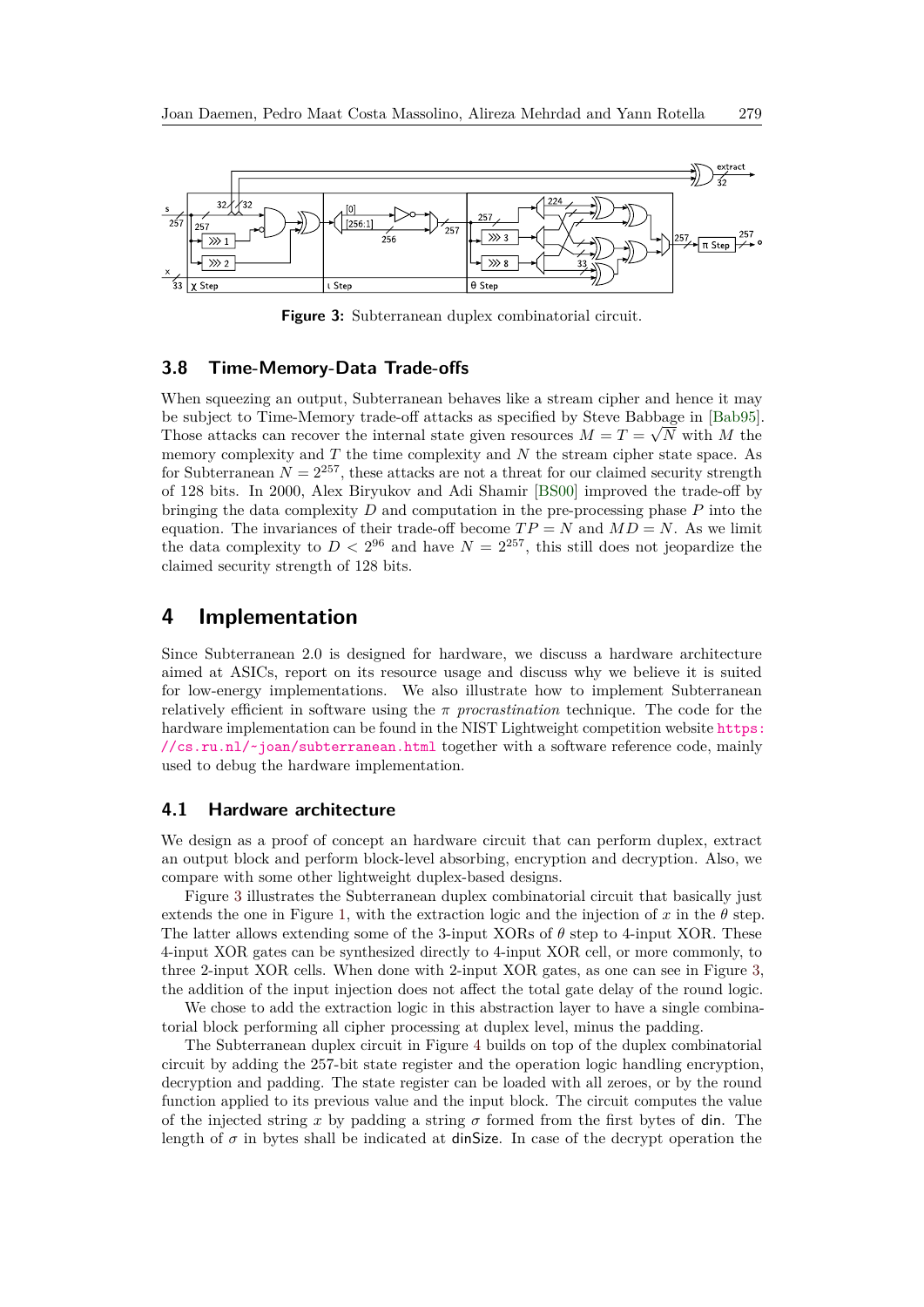circuit XORs the first bytes of din to the first bytes of ex to form  $\sigma$  before padding. The output dout contains ex in case of (un)keyed absorbing and the XOR of din and ex in case of encrypt and decrypt.

Figure [4](#page-18-0) shows the subterranean duplex hardware architecture with single-round combinatorial logic. This architecture can be expanded by unrolling 2 or even 4 rounds in the combinatorial logic, with per round a clone of the circuit of Figure [3](#page-17-1) and additional control logic indicating how many rounds must be executed. This unrolling allows increasing the throughput and decreasing the power consumption per encrypted/decrypted bit at the cost of increased area and latency.



| Unit                 | Area | Area   |
|----------------------|------|--------|
|                      | (GE) | $(\%)$ |
| Subterranean duplex  | 5160 | 100    |
| Round                | 2040 | 39.5   |
| Registers            | 1463 | 28.4   |
| State MUX            | 943  | 18.3   |
| din padding          | 16   | 0.3    |
| dout mask            | 9    | 0.2    |
| Duplex din MUX       | 75   | 1.5    |
| dout encrypt/decrypt | 96   | 1.9    |
| Buffer               | 518  | 9.9    |

<span id="page-18-0"></span>**Figure 4:** Subterranean single-round du-area costs for Subterranean single-round plex logic.

<span id="page-18-1"></span>**Table 3:** NanGate OpenCell 45nm typical duplex logic without flattening.

## **4.2 Hardware results**

We synthesized the Subterranean circuit of Figure [4](#page-18-0) and the 2- and 4-round unrolled variants, plus some similar authenticated encryption schemes in the ASIC cells NanGate OpenCell 45nm typical through the open source tool Yosys version 0.9 [\[Wol\]](#page-25-3) and also, thanks to Silvia Mella, STMicroelectronics 40 nm technology with Synopsys Design Compiler and PrimePower tools. During our synthesis we opted for a clock period of 10 ns, which makes the tool optimized for area, but not for critical path.

We first synthesized with NanGate OpenCell 45nm typical the architecture in Figure [4](#page-18-0) with flattening disabled in Table [3.](#page-18-1) The flattening option in hardware tools takes the entire architecture code of all units and merges into one code. This technique enables the tool to optimize across the boundaries of all units, thus optimizing the entire circuit. Since we want to know the cost of each part in the Subterranean duplex circuit, we disabled flattening only for Table [3.](#page-18-1)

Table [3](#page-18-1) reveals that the largest building block is the duplex combinatorial logic. The  $257 \times 3 = 771$  XOR gates in  $\theta$  and  $\chi$  at 2 GE (gate equivalent) per XOR already give 1542 GE. Input injection and output extraction add 64 more XOR gates, adding 128 more GE. The second largest building block is the state register taking in total 257 flip-flops (ff) each accounting for 5.67 GE. Next is the multiplexer that chooses between keeping the state register value, updating through the round function or loading with zeroes. Yosys has a number of limitations without which one could reduce the area somewhat. First, it would be possible to eliminate the multiplexer by replacing the flip-flops in the registers with scan-ff as they have an embedded multiplexer functionality. Second, Yosys currently does not support cells with 2 outputs. Having such cells would allow removing the inverters used in  $\chi$  circuit, since flip-flops have regular and negated outputs.

For comparison and evaluation, in Table [5,](#page-19-0) we used the results from STMicroelectronics 40 nm technology with flattening optimization. In case of Subterranean we report on single-round, 2- and 4-round unrolled duplex logic. The similar schemes we compare with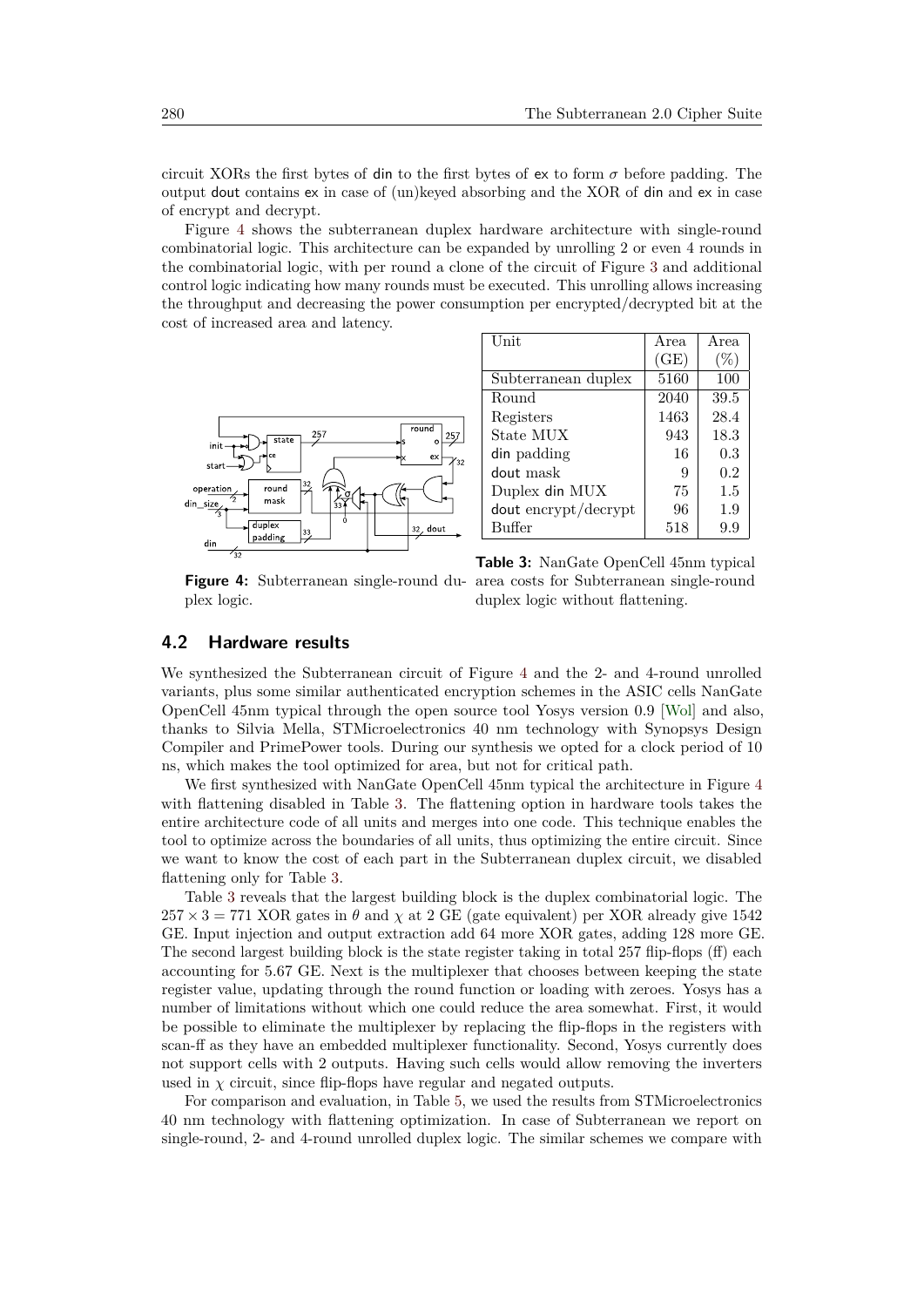in Table [5](#page-19-0) are GIMLI  $[BKL+17]$  $[BKL+17]$ , with 3 different unrolling variants and KETJE JR and KETJE SR  $[BDP+16]$  $[BDP+16]$ . Note however that for these schemes we only report on the area of the round logic and the state register. Even though they have similar lightweight goals, they have different characteristics that are explained and illustrated in Table [4.](#page-19-1) Gimli has 4 different rounds favoring a 4-round unrolled round logic but requires additional multiplexers in single-round and 2-round unrolled round logic.

Table [5](#page-19-0) reveals that the single-round Subterranean duplex has area very close to the smallest scheme, KETJE JR, but has more than twice its throughput. Therefore Subterranean is a very good option for environments that require lightweight crypto in hardware with high throughput requirements.

<span id="page-19-1"></span>**Table 4:** Characteristics of some duplex-based AE schemes. Cost for message and session denote the fixed cost per message and session respectively, assuming 128-bit tags.

|                   |            | block  | computational cost in $\#$ rounds |         |         |
|-------------------|------------|--------|-----------------------------------|---------|---------|
| Scheme            | bits)      | (bits) | per block                         | message | session |
| Subterranean-SAE  | 257        | 32     |                                   | 12      | 17      |
| <b>GIMLI AEAD</b> | 384        | 128    | 24                                | 24      | n.a.    |
| KETJE JR          | <b>200</b> | 16     |                                   | 12      | 13      |
| KETJE SR          | 400        | 32     |                                   | 12      |         |

**Table 5:** Synthesis results for STMicroelectronics 40 nm for frequency 100 MHz

<span id="page-19-0"></span>

| Implementation  | Power $(\mu W)$<br>Area |         |      | Energy |              |         |         |
|-----------------|-------------------------|---------|------|--------|--------------|---------|---------|
|                 | (GE)                    | Average | Peak | cycle  | $_{\rm bit}$ | message | session |
| $Subternmean-1$ | 4165.5                  | 432.4   | 777  | 4.324  | 0.135        | 51.89   | 73.51   |
| $Subternmean-2$ | 6680.6                  | 503.1   | 1074 | 5.031  | 0.079        | 30.18   | 45.28   |
| $Subternmean-4$ | 12163.1                 | 654.1   | 1998 | 6.541  | 0.051        | 19.62   | 32.70   |
| $GIMLI-1$       | 5242.6                  | 720.0   | 874  | 7.200  | 1.350        | 172.80  | n.a.    |
| $G$ IMLI $-2$   | 6949.8                  | 813.9   | 1078 | 8.139  | 0.760        | 97.67   | n.a.    |
| $GIMLI-4$       | 10209.3                 | 935.1   | 1468 | 9.351  | 0.438        | 56.10   | n.a.    |
| KETJE JR        | 3186.5                  | 362.5   | 521  | 3.625  | 0.226        | 43.50   | 47.13   |
| KETJE SR        | 6278.1                  | 721.1   | 1068 | 7.211  | 0.225        | 86.53   | 64.90   |

### **4.3 On the low energy aspect of Subterranean**

As can be seen in Table [5,](#page-19-0) the energy consumption per bit (of plaintext, ciphertext, AD, key or nonce) of the Subterranean implementations is quite competitive. This is even the case when compared to the KETJE schemes that were specifically designed for the same purpose: Subterranean– $2$  is about 3 times as energy-efficient than KETJE SR while they both are designed or 128-bit security strength and consume similar area. Moreover, Subterranean–2 requires less energy for setting up a session and has less fixed overhead per message. One can get insight in the energy consumption numbers of Table [5](#page-19-0) by associating with an architecture a 2-dimensional metric we introduce here: the *bit switch cost*. The processing of an input block takes a number of cycles and we expect the energy consumption of a cycle to be dominated by the update of the state register and the consumption of the combinatorial round logic. The bit switch cost has two components:

- The number of state register flip-flop updates per data block, divided by the size of the data block. This is expressed in flip-flop updates (FF).
- The number of round function executions per data block, divided by the size of the data block. This is expressed in so-called round slices (RS).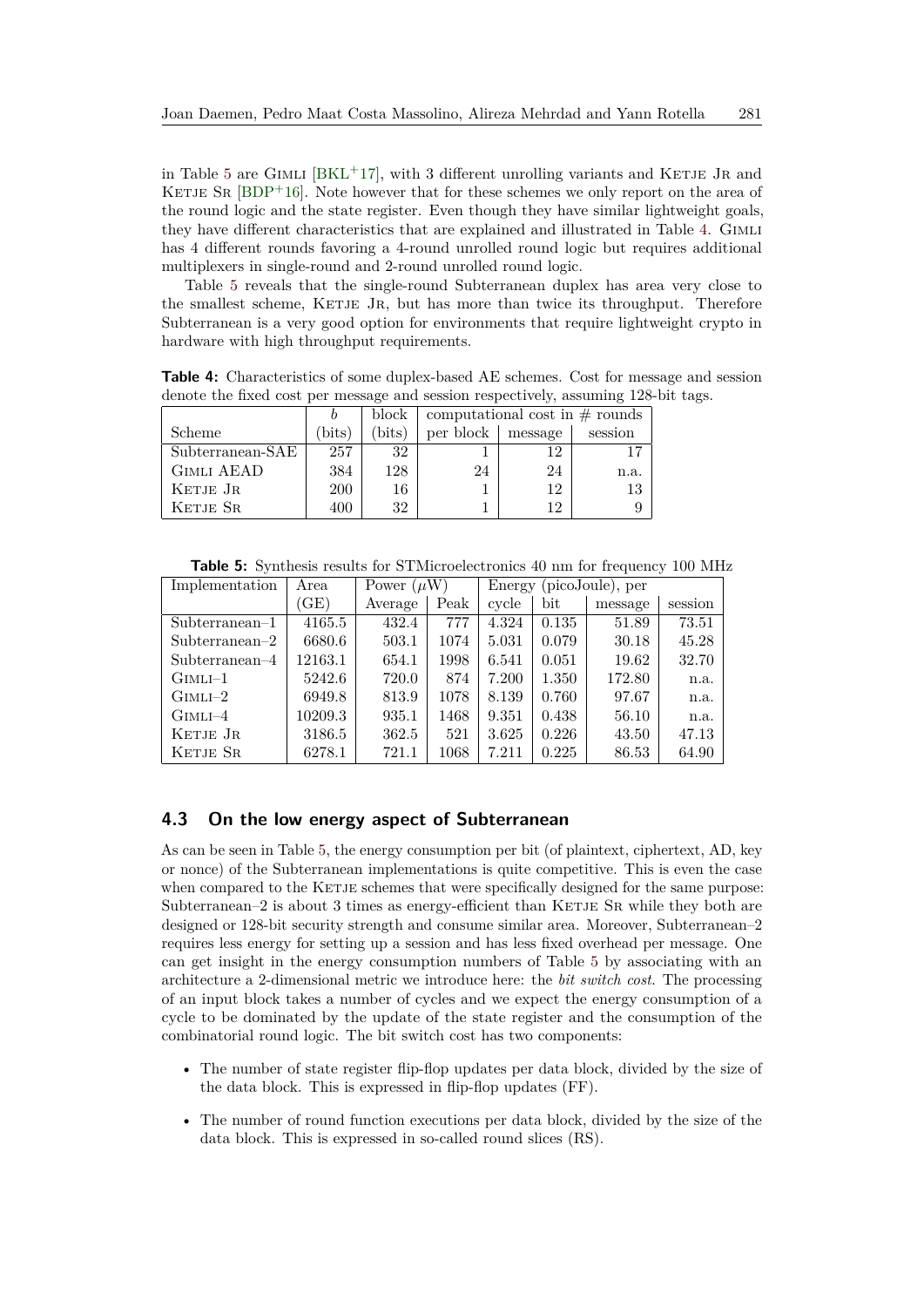The energy consumption per FF depends on the technology but is independent of the cryptographic function and architecture. The energy consumption per RS depends on the technology, the details of the round function such as the amount of gates and the circuit depth and the hardware architecture: amount of unrolling, the presence of multiplexers or the possible application of pipelining.

The bit switch cost is useful for comparing different architectures of the same cryptographic function, but also allows comparing those of different cryptographic functions, at least if they have comparable round functions.

Subterranean–1, with its 257-bit state and round and 32-bit data input/output per round has  $257/32 \approx 8$  FF and similarly 8 RS. Unrolling does not impact the RS score but does divide the RS by the number of unrolled rounds, so Subterranean–2 has 4 FF and 8 RS and Subterranean–4 has 2 FF and 8 RS. A naive interpretation of the energy numbers of Table [5](#page-19-0) would be that an FF consumes about 0*.*014 pJ and an RS 0*.*003 pJ. For KETJE, with its  $200/400$ -bit state and round and  $16/32$ -bit data per round the score has  $200/16 \approx 12.5$  FF and similarly 12.5 RS. Filling in the energy consumption numbers for FF and RS obtained from Subterranean would give an energy consumption per bit of  $12.5 \times (0.014 + 0.003) = 0.2125$ . This is very close to the value of the simulation in Table [5.](#page-19-0) That makes sense because the round functions of KETJE and Subterranean are very similar.

For GIMLI–1, with its 384-bit state and round and 128-bit data per 24 rounds the bit switch cost gives  $384/128 \times 24 = 72$  FF and similarly 72 RS. In the unrolled version this is reduced to 36 FF and 72 RS for Gimli–2 and 18 FF and 72 RS for Gimli. Taking the FF energy consumption interpolated from Subterranean, an RS would cost  $0.0047$  in GIMLI-1, 0*.*0036 in Gimli–2 and 0*.*0026 in Gimli–4. That makes sense because Gimli has different round functions for different round indices necessitating the insertion of multiplexers in Gimli–1 and somewhat less in Gimli–2. We do not have hardware numbers of two other very similar schemes in the NIST lightweight competition Xoodyak, Ascon, but their bit switch cost gives an idea of what to expect. In single-round architectures, XOODYAK has  $384/192 \times 12 \approx 24$  FF and 24 RS, Ascon has  $320/64 \times 6 = 30$  FF and 30 RS. The FF component can be reduced by round unrolling. A RS in Xoodyak has the same number of gates as Subterranean but a slightly higher complexity and an RS of Ascon has slightly more gates, so we expect their energy consumption per bit to be considerably higher than Subterranean, for same number of unrolled rounds.

Single-round architectures of block cipher based schemes tend to have much higher bit switch cost than Subterranean. A mode that can process 1 *n*-bit block per block cipher call with *n* the block cipher block length has bit switch cost *r* FF and *r* RS. Most modes require 2 block cipher calls per *n*-bit block and there the bit switch cost increases to 2*r* FF and 2*r* RS. Lightweight block ciphers tend to have light rounds and so an RS contributes less, but have very many rounds. Round unrolling can reduce the number of FFs but will not decrease the number of RS and will typically even increase its energy consumption from some point on due to larger circuit depth.

#### <span id="page-20-0"></span>**4.4 Speeding up software by procrastination of** *π*

The techniques in this section were explored and refined by Thomas van der Burgt in his bachelor thesis at the Radboud University [\[vdB19\]](#page-24-12).

Steps  $\chi$ ,  $\theta$  and  $\iota$  lend themselves well for software implementations. The bit permutation  $\pi$  on the other hand requires the manipulation of individual bits and is costly on all CPUs.

Using the translation-invariance properties discussed in Section [3.2.1,](#page-7-1) we provide an alternative description where variants of  $\chi$  and  $\theta$  operate on a dynamically changing state and without  $\pi$ . Basically, we push  $\pi$  in front of us, hence the name  $\pi$  *procrastination*.

Let  $\gamma$  be shortcut notation for  $\theta \circ \iota \circ \chi$  and  $\gamma^{(t)}$  for  $\pi^{-t} \circ \gamma \circ \pi^{t}$ , then applying Lemma [7](#page-9-1)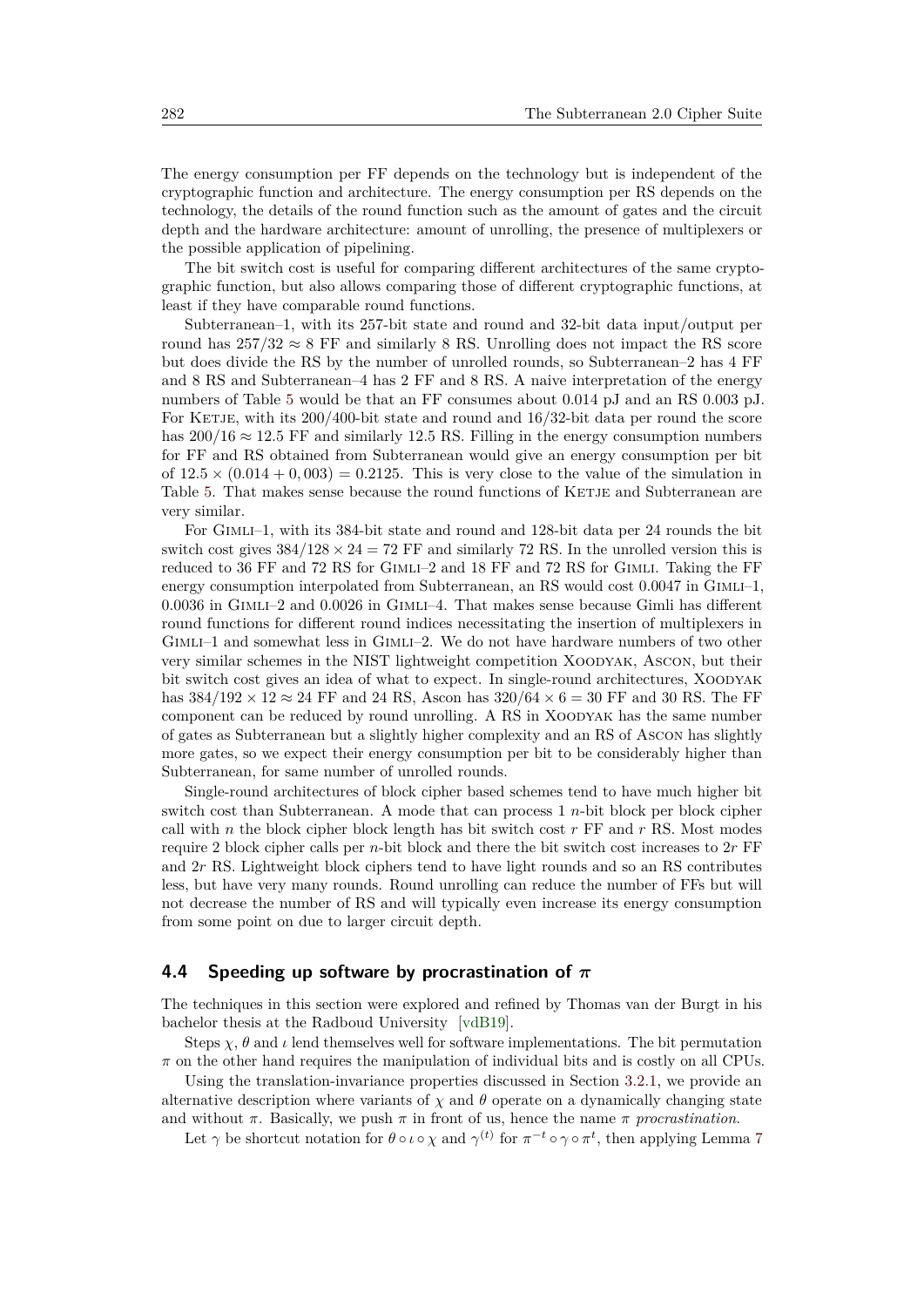we have for all  $n \in \mathbb{N}$ ,

<span id="page-21-0"></span>
$$
R^{n} = \pi^{n} \circ \gamma^{(n-1)} \circ \gamma^{(n-2)} \circ \dots \gamma^{(1)} \circ \gamma^{(0)}.
$$
 (6)

Programming  $\gamma^{(t)}$  instead of the round function allows procrastinating  $\pi$  eternally. We can again split up  $\gamma^{(t)}$  in its components:

$$
\gamma^{(t)} = \pi^{-t} \circ \theta \circ \pi^{t} \circ \pi^{-t} \circ \iota \circ \pi^{t} \circ \pi^{-t} \circ \chi \circ \pi^{t} = \theta^{(t)} \circ \iota^{(t)} \circ \chi^{(t)},
$$

with  $\theta^{(t)}$  and  $\chi^{(t)}$  defined as in Lemma [5:](#page-9-0)

 $s_i \leftarrow s_i + (s_{i+12^t} + 1)s_{i+2\times 12^t}$  and  $s_i \leftarrow s_i + s_{i+3\times 12^t} + s_{i+8\times 12^t8}$ .

Both  $\chi^{(t)}$  and  $\theta^{(t)}$  can be coded efficiently with bitwise Boolean and shift instructions. *ι*<sup>(*t*)</sup> is the same as  $\iota$  as  $\pi$  does not move bit 0 and requires a single bitwise XOR instruction.

For input injection and output extraction, we need to locate the corresponding bit positions in a register R containing the evolving state  $s^t$ . The choice of  $\langle 12^4 \rangle$  for these positions allows doing this reasonably efficiently.

Using Equation [\(6\)](#page-21-0), we have that for all  $0 \le i \le 256$  and any  $t \in \mathbb{N}$ ,

$$
s_i^t = \mathsf{R}[12^t i].
$$

Bit positions in the register evolve by the multiplication by 12, that generates  $(\mathbb{Z}/257\mathbb{Z})^*$ .

At round 0, the indices are  $\langle 12^4 \rangle = [1, 176, 136, \ldots, 92]$ . At round 1, they are the coset of  $\langle 12^4 \rangle$  multiplied by 12: [12, 56, 90, . . . , 76]. In general, at round *t*, they are the coset of  $\langle 12^4 \rangle$  multiplied by 12t. Clearly  $12^4 \langle 12^4 \rangle = \langle 12^4 \rangle$  and hence the set of indices cycles every 4 rounds.

In software we can hardcode them as four 64-byte arrays and take care of the initial offset by a pointer to the first position that increments by one position each 4 rounds.

# **5 Conclusions**

Subterranean is a cryptographic primitive that can be used for all symmetric cryptographic operations including stream encryption, MAC computation, key derivation, hashing and duplex-based authenticated encryption.

Subterranean has a modular design with at its core is a duplex object with a relatively small state and a round function with a very simple description optimized for dedicated hardware. The round function has some nice features such as a dense inverse and algebraic degree 2.

Duplex has the advantage that it requires no fixed key as block ciphers do and hence offers better leakage resilience features. The SAE mode supports session-based authenticated encryption, or seen from a different perspective, supports intermediate tags, to limit the amount of buffering needed at unwrapping end required when not releasing unverified deciphered ciphertext.

# **6 Acknowledgements**

We thank Silvia Mella for all the ASIC synthesis, simulation, testing and results for the STMicroelectronics 40 nm technology.

We thank Gilles Van Assche, Michaël Peeters, Seth Hoffert, Ronny Van Keer for inspiring the division in a duplex object and modes on top of it, Bart Mennink for his advice on the provable security aspects.

We thank Thomas van der Burgt for detecting errors in early specifications and reference code and for his contribution to the  $\pi$  procrastination technique.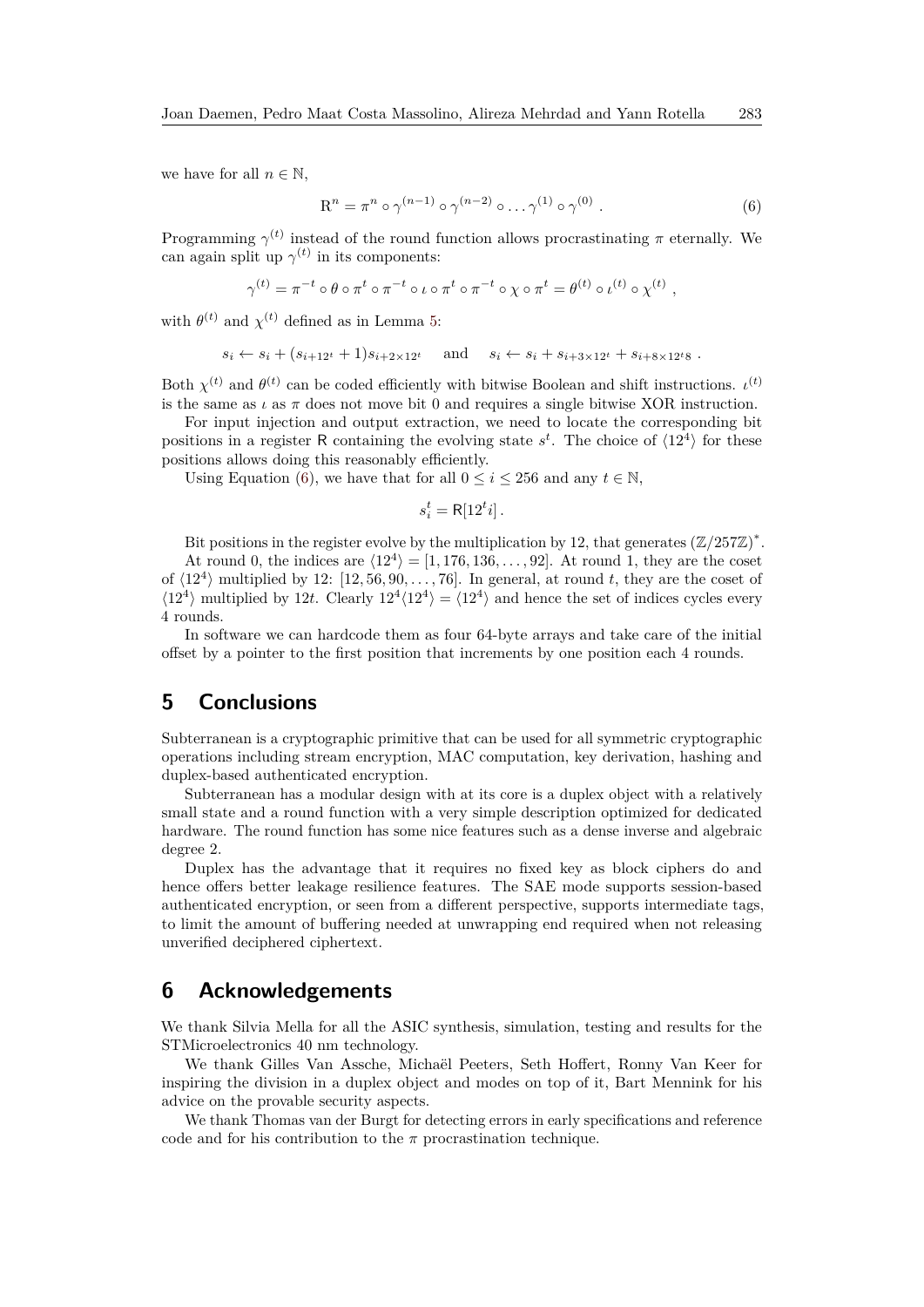We thank Xilinx for the Vivado and ISE software licenses and donating the ZedBoard. They were useful to obtain the FPGA results and evaluating the hardware design. We thank Lejla Batina for letting us use her side-channel lab and for the infrastructure supplied during the ZedBoard tests.

Joan Daemen, Alireza Mehrdad and Yann Rotella (when working at Radboud University) are supported by the European Research Council under the ERC advanced grant agreement under grant ERC-2017-ADG Nr. 788980 ESCADA.

Pedro Maat Costa Massolino is supported by the Technology Foundation STW (project 13499 - TYPHOON), from the Dutch government.

# **References**

- <span id="page-22-7"></span>[AEL<sup>+</sup>18] Tomer Ashur, Maria Eichlseder, Martin M. Lauridsen, Gaëtan Leurent, Brice Minaud, Yann Rotella, Yu Sasaki, and Benoît Viguier. Cryptanalysis of MORUS. In Thomas Peyrin and Steven D. Galbraith, editors, *Advances in Cryptology - ASIACRYPT 2018 - 24th International Conference on the Theory and Application of Cryptology and Information Security, Brisbane, QLD, Australia, December 2-6, 2018, Proceedings, Part II*, volume 11273 of *Lecture Notes in Computer Science*, pages 35–64. Springer, 2018.
- <span id="page-22-8"></span>[Bab95] Steve Babbage. Improved "exhaustive search" attacks on stream ciphers. In *European Convention on Security and Detection*, pages 161–166. IEEE Conference Publication, 1995.
- <span id="page-22-4"></span>[BCC11] Christina Boura, Anne Canteaut, and Christophe De Cannière. Higher-order differential properties of keccak and *Luffa*. In Antoine Joux, editor, *Fast Software Encryption - 18th International Workshop, FSE 2011, Lyngby, Denmark, February 13-16, 2011, Revised Selected Papers*, volume 6733 of *Lecture Notes in Computer Science*, pages 252–269. Springer, 2011.
- <span id="page-22-3"></span>[BDH<sup>+</sup>17] G. Bertoni, J. Daemen, S. Hoffert, M. Peeters, G. Van Assche, and R. Van Keer. Farfalle: parallel permutation-based cryptography. *IACR Trans. Symmetric Cryptol.*, 2017(4):1–38, 2017.
- <span id="page-22-5"></span>[BDP<sup>+</sup>14] G. Bertoni, J. Daemen, M. Peeters, G. Van Assche, and R. Van Keer. CAESAR submission: KETJE v1.1, March 2014. [https://keccak.team/](https://keccak.team/ketje.html) [ketje.html](https://keccak.team/ketje.html).
- <span id="page-22-6"></span>[BDP<sup>+</sup>16] G. Bertoni, J. Daemen, M. Peeters, G. Van Assche, and R. Van Keer. CAESAR submission: KETJE v2, September 2016. [https://keccak.team/](https://keccak.team/ketje.html) [ketje.html](https://keccak.team/ketje.html).
- <span id="page-22-1"></span>[BDPA06] G. Bertoni, J. Daemen, M. Peeters, and G. Van Assche. RADIOGATÚN, a belt-and-mill hash function. Second Cryptographic Hash Workshop, Santa Barbara, August 2006. <http://radiogatun.noekeon.org/>.
- <span id="page-22-0"></span>[BDPA07] G. Bertoni, J. Daemen, M. Peeters, and G. Van Assche. Sponge functions. Ecrypt Hash Workshop 2007, May 2007. also available as public comment to NIST from [http://www.csrc.nist.gov/pki/HashWorkshop/Public\\_](http://www.csrc.nist.gov/pki/HashWorkshop/Public_Comments/2007_May.html) [Comments/2007\\_May.html](http://www.csrc.nist.gov/pki/HashWorkshop/Public_Comments/2007_May.html).
- <span id="page-22-2"></span>[BDPA11a] G. Bertoni, J. Daemen, M. Peeters, and G. Van Assche. Cryptographic sponge functions, January 2011. [https://keccak.team/files/](https://keccak.team/files/SpongeFunctions.pdf) [SpongeFunctions.pdf](https://keccak.team/files/SpongeFunctions.pdf).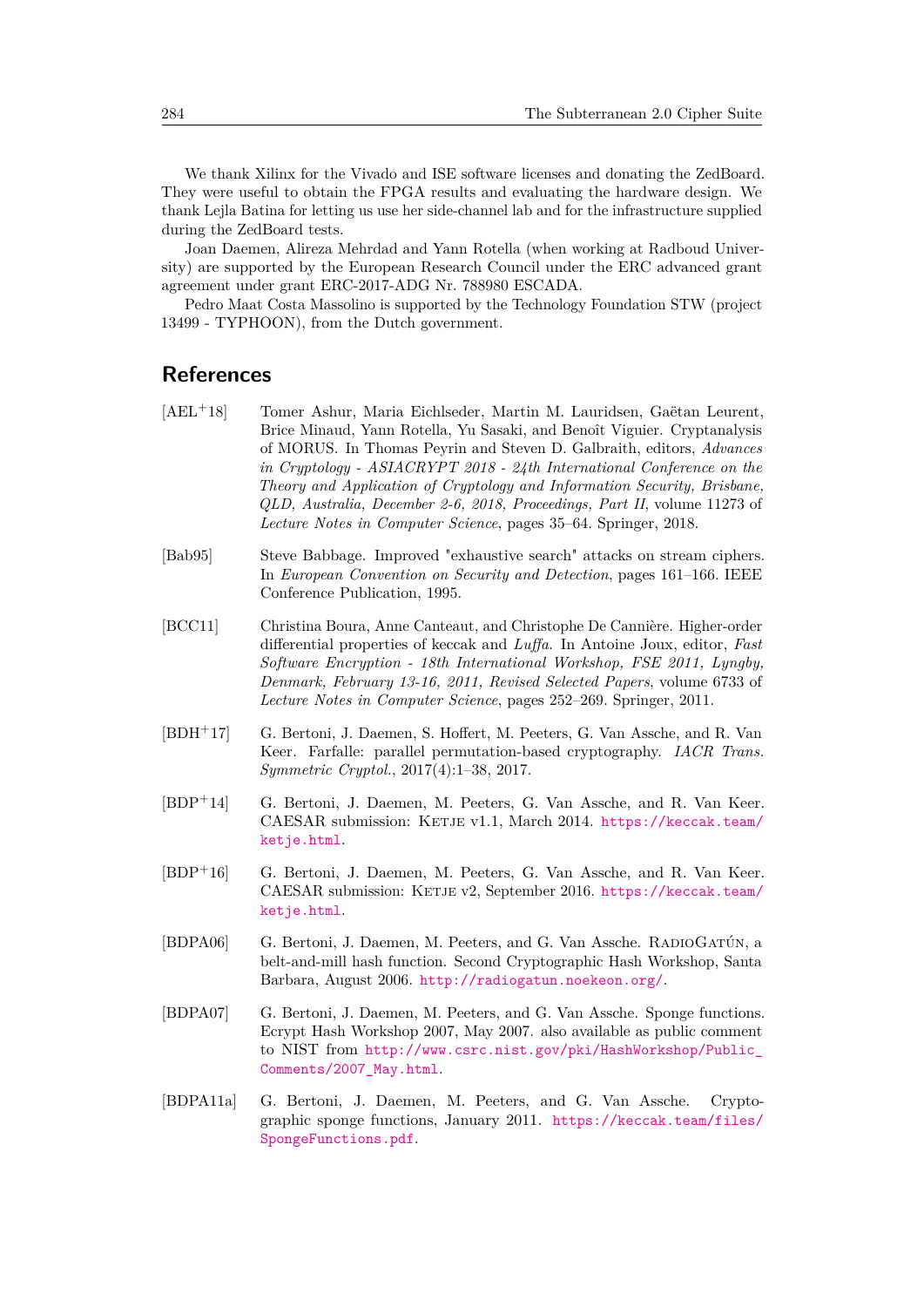- <span id="page-23-5"></span>[BDPA11b] G. Bertoni, J. Daemen, M. Peeters, and G. Van Assche. The Keccak reference, January 2011. <http://keccak.noekeon.org/>.
- <span id="page-23-3"></span>[BDPA14] Guido Bertoni, Joan Daemen, Michaël Peeters, and Gilles Van Assche. The making of KECCAK. *Cryptologia*, 38(1):26–60, 2014.
- <span id="page-23-6"></span>[Ber08] D. J. Bernstein. Chacha, a variant of Salsa20. Workshop Record of SASC 2008, 2008.
- <span id="page-23-10"></span>[BKL<sup>+</sup>17] Daniel J. Bernstein, Stefan Kölbl, Stefan Lucks, Pedro Maat Costa Massolino, Florian Mendel, Kashif Nawaz, Tobias Schneider, Peter Schwabe, François-Xavier Standaert, Yosuke Todo, and Benoît Viguier. Gimli : A cross-platform permutation. In Wieland Fischer and Naofumi Homma, editors, *Cryptographic Hardware and Embedded Systems – CHES 2017*, pages 299–320. Springer International Publishing, 2017.
- <span id="page-23-9"></span>[BS00] Alex Biryukov and Adi Shamir. Cryptanalytic time/memory/data tradeoffs for stream ciphers. In Tatsuaki Okamoto, editor, *Advances in Cryptology - ASIACRYPT 2000, 6th International Conference on the Theory and Application of Cryptology and Information Security, Kyoto, Japan, December 3-7, 2000, Proceedings*, volume 1976 of *Lecture Notes in Computer Science*, pages 1–13. Springer, 2000.
- <span id="page-23-8"></span>[Can06] Christophe De Cannière. Trivium: A stream cipher construction inspired by block cipher design principles. In Sokratis K. Katsikas, Javier López, Michael Backes, Stefanos Gritzalis, and Bart Preneel, editors, *Information Security, 9th International Conference, ISC 2006, Samos Island, Greece, August 30 - September 2, 2006, Proceedings*, volume 4176 of *Lecture Notes in Computer Science*, pages 171–186. Springer, 2006.
- <span id="page-23-0"></span>[CDGP93] Luc J. M. Claesen, Joan Daemen, Mark Genoe, and G. Peeters. Subterranean: A 600 mbit/sec cryptographic VLSI chip. In *Proceedings 1993 International Conference on Computer Design: VLSI in Computers & Processors, ICCD '93, Cambridge, MA, USA, October 3-6, 1993*, pages 610–613. IEEE Computer Society, 1993.
- <span id="page-23-1"></span>[Dae95] J. Daemen. *Cipher and hash function design strategies based on linear and differential cryptanalysis, PhD Thesis*. K.U.Leuven, 1995.
- <span id="page-23-2"></span>[DC98] Joan Daemen and Craig S. K. Clapp. Fast hashing and stream encryption with PANAMA. In Serge Vaudenay, editor, *Fast Software Encryption, 5th International Workshop, FSE '98, Paris, France, March 23-25, 1998, Proceedings*, volume 1372 of *Lecture Notes in Computer Science*, pages 60–74. Springer, 1998.
- <span id="page-23-7"></span>[DGV91] Joan Daemen, René Govaerts, and Joos Vandewalle. A framework for the design of one-way hash functions including cryptanalysis of damgård's oneway function based on a cellular automaton. In Hideki Imai, Ronald L. Rivest, and Tsutomu Matsumoto, editors, *Advances in Cryptology - ASIACRYPT '91, International Conference on the Theory and Applications of Cryptology, Fujiyoshida, Japan, November 11-14, 1991, Proceedings*, volume 739 of *Lecture Notes in Computer Science*, pages 82–96. Springer, 1991.
- <span id="page-23-4"></span>[DHAK18] J. Daemen, S. Hoffert, G. Van Assche, and R. Van Keer. Xoodoo cookbook. *IACR Cryptology ePrint Archive*, 2018:767, 2018.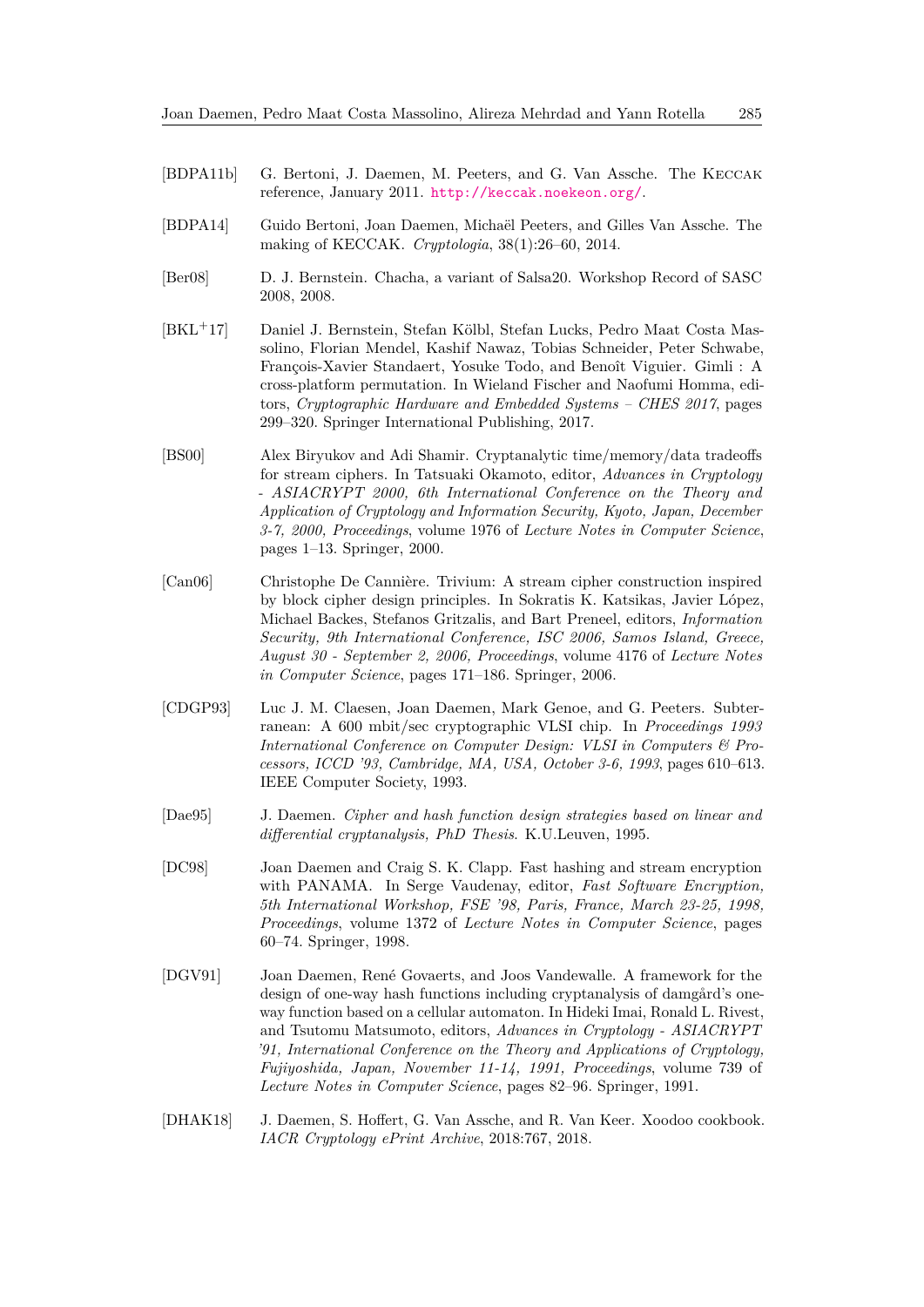- <span id="page-24-0"></span>[DHVAVK18] Joan Daemen, Seth Hoffert, Gilles Van Assche, and Ronny Van Keer. The design of xoodoo and xoofff. *IACR Transactions on Symmetric Cryptology*, 2018(4):1–38, Dec. 2018.
- <span id="page-24-6"></span>[DR02] J. Daemen and V. Rijmen. *The design of Rijndael — AES, The Advanced Encryption Standard*. Springer-Verlag, 2002.
- <span id="page-24-7"></span>[FLM10] Niels Ferguson, Stefan Lucks, and Kerry A. McKay. Symmetric states and their structure: Improved analysis of cubehash. Cryptology ePrint Archive, Report 2010/273, 2010. <https://eprint.iacr.org/2010/273>.
- <span id="page-24-9"></span>[FNR18] Thomas Fuhr, María Naya-Plasencia, and Yann Rotella. State-recovery attacks on modified ketje jr. *IACR Trans. Symmetric Cryptol.*, 2018(1):29– 56, 2018.
- <span id="page-24-8"></span>[FP09] Thomas Fuhr and Thomas Peyrin. Cryptanalysis of radiogatún. In Orr Dunkelman, editor, *Fast Software Encryption, 16th International Workshop, FSE 2009, Leuven, Belgium, February 22-25, 2009, Revised Selected Papers*, volume 5665 of *Lecture Notes in Computer Science*, pages 122–138. Springer, 2009.
- <span id="page-24-5"></span>[LIM19] Fukang Liu, Takanori Isobe, and Willi Meier. Cryptanalysis of subterraneansae. *IACR Cryptology ePrint Archive*, 2019:879, 2019.
- <span id="page-24-11"></span>[MDA17] Silvia Mella, Joan Daemen, and Gilles Van Assche. New techniques for trail bounds and application to differential trails in keccak. *IACR Trans. Symmetric Cryptol.*, 2017(1):329–357, 2017.
- <span id="page-24-3"></span>[Men18] Bart Mennink. Key prediction security of keyed sponges. *IACR Trans. Symmetric Cryptol.*, 2018(4):128–149, 2018.
- <span id="page-24-10"></span>[Min14] Brice Minaud. Linear biases in AEGIS keystream. In Antoine Joux and Amr M. Youssef, editors, *Selected Areas in Cryptography - SAC 2014 - 21st International Conference, Montreal, QC, Canada, August 14-15, 2014, Revised Selected Papers*, volume 8781 of *Lecture Notes in Computer Science*, pages 290–305. Springer, 2014.
- <span id="page-24-1"></span>[MRH04] U. Maurer, R. Renner, and C. Holenstein. Indifferentiability, impossibility results on reductions, and applications to the random oracle methodology. In M. Naor, editor, *Theory of Cryptography - TCC 2004*, number 2951 in Lecture Notes in Computer Science, pages 21–39. Springer-Verlag, 2004.
- <span id="page-24-2"></span>[RSS11] T. Ristenpart, H. Shacham, and T. Shrimpton. Careful with composition: Limitations of the indifferentiability framework. In *Eurocrypt 2011*, pages 487–506, 2011.
- <span id="page-24-4"></span>[TS14] M. M. I. Taha and P. Schaumont. Side-channel countermeasure for SHA-3 at almost-zero area overhead. In *2014 IEEE International Symposium on Hardware-Oriented Security and Trust, HOST 2014*, pages 93–96. IEEE Computer Society, 2014.
- <span id="page-24-12"></span>[vdB19] T. van der Burgt. *Implementing the NIST lightweight cryptography candidates Xoodyak and Subterranean 2.0, Bachelor Thesis*. Radboud University, 2019.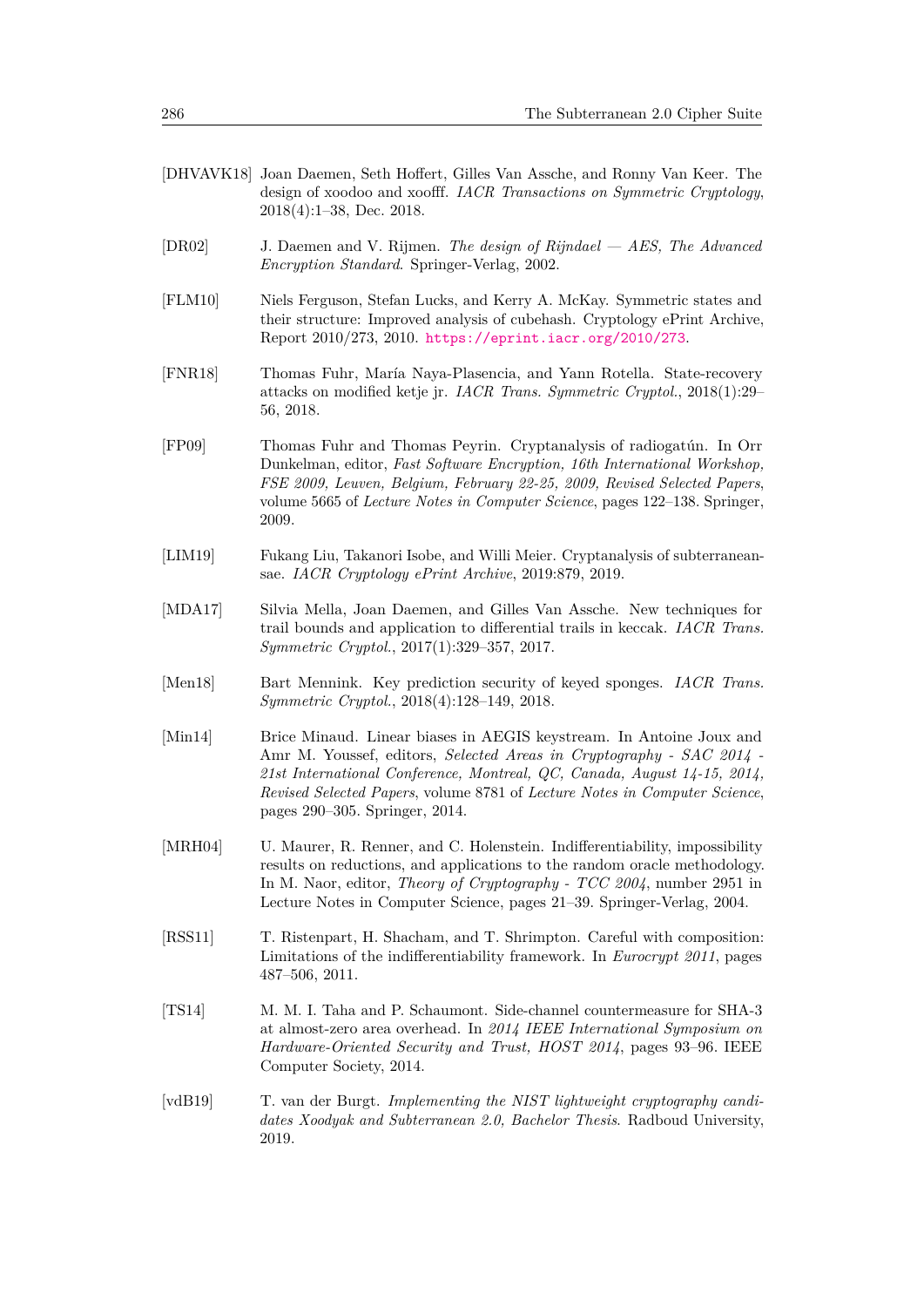- <span id="page-25-2"></span>[vOW94] Paul C. van Oorschot and Michael J. Wiener. Parallel collision search with application to hash functions and discrete logarithms. In Dorothy E. Denning, Raymond Pyle, Ravi Ganesan, and Ravi S. Sandhu, editors, *CCS '94, Proceedings of the 2nd ACM Conference on Computer and Communications Security, Fairfax, Virginia, USA, November 2-4, 1994*, pages 210–218. ACM, 1994.
- <span id="page-25-3"></span>[Wol] Clifford Wolf. Yosys Open SYnthesis Suite. [http://www.clifford.at/](http://www.clifford.at/yosys/) [yosys/](http://www.clifford.at/yosys/).

# <span id="page-25-0"></span>**A Details of dedicated inner collision cryptanalysis**

In this appendix, we provide necessary material to verify the attack depicted in Section [3.4.2](#page-11-1)

## <span id="page-25-1"></span>**A.1 System of equations**

Here we give equations where bits  $b_2$ ,  $b_2$ ,  $b_5$  and  $b_5$  intervene. Those bits are respectively injected at position 136 and 134. This yields equations of the form:

$$
\begin{cases}\n q_{124}(s) + q_{124}(s') &= b_5s_{133} + b'_5s'_{133} \\
 q_{125}(s) + q_{125}(s') &= b_5s_{135} + b'_5s'_{135} \\
 q_{126}(s) + q_{126}(s') &= b_5 + b'_5 + b_2s_{135} + b'_2s'_{135} \\
 q_{127}(s) + q_{127}(s') &= b_2s_{137} + b'_2s'_{137} \\
 q_{128}(s) + q_{128}(s') &= b_5 + b'_2 \\
 q_{129}(s) + q_{129}(s') &= b_5s_{133} + b'_5s'_{133} \\
 q_{130}(s) + q_{130}(s') &= b_5s_{135} + b'_5s'_{135} \\
 q_{131}(s) + q_{131}(s') &= b_5 + b'_5 + b_2s_{135} + b'_2s'_{135} \\
 q_{132}(s) + q_{132}(s') &= b_5s_{133} + b'_5s'_{133} + b_2s_{137} + b'_2s'_{137} \\
 q_{133}(s) + q_{133}(s') &= b_5s_{135} + b'_5s'_{135} + b_2 + b'_2 \\
 q_{134}(s) + q_{134}(s') &= b_5 + b'_5 + b_2s_{135} + b'_2s'_{135} \\
 q_{135}(s) + q_{136}(s') &= b_2s_{137} + b'_2s'_{137} \\
 q_{136}(s) + q_{136}(s') &= b_2 + b'_2\n\end{cases}
$$

By doing a Gaussian elimination, we can say that this system of equations is equivalent to

$$
\begin{cases}\n q'_{124}(s) + q'_{124}(s') &= 0 \\
 q'_{125}(s) + q'_{125}(s') &= 0 \\
 q'_{126}(s) + q'_{126}(s') &= 0 \\
 q'_{127}(s) + q'_{127}(s') &= 0 \\
 q'_{128}(s) + q'_{128}(s') &= 0 \\
 q'_{129}(s) + q'_{129}(s') &= 0 \\
 q'_{130}(s) + q'_{130}(s') &= 0 \\
 q'_{131}(s) + q'_{131}(s') &= 0 \\
 q'_{132}(s) + q'_{132}(s') &= b_5 s_{133} + b'_5 s'_{133} \\
 q'_{133}(s) + q'_{133}(s') &= b_5 s_{135} + b'_5 s'_{135} \\
 q_{134}(s) + q_{134}(s') &= b_5 + b'_5 + b_2 s_{135} + b'_2 s'_{135} \\
 q_{135}(s) + q_{135}(s') &= b_2 s_{137} + b'_2 s'_{137} \\
 q_{136}(s) + q_{136}(s') &= b_2 + b'_2\n\end{cases}
$$

where  $q'_{133} = q_{133} + q_{136}$ ,  $q'_{132} = q_{135}$ ,  $q'_{131} = q_{131} + q_{134}$ ,  $q'_{130} = q_{130} + q'_{133}$ ,  $q'_{129} =$  $q_{129} + q_{132}^{\prime}, q_{128}^{\prime} = q_{128} + q_{136}, q_{127}^{\prime} = q_{127} + q_{135}, q_{126}^{\prime} = q_{126} + q_{134}, q_{125}^{\prime} = q_{125} + q_{133}^{\prime}$  and  $q_{125}^{\prime} = q_{125} + q_{133}^{\prime}$  $q'_{124} = q_{124} + q'_{132}.$ 

Except for this specific behaviour of bits  $b_2$  and  $b_5$  that are injected at positions 136 and 134, the injected bits yield a system of  $3 \times 7$  equations, concatenated with equations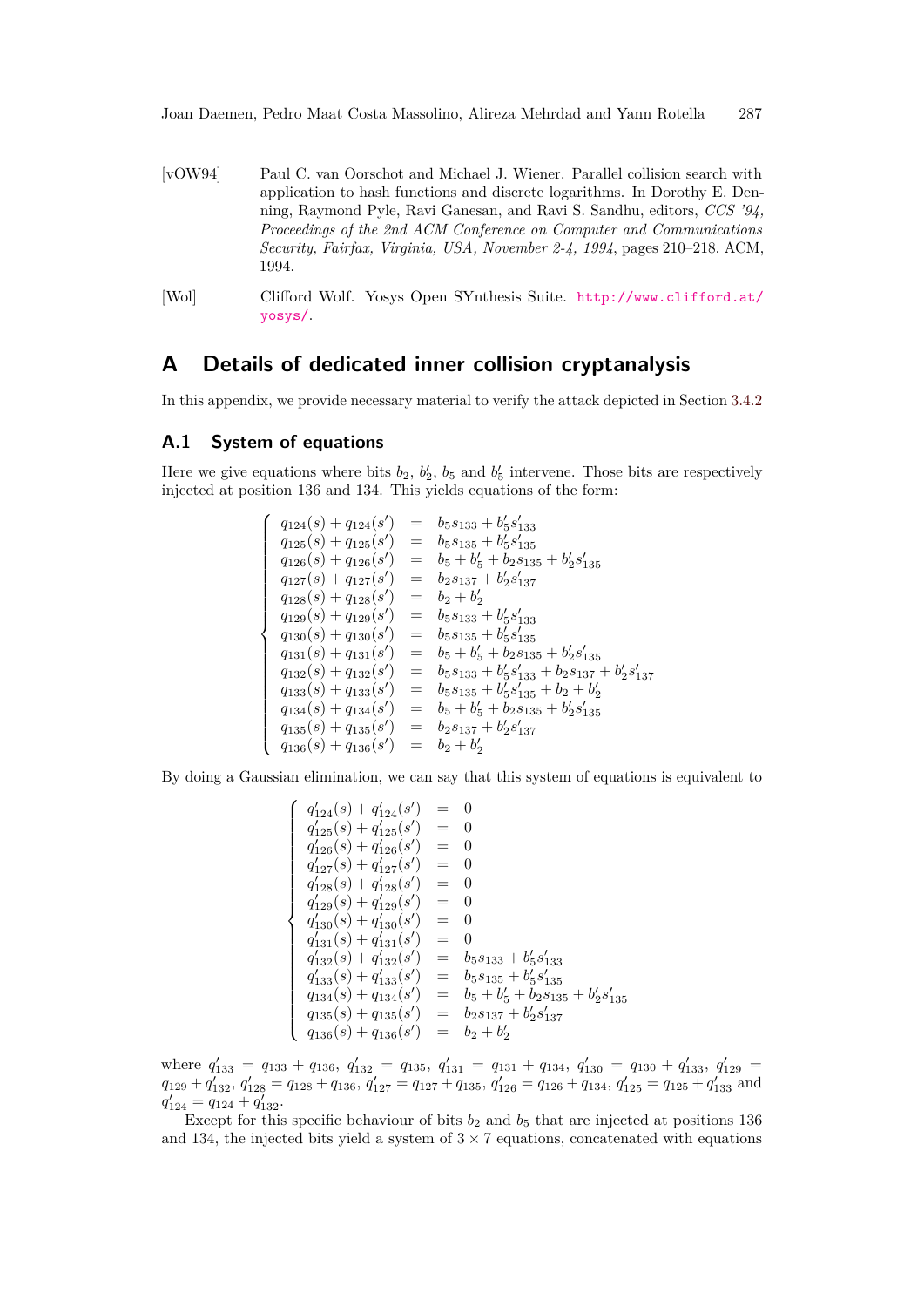exclusively in bits of *s* and *s'*. The system of equations we obtain (after applying the Gaussian elimination and reordering the equations) has the following form

$$
q'_1(s) + q'_1(s') = b_0 + b'_0
$$
  
\n
$$
q'_2(s) + q'_2(s') = b_0s_0 + b'_0s'_0
$$
  
\n
$$
q'_3(s) + q'_3(s') = b_0s_2 + b'_0s'_2
$$
  
\n
$$
q'_4(s) + q'_4(s') = b_1 + b'_1
$$
  
\n
$$
q'_5(s) + q'_5(s') = b_1s_{175} + b'_1s'_{175}
$$
  
\n
$$
q'_6(s) + q'_6(s') = b_1s_{177} + b'_1s'_{177}
$$
  
\n...  
\n
$$
q'_{19}(s) + q'_{19}(s') = b_7 + b'_7
$$
  
\n
$$
q'_{20}(s) + q'_{20}(s') = b_7s_{63} + b'_7s'_{63}
$$
  
\n
$$
q'_{21}(s) + q'_{21}(s') = b_7s_{65} + b'_7s'_{65}
$$
  
\n
$$
q'_{22}(s) + q'_{22}(s') = b_5s_{133} + b'_5s'_{133}
$$
  
\n
$$
q'_{23}(s) + q_{23}(s') = b_5s_{135} + b'_5s'_{135}
$$
  
\n
$$
q_{24}(s) + q_{24}(s') = b_5 + b'_5 + b_2s_{135} + b'_2s'_{135}
$$
  
\n
$$
q_{25}(s) + q_{25}(s') = b_2s_{137} + b'_2s'_{137}
$$
  
\n
$$
q_{26}(s) + q_{26}(s') = b_2 + b'_2
$$
  
\n
$$
q'_{27}(s) = q'_{27}(s')
$$
  
\n
$$
q'_{28}(s) = q'_{28}(s')
$$
  
\n...  
\n
$$
q'_{248}(s) = q'_{248}(s')
$$

where  $q'_{j}$ , for all  $0 \leq j \leq 27$ , are quadratic functions exclusively in bits of *s* and *s'*. The  $q'_{j}$ functions differs from  $q_i$  functions as we did a Gaussian elimination.

### <span id="page-26-0"></span>**A.2 Probability of satisfying remaining equations**

For any *i* with *i* different from 2 and 5, bits  $b_i$  and  $b'_i$  for different *i* occur in non-overlapping equations and there are 3 equations per couple  $(b_i, b'_i)$ . An exception to this are equations in bits  $b_2, b'_2, b_5$  and  $b'_5$  that we will address afterwards. We will now work out the case for  $b_0$  and  $b'_0$  that corresponds to the first 3 equations.

- If  $s_0 = s'_0$  and  $s_2 = s'_2$ , then only the difference  $b_0 + b'_0$  matters. This difference is uniquely determined by the first equation and this equation can be satisfied by choosing  $b_0 + b'_0$ . The next two equations are then both satisfied with probability  $2^{-2}$ .
- If  $s_0 = s'_0 + 1$  or  $s_2 = s'_2 + 1$ , then the difference  $b_0 + b'_0$  matters for the first equation, but the absolute value also matters. This uniquely determines the value of  $b_0$  and  $b'_0$ by using only 2 equations. The last equation is then satisfied with probability  $2^{-1}$ .

Hence, the first three equations can be satisfied with probability

$$
\frac{1}{4} \times \frac{1}{4} + \frac{3}{4} \times \frac{1}{2} = \frac{7}{16} \, .
$$

This probability is the same for equations where  $b_1$ ,  $b_3$ ,  $b_4$ ,  $b_6$ ,  $b_7$  and  $b_8$  intervene.

For the five equations where  $b_2$ ,  $b_2'$ ,  $b_5$  and  $b_5'$  intervene, the previous analysis does not hold. To obtain the probability that these equations can be satisfied, we can look into the following 8 different events:

- $s_{137} = s'_{137}, s_{135} = s'_{135}, s_{133} = s'_{133};$
- $s_{137} \neq s'_{137}, s_{135} = s'_{135}, s_{133} = s'_{133};$
- $s_{137} = s'_{137}, s_{135} \neq s'_{135}, s_{133} = s'_{133};$

 $\sqrt{ }$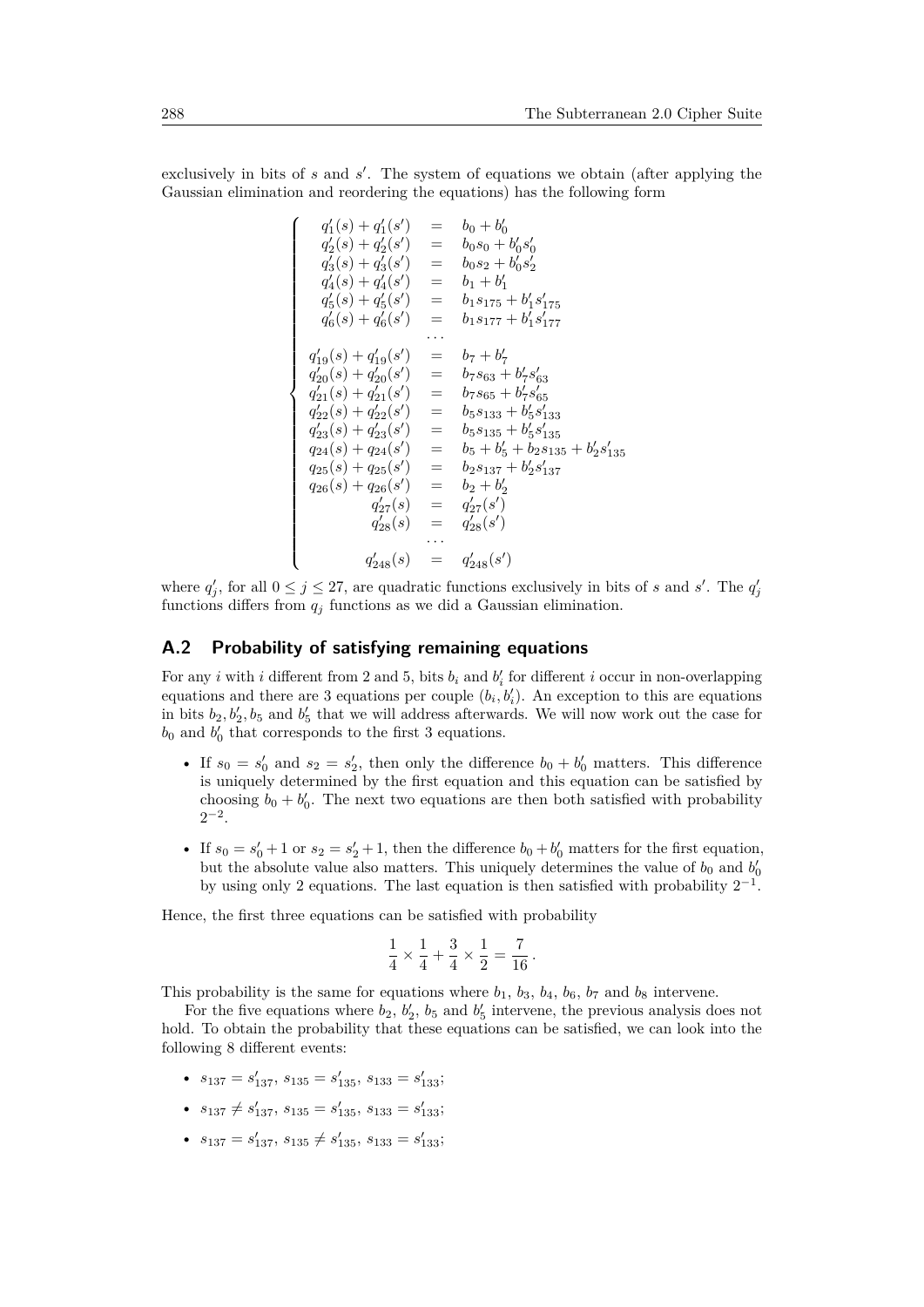- $s_{137} = s'_{137}, s_{135} = s'_{135}, s_{133} \neq s'_{133};$
- $s_{137} \neq s'_{137}, s_{135} \neq s'_{135}, s_{133} = s'_{133};$
- $s_{137} \neq s'_{137}, s_{135} = s'_{135}, s_{133} \neq s'_{133};$
- $s_{137} = s'_{137}, s_{135} \neq s'_{135}, s_{133} \neq s'_{133};$
- $s_{137} \neq s'_{137}$ ,  $s_{135} \neq s'_{135}$ ,  $s_{133} \neq s'_{133}$ .

By using the same arguments as before, the probability of satisfying the five equations can be expressed as

$$
\frac{1}{8}\left(\frac{1}{8} + \frac{1}{4} + \frac{3}{8} + \frac{1}{4} + \frac{1}{2} + \frac{1}{2} + \frac{3}{8} + \frac{1}{2}\right) = \frac{23}{64}.
$$

Putting everything together, the probability of satisfying all remaining equations by choosing freely  $b_i$  and  $b'_i$  for *i* from 0 to 8 is

$$
p' = \left(\frac{7}{16}\right)^7 \left(\frac{23}{64}\right) \approx 2^{-10}.
$$

# <span id="page-27-0"></span>**B Differential trail core examples**

In this appendix we give an example of a differential trail core over 3 rounds and one over 4 rounds. The 3-round trail core is in Table [6](#page-27-1) and it is the single one (modulo translation) that has the lowest weight, namely 25. The 4-round trail core is in Table [7.](#page-27-2) It has weight 58 and it may be that there are 4-round trail cores with weight in the interval [49*,* 57], since there is no 4-round trail with weight 48 or less.

In Table [6](#page-27-1) and [7,](#page-27-2) we specify the trail cores with the intermediate difference  $b_i$  before *χ* by the positions of their active bits and we specify the weight of the corresponding differentials over *χ*. This is possible because *χ* has algebraic degree 2 and the weight of a differential over a quadratic mapping is fully determined by its input difference. For the first round differential a trail core only specifies its output difference  $a_1$  and the weight reported is the minimum weight over all possible differentials over  $\chi$  of the form  $(b_0, a_1)$ .

<span id="page-27-1"></span>**Table 6:** 3-round differential trail core with lowest weight.

|                | state weight active bit positions               |
|----------------|-------------------------------------------------|
| $a_1$          | $2 \{0\}$                                       |
| b <sub>1</sub> | $6 \{0, 64, 85\}$                               |
| b              | $17 \{0, 64, 85, 91, 155, 157, 176, 221, 242\}$ |

**Table 7:** 4-round differential trail with lowest weight we found.

<span id="page-27-2"></span>

|                | state weight active bit positions                                       |
|----------------|-------------------------------------------------------------------------|
| $a_1$          | $12 \{0, 5, 8, 10, 12, 15, 16, 18, 21\}$                                |
| b <sub>1</sub> | $7 \{65, 66, 85, 86, 87\}$                                              |
| b <sub>2</sub> | $11 \{7, 28, 134, 198, 200, 219\}$                                      |
| $b_3$          | 28 {16, 18, 22, 39, 54, 86, 88, 107, 118, 139, 152, 173, 188, 211, 252} |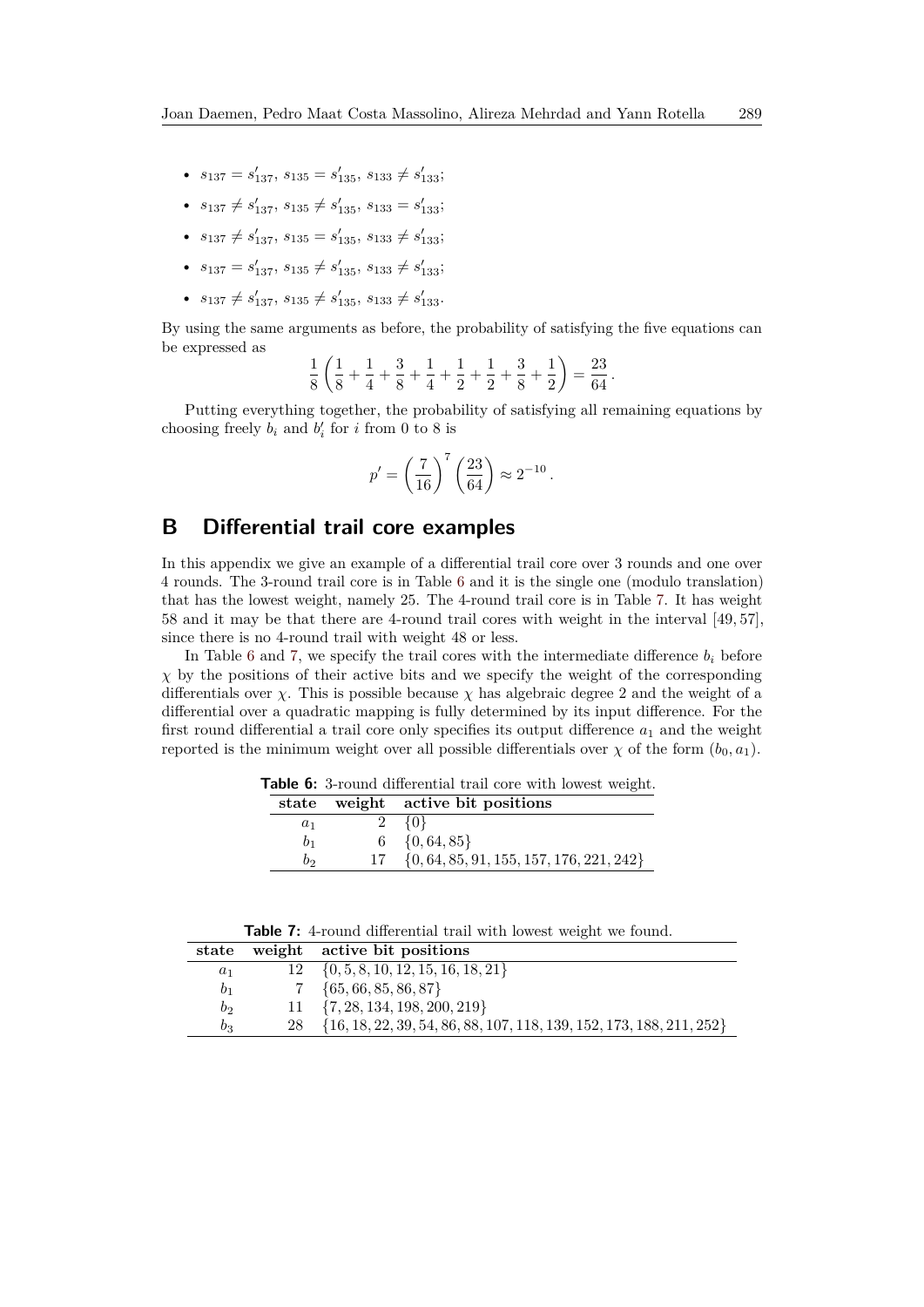# <span id="page-28-0"></span>**C Figures for Subterranean absorb, squeeze and blank**



**Figure 5:** Subterranean absorb with operation unkeyed.



Figure 6: Subterranean absorb with operation keyed.



**Figure 7:** Subterranean absorb with operation encryption.



Figure 8: Subterranean absorb with operation decryption.



Figure 9: Subterranean squeeze.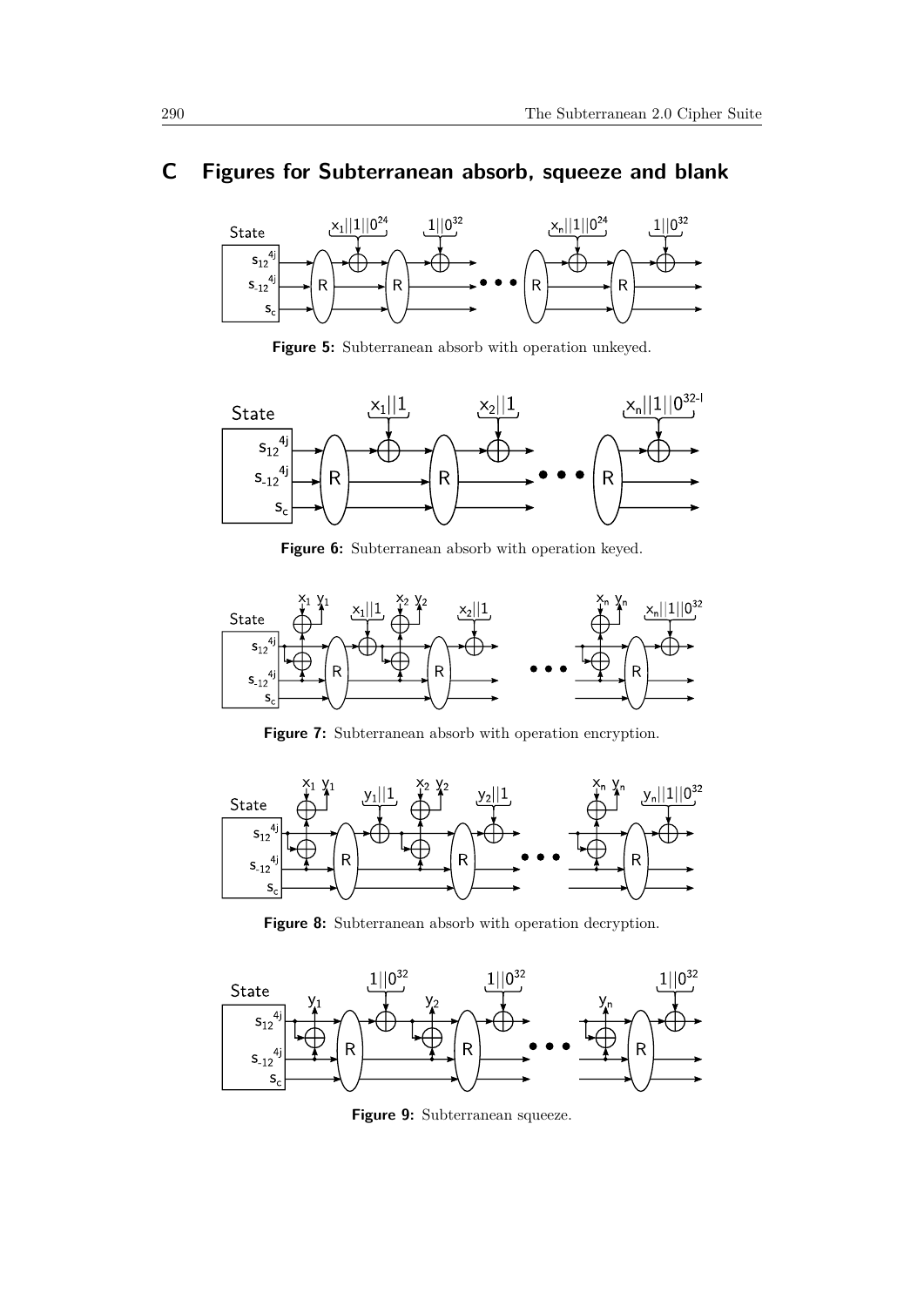

**Figure 10:** Subterranean blank.

# <span id="page-29-0"></span>**D Figures for Subterranean XOF, deck and SAE**



**Figure 11:** Subterranean XOF.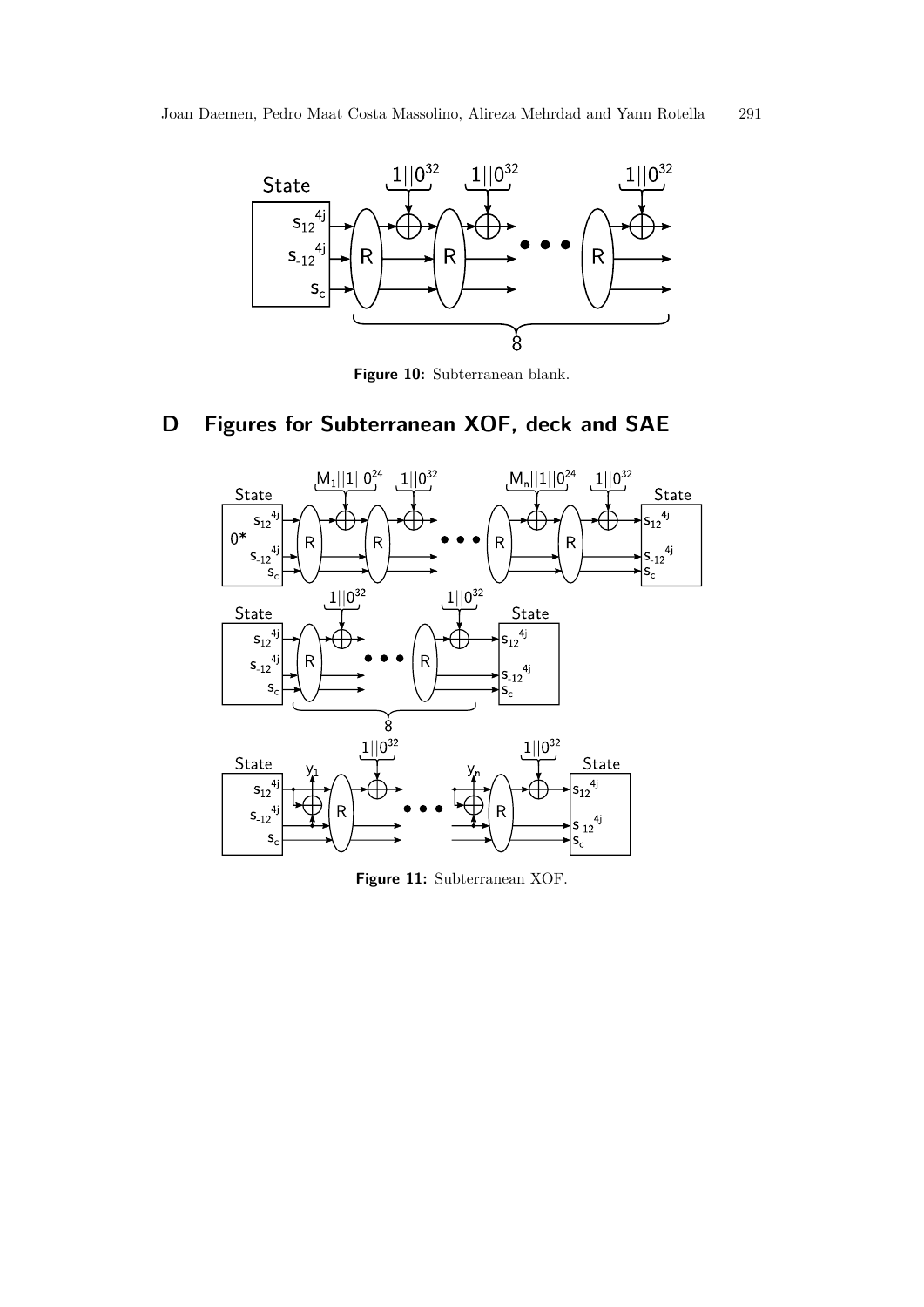

**Figure 12:** Subterranean deck.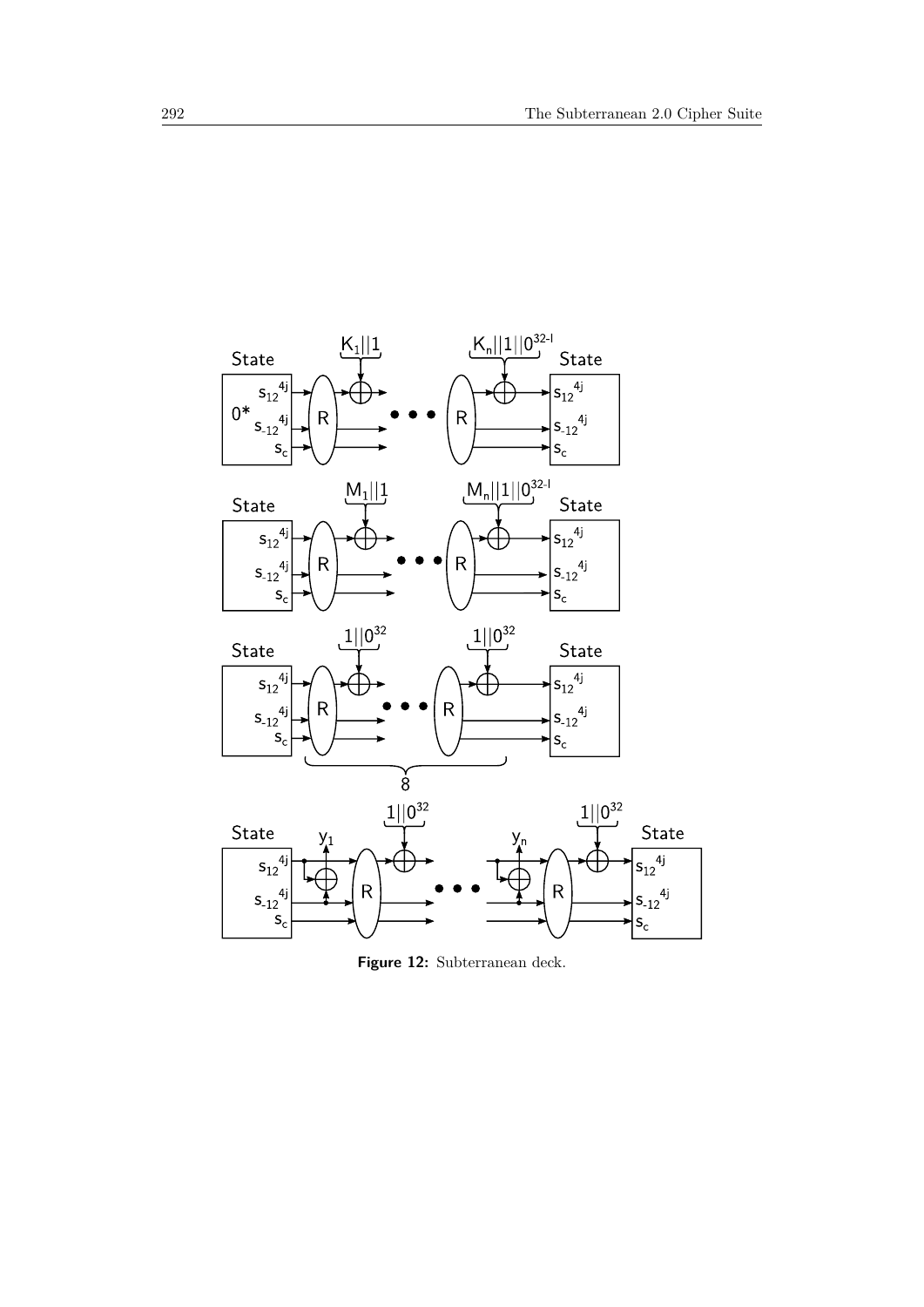

**Figure 13:** Subterranean-SAE, only encryption is illustrated.